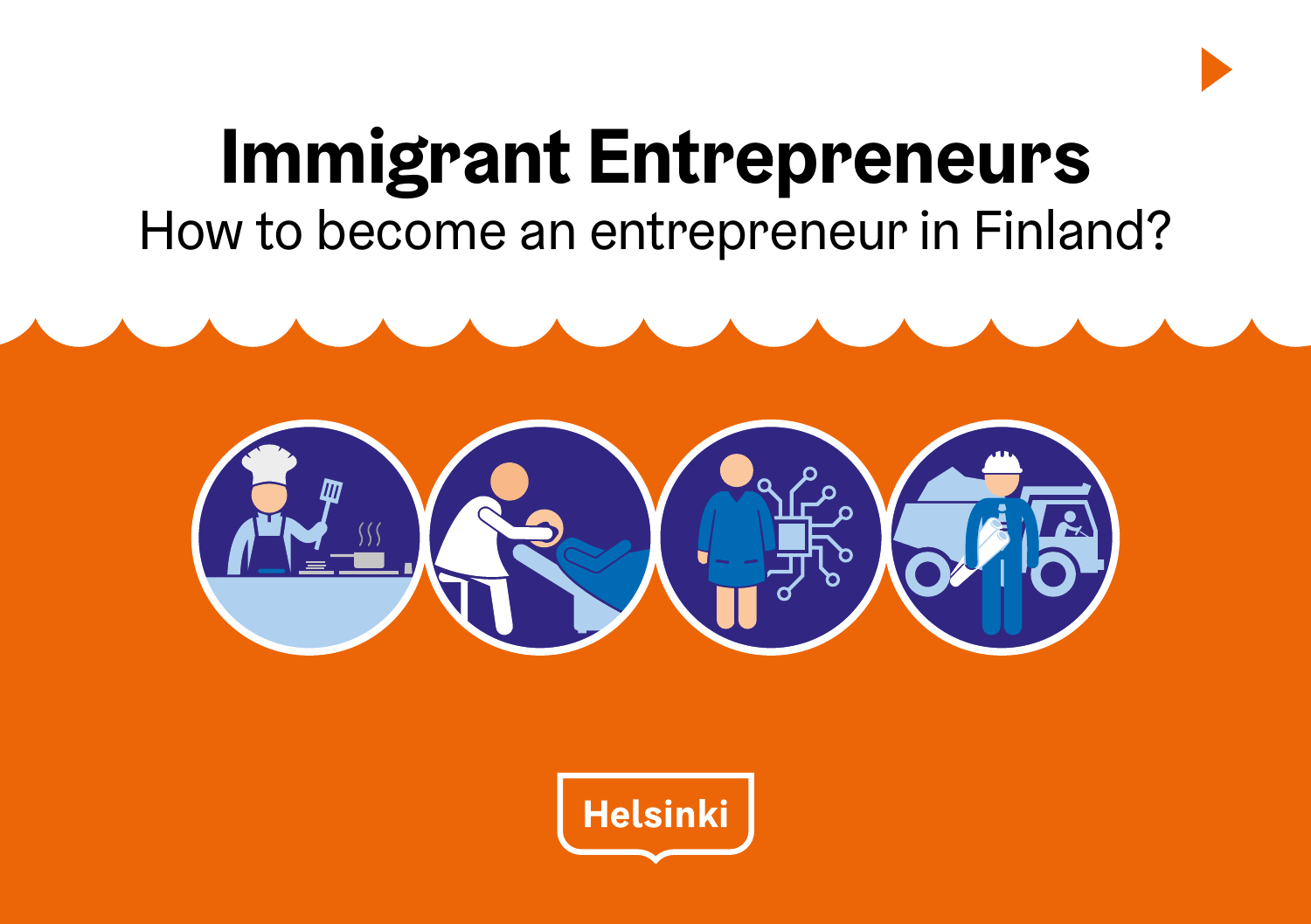## **Contents**

| In general and specifically about residence permits 25            |  |
|-------------------------------------------------------------------|--|
| Entrepreneurship in Finland - mandatory responsibilities 28       |  |
|                                                                   |  |
| Entrepreneurs' employment pension insurance (YEL  31              |  |
| Finnish authorities - licences, permits and monitoring 32         |  |
|                                                                   |  |
| Other practical matters concerning running a business  38         |  |
|                                                                   |  |
|                                                                   |  |
| The Finnish operating environment: Finland's business culture  43 |  |
|                                                                   |  |

Layout: Innocorp Oy 2018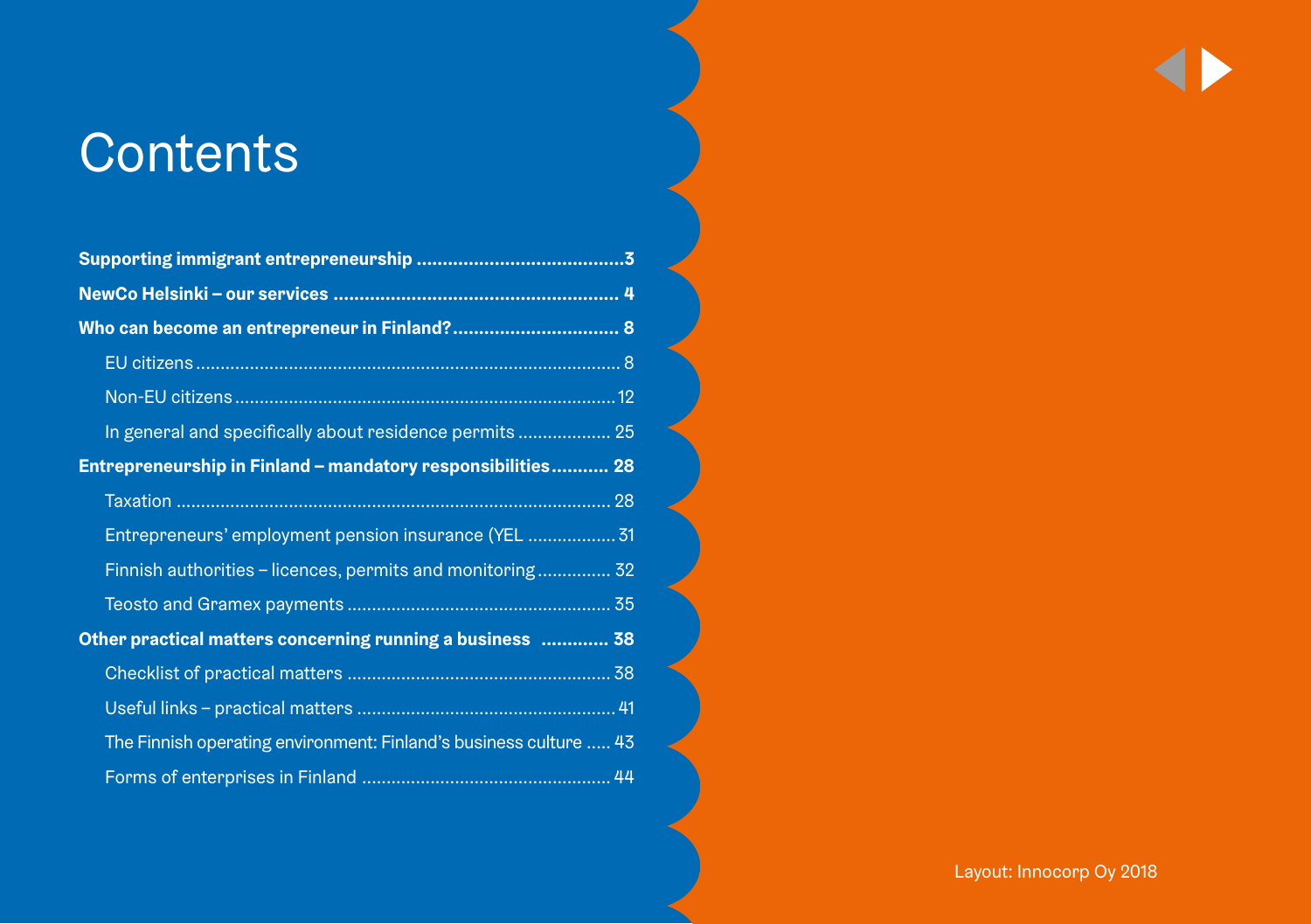

## <span id="page-2-0"></span>Supporting immigrant entrepreneurship

With the pronounced change in the economic structure and the labour market, entrepreneurship is also becoming an increasingly important employment path for the immigrant population. Immigrants are already establishing more companies than the rest of the population, especially in the Helsinki Metropolitan Area. Through immigrant entrepreneurship, the market gains international resources, new ideas and approaches, and more business, and this boosts the economy of the whole country. Entrepreneurship is also an excellent way of gaining access to Finnish society.

The City of Helsinki offers advice and help to support the entrepreneurship of people with immigrant backgrounds through NewCo Helsinki. Information sessions on how to establish a company, entrepreneurial courses, networking events and personal guidance are available for immigrants. Startups and other entrepreneurs aiming for growth receive similar services through NewCo Helsinki. In 2016, people who used our services established more than 1,000 new companies, and a large number of these were founded by immigrants. On a national scale, immigrant entrepreneurs are supported by 30 Finnish Enterprise Agencies and their 84 service points that follow the Finnish Enterprise Agencies' quality system in their guidance activities. It is therefore not surprising that more than 80% of the companies established through our services were still going five years after they were set up.

Clarifying the entrepreneurial path for immigrants will benefit all of Finland. Besides the integration aspect, our operations have a strong industrial policy foundation. A service path that supports enthusiastic and competent entrepreneurship guarantees that people with immigrant backgrounds also get the best possible foundations upon which to operate and prosper as entrepreneurs. Many successful societies have developed through support provided by entrepreneurial immigration, and this phenomenon is also a strong part of contemporary Finland.

Tommo Koivusalo Head Of Unit

City of Helsinki, Economic Development Division/Enterprise services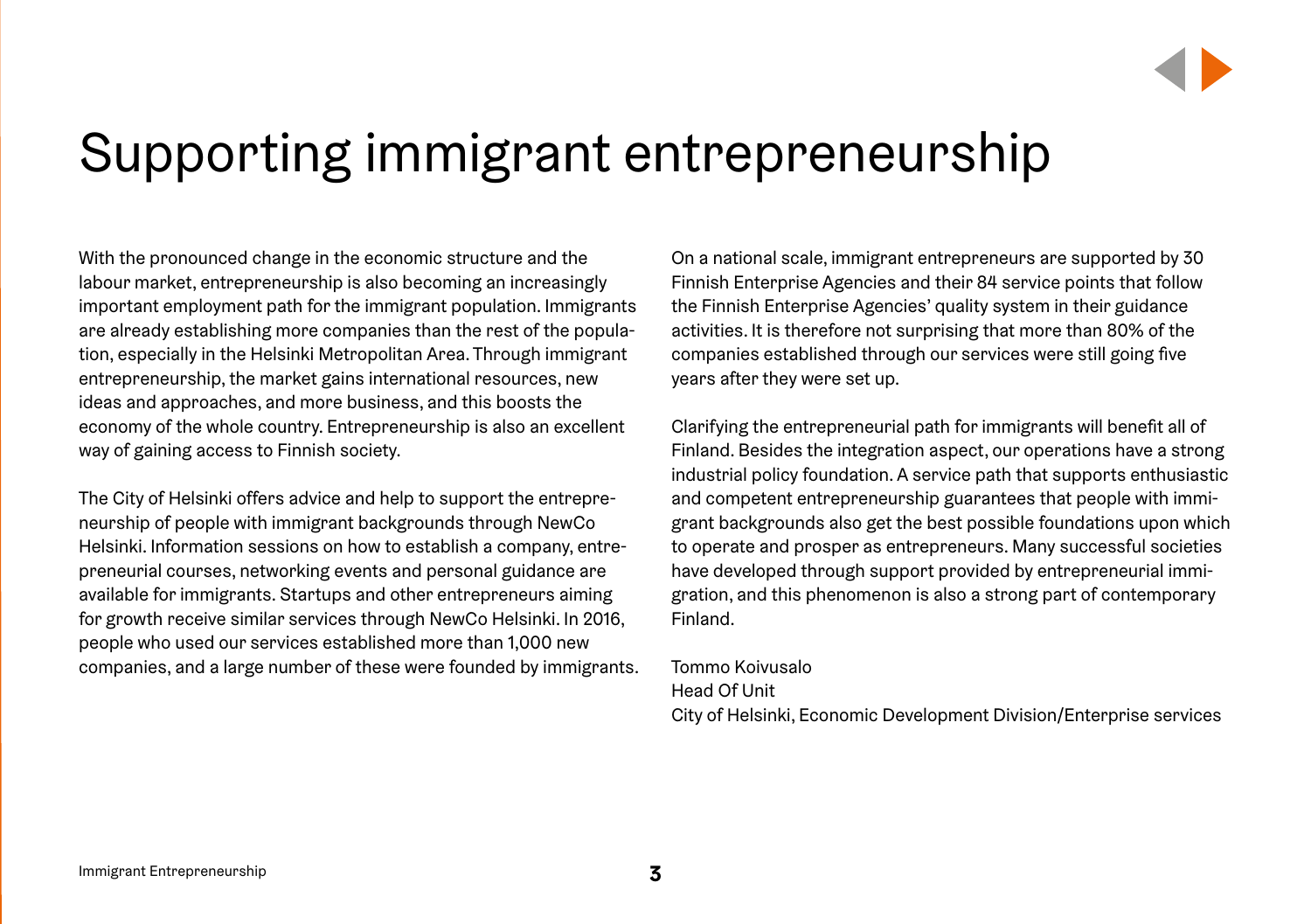## <span id="page-3-0"></span>NewCo Helsinki – our services

NewCo Helsinki is a business services centre established by the City of Helsinki. Our primary aim is to help businesses prosper and grow. We offer a wide range of entrepreneurship support and growth services to startups, established companies and entrepreneurs. We are ready and waiting to help you in all matters related to establishing your company and its development. Please do not hesitate to get in touch!

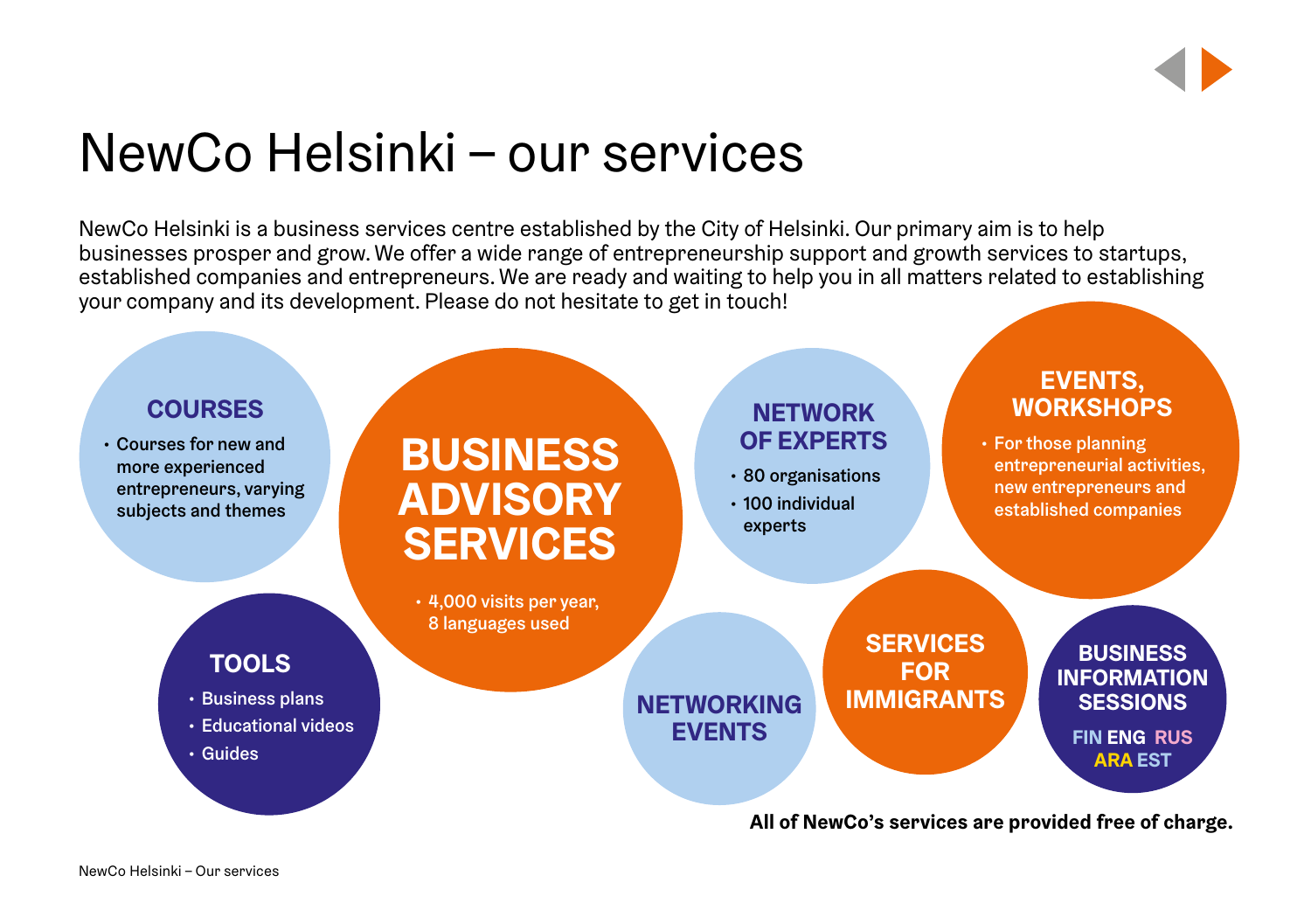

**All of NewCo's services are provided free of charge.**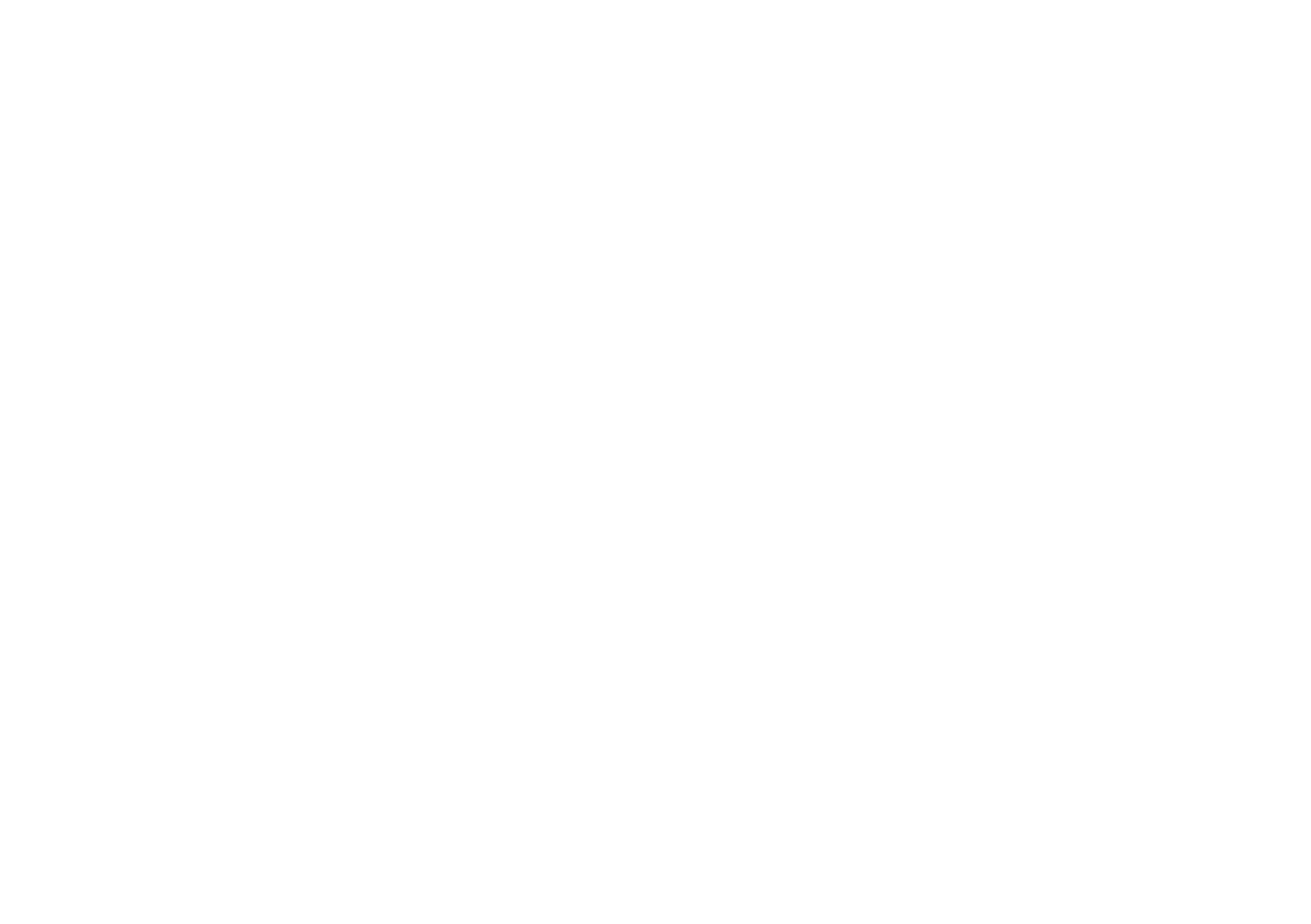## **Who can become an entrepreneur in Finland?**



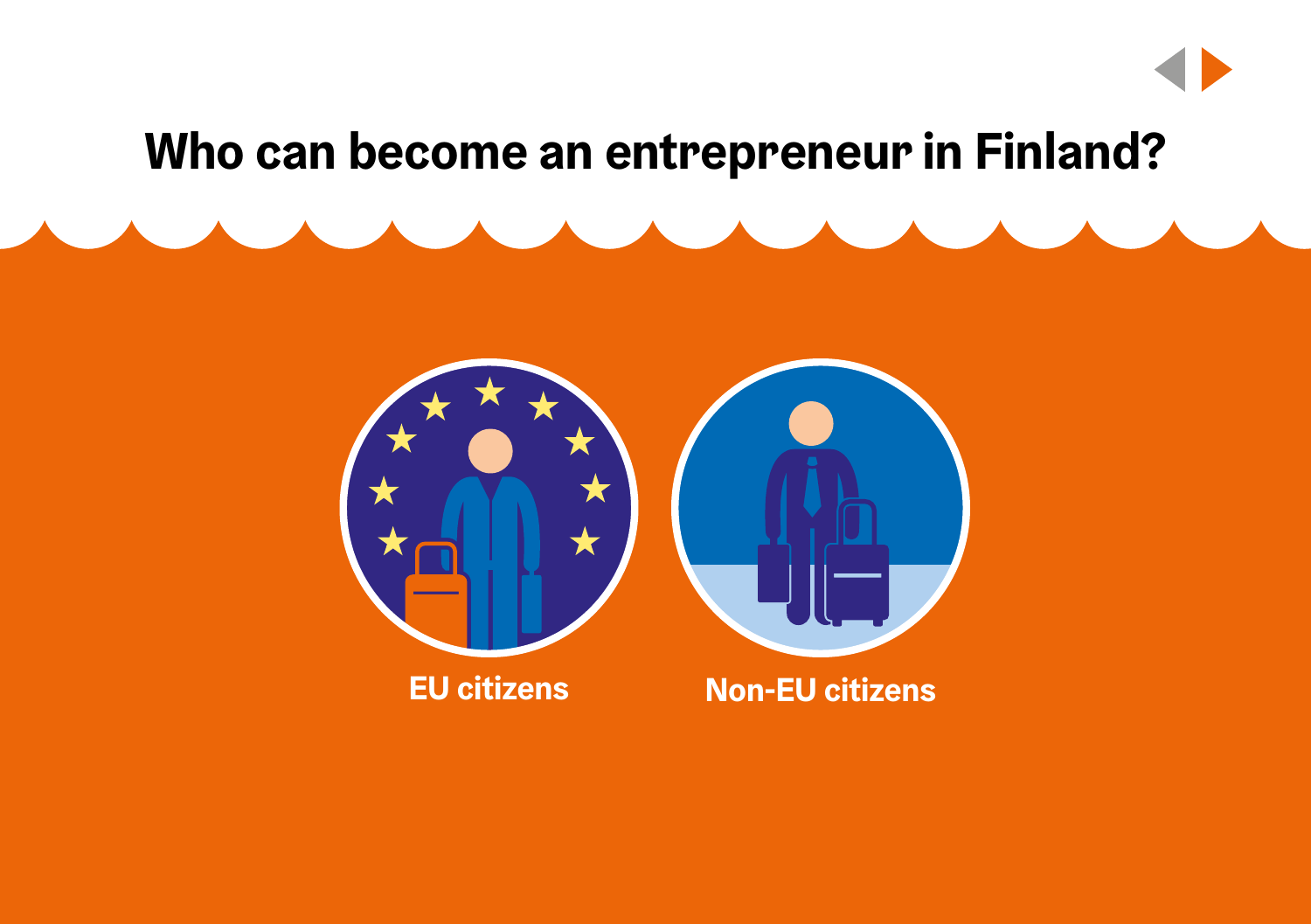## <span id="page-7-0"></span>Who can become an entrepreneur in Finland?

### **EU citizens**

**Case 1:** You are an EU citizen residing within the European Economic Area (EEA) and you wish to establish a company in Finland

### **A) You are relocating to Finland**

If you are an EU citizen residing within the EEA and you are relocating to Finland with the purpose of establishing a company, proceed as follows:

- 1. Register your right of residence with the Finnish Immigration Service, Migri. [\(www.migri.fi\)](http://www.migri.fi)
- 2. Register your place of domicile at your Local Register Office to ensure that your details are entered in the Population Information System. ([www.maistraatti.fi](http://www.maistraatti.fi))

3. Choose a suitable form of enterprise, and register your company in the Finnish Patent and Registration Office's Trade Register. [\(www.prh.fi](http://www.prh.fi) and [www.ytj.fi](http://www.ytj.fi))

### **B) You are not relocating to Finland**

If you are an EU citizen residing within the EEA and wish to establish a company in Finland, but do not wish to relocate to the country, proceed as follows:

1. Choose a suitable form of enterprise, and register your company in the Finnish Patent and Registration Office's Trade Register. [\(www.prh.fi](http://www.prh.fi) and [www.ytj.fi](http://www.ytj.fi))

**Please note** that having a Finnish spouse or common-law partner does not have any bearing on the application processs.

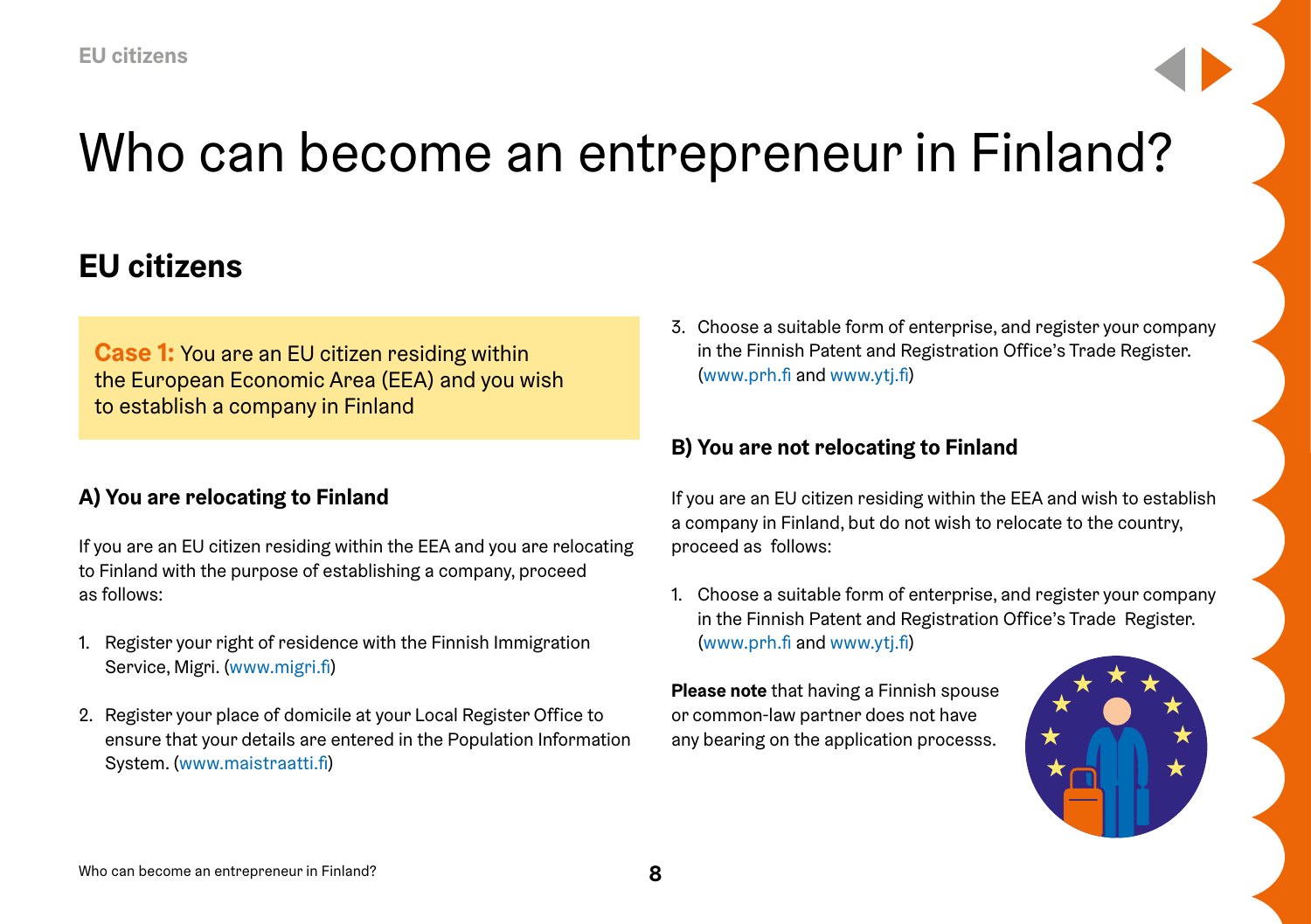### **EU citizens**

**Case 2:** You are an EU citizen residing outside the EEA who wishes to establish a company in Finland

### **A) You are relocating to Finland**

If you are an EU citizen residing outside the EEA and plan on moving to Finland with the purpose of establishing a company, proceed as follows:

- 1. Register your right of residence with the Finnish Immigration Service, Migri. [\(www.migri.fi\)](http://www.migri.fi)
- 2. Register your place of domicile at your Local Register Office to ensure that your details are entered in the Population Information System. ([www.maistraatti.fi](http://www.maistraatti.fi))
- 3. If you plan on starting out as a private trader or wish to establish a general partnership or limited partnership company, apply for a permit to do so from the Finnish Patent and Registration Office (such permits are not required when establishing a limited liability company or a cooperative) ([www.prh.fi](http://www.prh.fi)).
- 4. Choose a suitable form of enterprise, and register your company in the Finnish Patent and Registration Office's Trade Register. ([www.prh.fi](http://www.prh.fi) and [www.ytj.fi\)](http://www.ytj.fi)

### **B) You are not relocating to Finland**

If you are an EU citizen residing outside the EEA and wish to establish a company in Finland, but do not wish to relocate here, proceed as follows:

- 1. If you plan on starting out as a private trader or wish to establish a general partnership or limited partnership company, apply for a permit to do so from the Finnish Patent and Registration Office (such permits are not required when establishing a limited liability company or a cooperative). ([www.prh.fi](http://www.prh.fi))
- 2. Choose a suitable form of enterprise, and register your company in the Finnish Patent and Registration Office's Trade Register. [\(www.prh.fi](http://www.prh.fi) and [www.ytj.fi](http://www.ytj.fi))
- 3. Please note that if your company has at least one representative who is a resident of the EEA, no such permit is required.

**Please note** that having a Finnish spouse or common-law partner does not have any bearing on the application process.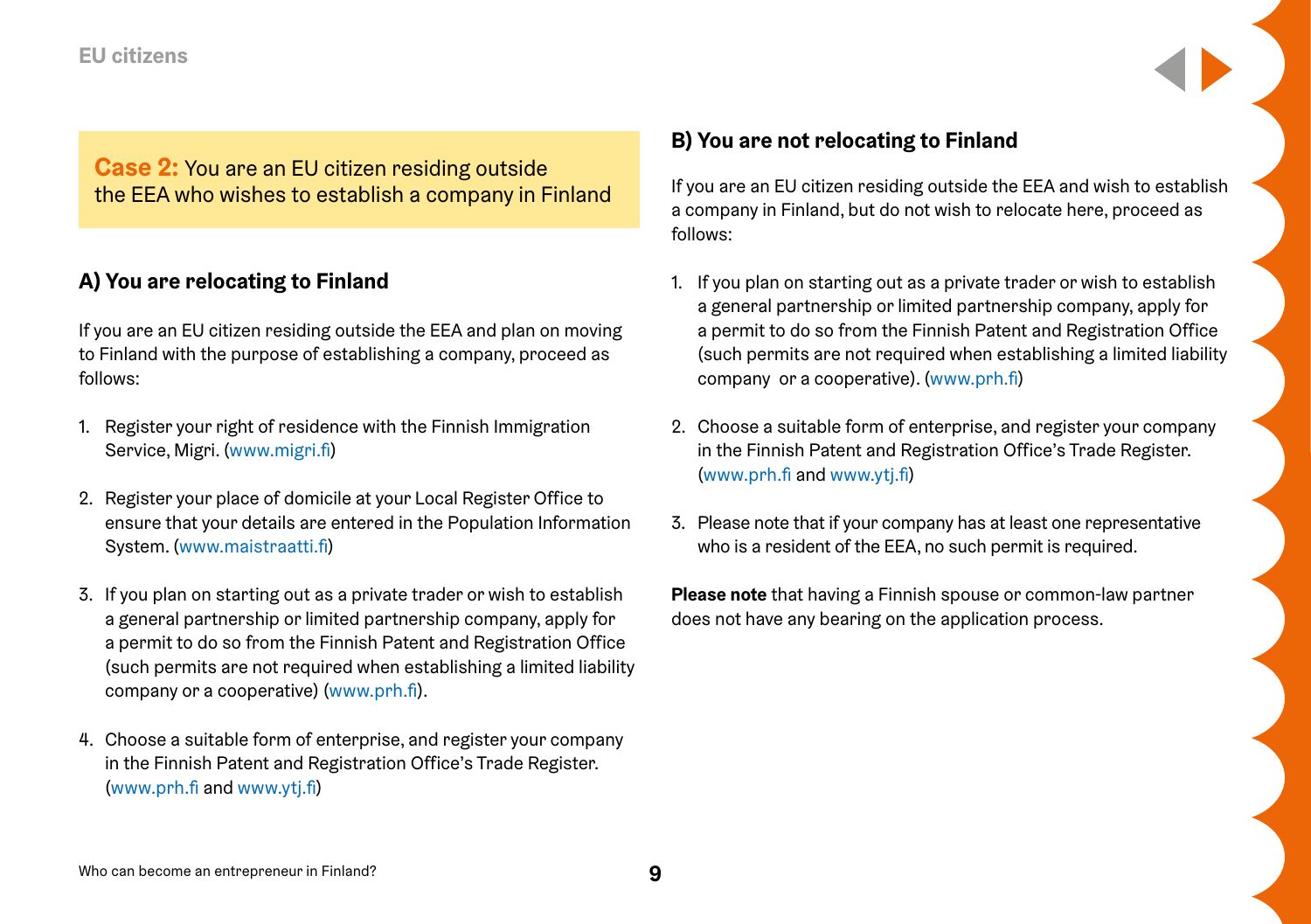### **EU citizens**

**Case 3:** You are an EU citizen representing a company domiciled within the European Economic Area (EEA), and you wish to establish a branch of that company in Finland

### **A) You are relocating to Finland**

If you are an EU citizen representing a company domiciled within the EEA, you wish to establish a branch of that company in Finland and are relocating to Finland, proceed as follows:

- 1. Register your right of residence with the Finnish Immigration Service, Migri. [\(www.migri.fi\)](http://www.migri.fi)
- 2. Register your place of domicile at your Local Register Office to ensure that your details are entered into the Population Information System. ([www.maistraatti.fi\)](http://www.maistraatti.fi)
- 3. Register the branch in the Finnish Patent and Registration Office's Trade Register. ([www.prh.fi](http://www.prh.fi) and [www.ytj.fi\)](http://www.ytj.fi)

### **B) You are not relocating to Finland, but the branch will employ staff in the country**

If you are an EU citizen representing a company domiciled within the EEA, you wish to establish a branch of that company in Finland, you yourself are not relocating to Finland but you will employ people there, proceed as follows:

1. Register the branch in the Finnish Patent and Registration Office's Trade Register. ([www.prh.fi](http://www.prh.fi) and [www.ytj.fi\)](http://www.ytj.fi)

**Please note** that having a Finnish spouse or common-law partner does not have any bearing on the application process.

**A branch** is always established by an organisation, not a person, but it must always have an appointed representative.

**The representative** must always be a natural person, which means law firms or other such entities cannot act in this role.

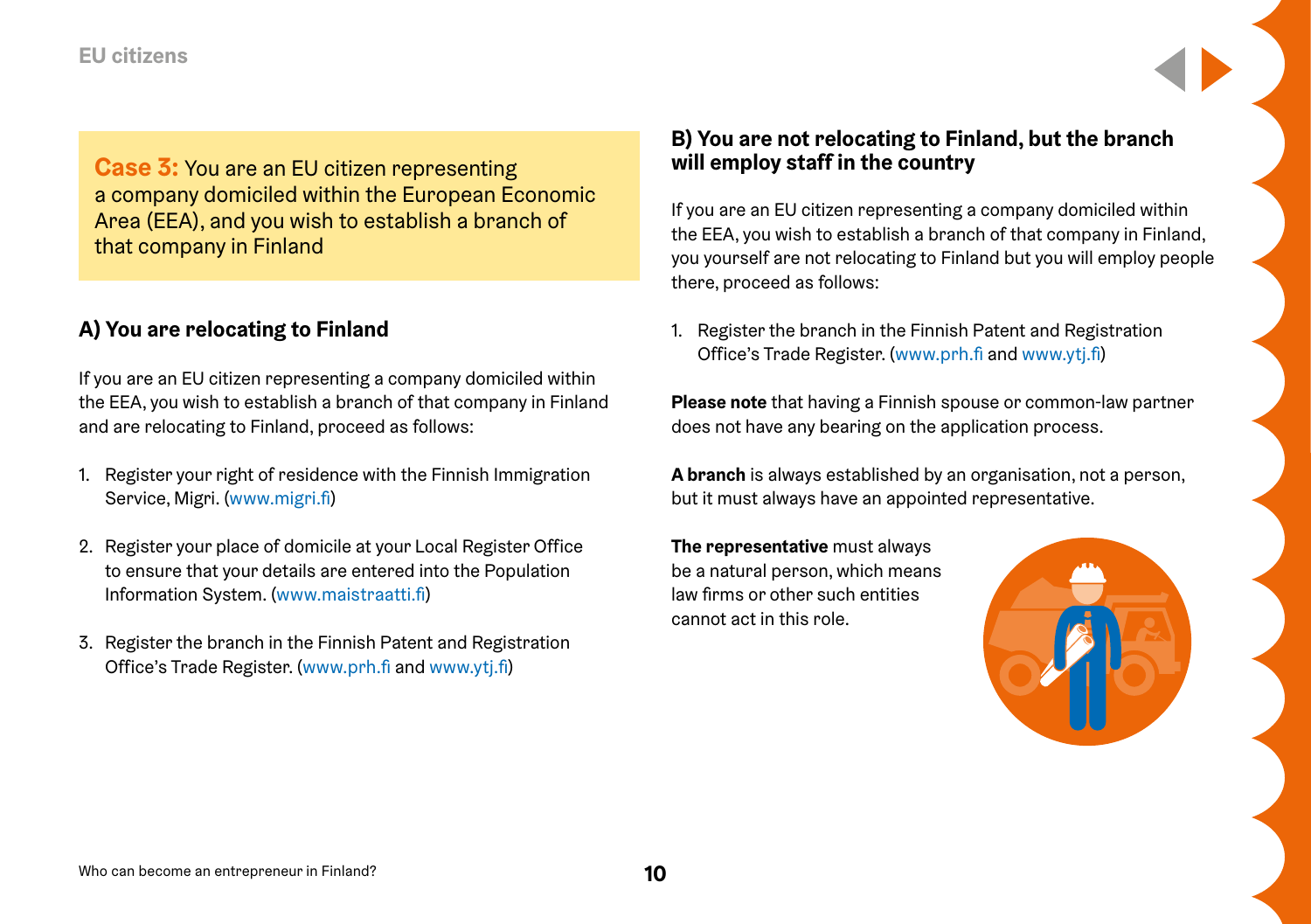### **EU citizens**

**Case 4:** You are an EU citizen representing a company domiciled outside the European Economic Area (EEA) and you wish to establish a branch of that company in Finland

### **You are relocating to Finland**

If you are an EU citizen representing a company domiciled outside the EEA, you wish to establish a branch of that company in Finland and are relocating to Finland, proceed as follows:

- 1. Please note that the representative of a branch of a company operating outside the EEA must reside in Finland.
- 2. Register your right of residence with the Finnish Immigration Service, Migri. [\(www.migri.fi\)](http://www.migri.fi)
- 3. Register your place of domicile at your Local Register Office to ensure that your details are entered in the Population Information System. ([www.maistraatti.fi](http://www.maistraatti.fi))
- 4. Apply to the Finnish Patent and Registration Office for a permit to establish the branch. ([www.prh.fi](http://www.prh.fi))

5. Register the branch in the Finnish Patent and Registration Office's Trade Register. ([www.prh.fi](http://www.prh.fi) and [www.ytj.fi\)](http://www.ytj.fi)

**Please note** that having a Finnish spouse or common-law partner does not have any bearing on the application process.

**A branch** is always established by an organisation, not a person, but it must always have an appointed representative.

**The representative** must always be a natural person, which means law firms or other such entities cannot act in this role.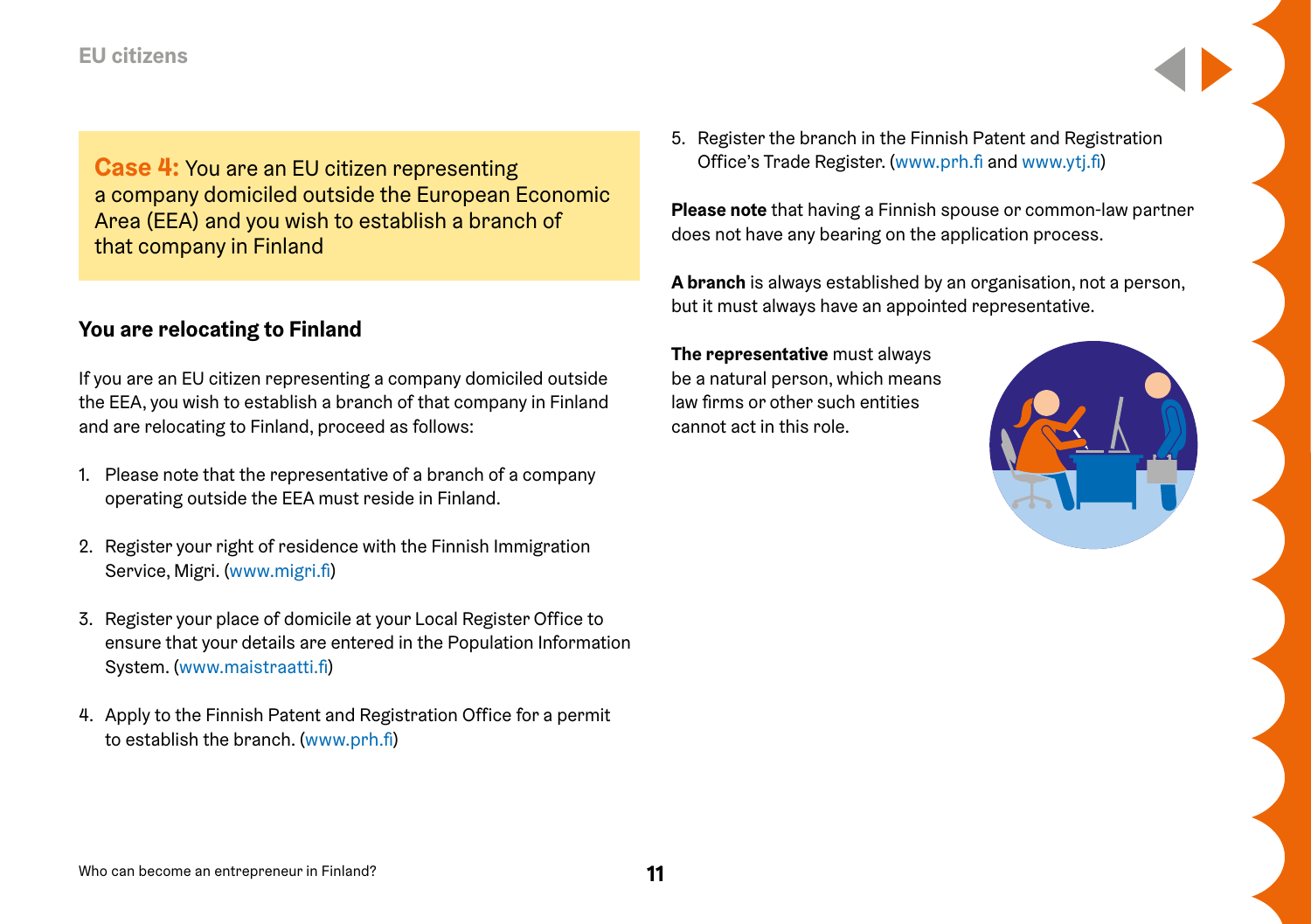<span id="page-11-0"></span>**Case 1:** You are a non-EU citizen, you reside in Finland, your residence permit is not family-based and you want to establish a company in Finland

### **If you are a student:**

**A)** If you have been issued a residence permit on the basis of studies and want to sell services on a small-scale, then you do not have to establish an own company, instead you can become a so-called light entrepreneur. You simply need to register with an invoicing cooperative and invoice your work through its system. In that case, proceed as follows:

- 1. If you have been issued a residence permit on the basis of studies, then you do not have to change your permit to be able to work as a light entrepreneur.
- 2. You simply need to register with an invoicing cooperative and invoice your work through its system.

**B)** If you have been issued a residence permit on the basis of studies and you want to work as an entrepreneur in your own company, you can work only as a part-time entrepreneur. You are then entitled to work a maximum of 25 hours per week in your company when tuition is being provided at the educational institute. When tuition is not being provided (for example during holiday periods), you can work in your company without limits. In that case, proceed as follows:

- 1. If you have been issued a residence permit on the basis of studies, you do not have to change your permit to be able to work as a part-time entrepreneur in your own company.
- 2. Register your company in the Finnish Patent and Registration Office's Trade Register. ([www.prh.fi](http://www.prh.fi) and [www.ytj.fi\)](http://www.ytj.fi)

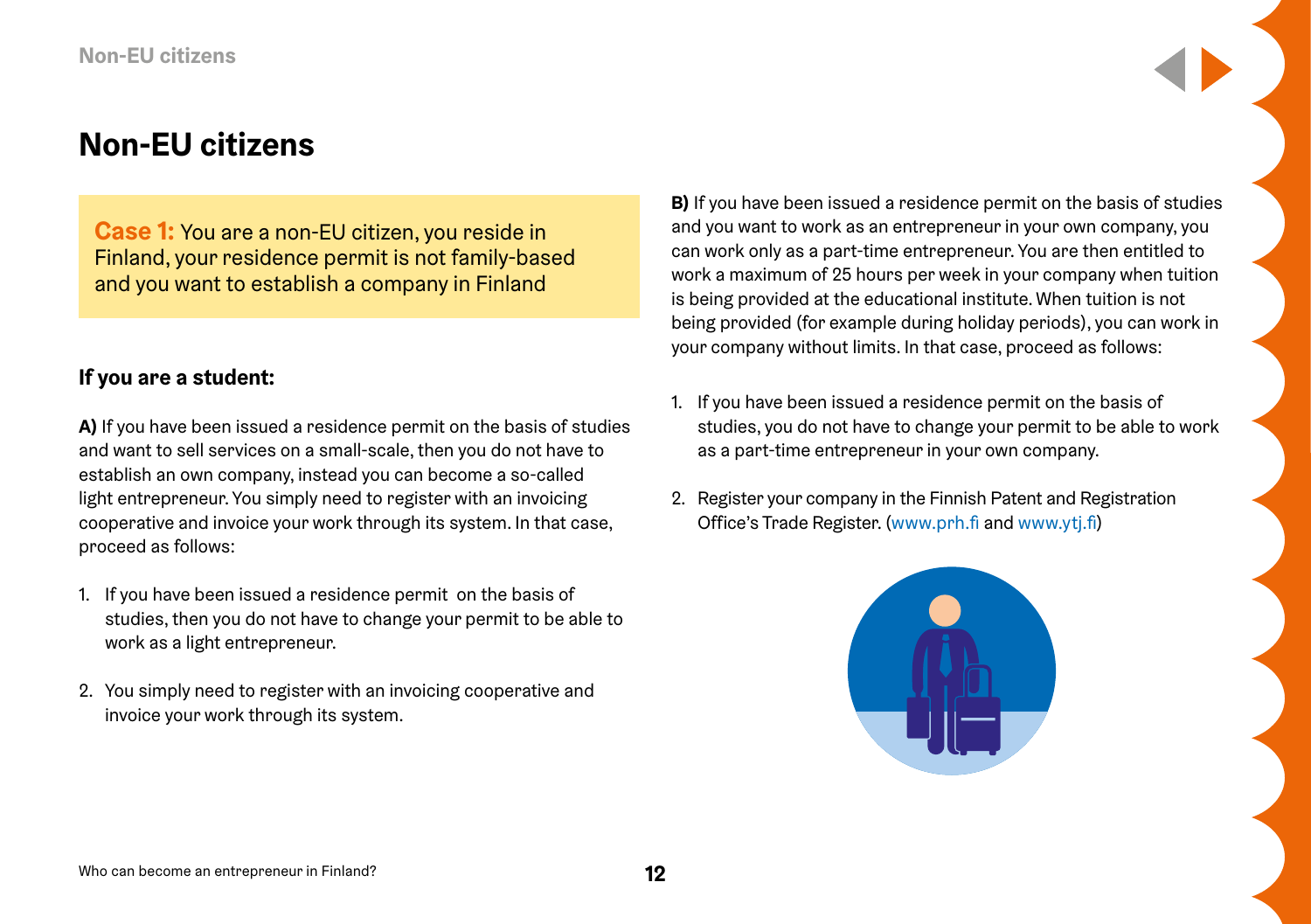### **If you are currently employed in Finland:**

**C)** If you are currently employed in Finland and wish to establish a company for the purpose of practising a secondary occupation, proceed as follows:

- 1. If you want to establish a company and you have a residence permit that entitles you to work, then you do not have to change your permit.
- 2. Please note that the grounds for permits vary. Always check with the Finnish Immigration Service Migri if your permit entitles you to work as an entrepreneur. ([www.migri.fi](http://www.migri.fi))
- 3. Choose a suitable form of enterprise, and register your company in the Finnish Patent and Registration Office's Trade Register. ([www.prh.fi](http://www.prh.fi) and [www.ytj.fi\)](http://www.ytj.fi)

### **If you are unemployed:**

**D)** If you are unemployed and want to establish a company in Finland, proceed as follows:

1. If you have a valid residence permit, then you do not have to change your permit, but check your right to work with your particular residence permit type.

- 2. If your residence permit does not entitle you to work as an entrepreneur, apply for an appropriate residence permit through the Finnish Immigration Service Migri. [\(www.migri.fi\)](http://www.migri.fi)
- 3. You can establish a company of any form.
- 4. Choose a suitable form of enterprise, and register your company in the Finnish Patent and Registration Office's Trade Register. [\(www.prh.fi](http://www.prh.fi) and [www.ytj.fi](http://www.ytj.fi))

### **If you have been granted asylum in Finland:**

**E)** If you have been granted asylum in Finland and wish to establish a company here, proceed as follows:

- 1. If you have a valid residence permit, then you do not have to change your permit.
- 2. You can establish a company of any form.
- 3. Choose a suitable form of enterprise, and register your company in the Finnish Patent and Registration Office's Trade Register. [\(www.prh.fi](http://www.prh.fi) and [www.ytj.fi](http://www.ytj.fi))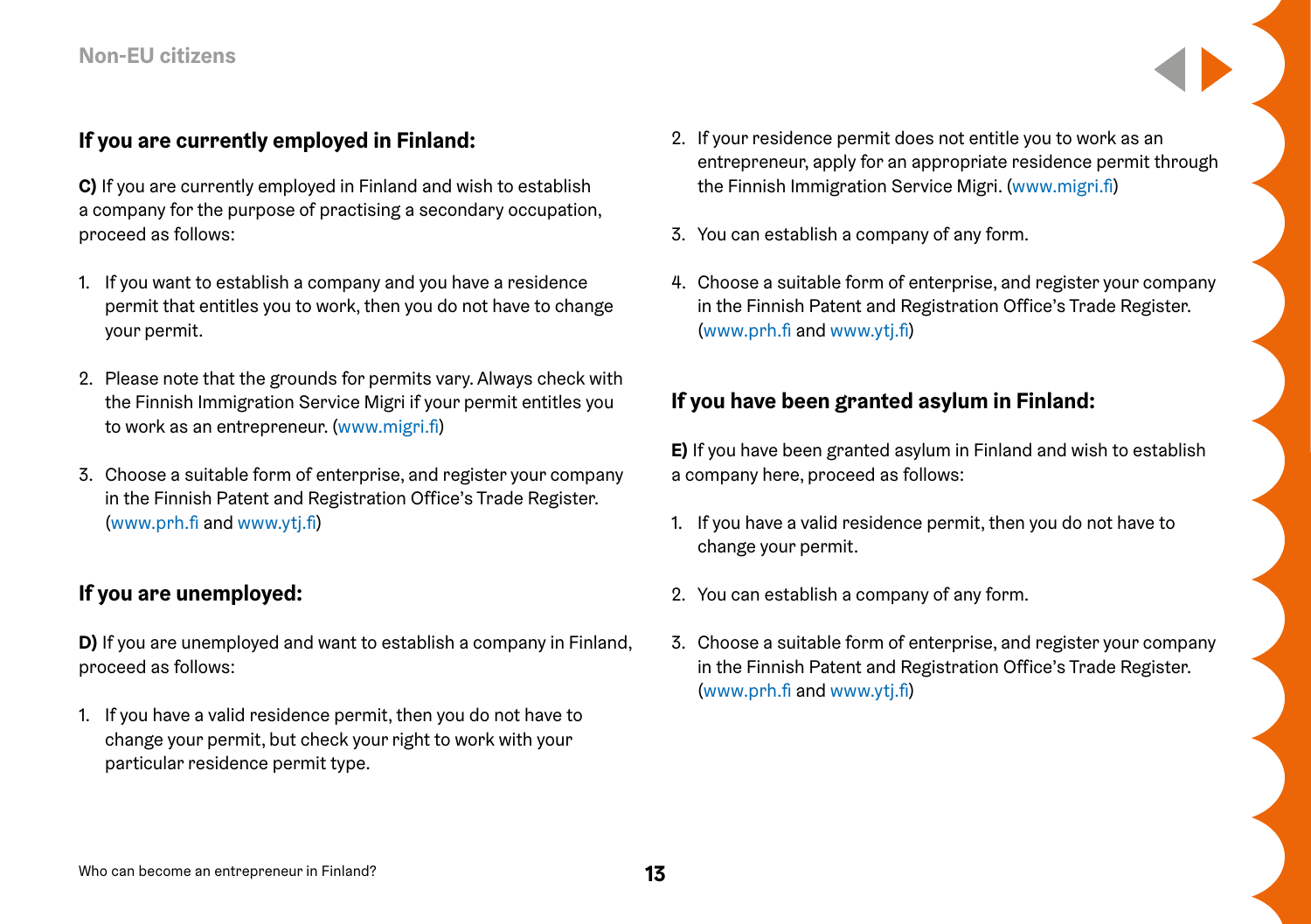**Case 2:** You are a non-EU citizen, you reside in Finland, you have received your residence permit based on family and you want to establish a company in Finland

### **If you are a student:**

**A)** If you are a student and you have been granted a residence permit based on family and want to sell services on a small-scale, then you do not have to establish your own company, but you can become a so-called light entrepreneur. You simply need to register with an invoicing cooperative and invoice your work through its system. In that case, proceed as follows:

- 1. If you are a student and you have been granted a residence permit based on family, you do not have to change your permit to be able to work as a light entrepreneur.
- 2. You simply need to register with an invoicing cooperative and invoice your work through its system.

**B)** If you are a student and you have been granted a residence permit based on family and you want to be an entrepreneur in your own company, you can establish a company of any form and work in your company without limits. In that case, proceed as follows:

- 1. If you are a student and you have been issued a residence permit based on family, you do not have to change your permit to be able to work as a part-time entrepreneur.
- 2. You can establish a company of any form.
- 3. Choose a suitable form of enterprise, and register your company in the Finnish Patent and Registration Office's Trade Register. [\(www.prh.fi](http://www.prh.fi) and [www.ytj.fi](http://www.ytj.fi))

### **If you are currently employed in Finland:**

**C)** If you are employed in Finland, you have been granted a residence permit based on family and you want to be a part-time entrepreneur in addition to your employment, proceed as follows to establish a company:

- 1. If you have a valid residence permit, then you do not have to change your permit to be able to work as a part-time entrepreneur.
- 2. You can establish a company of any form.
- 3. Choose a suitable form of enterprise, and register your company in the Finnish Patent and Registration Office's Trade Register. [\(www.prh.fi](http://www.prh.fi) and [www.ytj.fi](http://www.ytj.fi))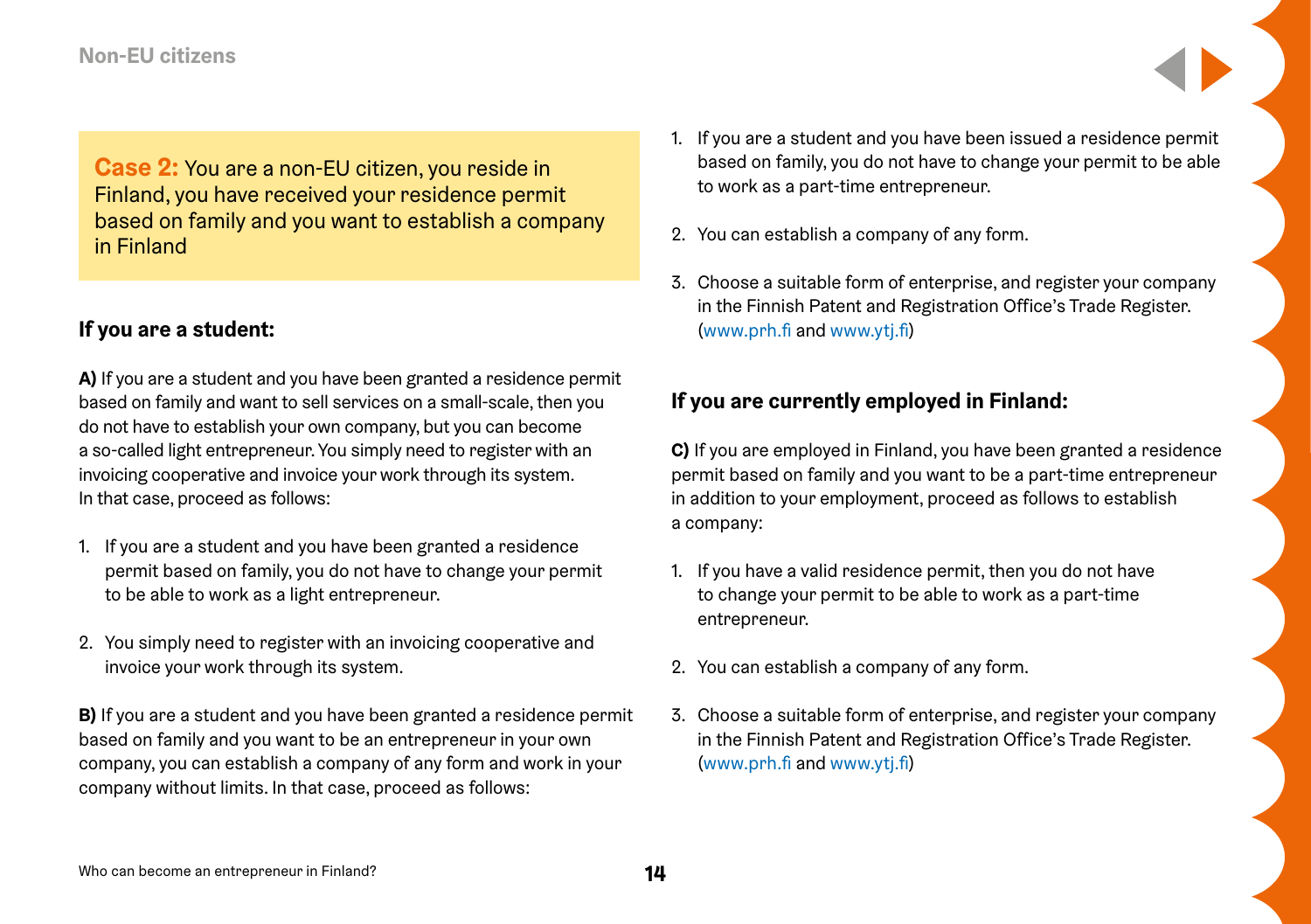### **If you are unemployed:**

**D)** If you are unemployed, you have been granted a residence permit based on family and you want to establish a company in Finland, proceed as follows:

- 1. If you have a valid residence permit, then you do not have to change your permit to be able to work as an entrepreneur.
- 2. You can establish a company of any form.
- 3. Choose a suitable form of enterprise, and register your company in the Finnish Patent and Registration Office's Trade Register. ([www.prh.fi](http://www.prh.fi) and [www.ytj.fi\)](http://www.ytj.fi)

### **If you have been granted asylum in Finland:**

**E)** If you have been granted asylum in Finland, you have been granted a residence permit based on family and you want to establish a company in Finland, proceed as follows:

- 1. If you have a valid residence permit, then you do not have to change your permit to be able to work as an entrepreneur.
- 2. You can establish a company of any form.
- 3. Choose a suitable form of enterprise, and register your company in the Finnish Patent and Registration Office's Trade Register. [\(www.prh.fi](http://www.prh.fi) and [www.ytj.fi](http://www.ytj.fi))

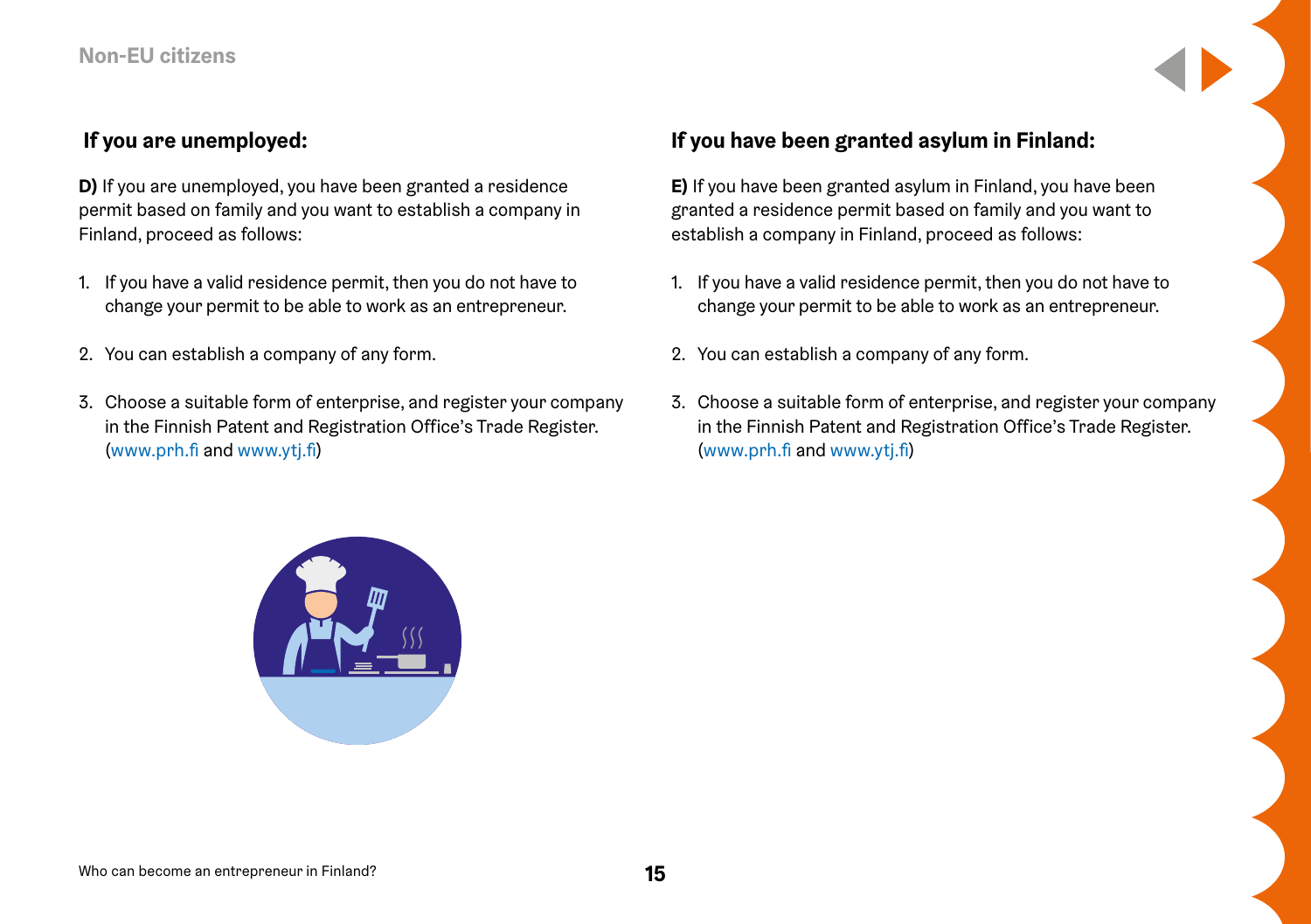**Case 3:** You are a non-EU citizen residing outside the European Economic Area (EEA) who wishes to relocate to Finland for the purpose of establishing a company in the country

If you are a non-EU citizen residing outside the EEA and wish to relocate to Finland for the purpose of establishing a company in the country, proceed as follows:

### **A) If you wish to start out as a private trader or wish to establish a general partnership or limited partnership company:**

- 1. To apply for an entrepreneur's residence permit, proceed as follows:
	- If you are currently in your country of residence, apply for the permit at a Finnish embassy or consulate.
	- If you are currently in Finland, submit your application to the Finnish Immigration Service (Migri). [\(www.migri.fi\)](http://www.migri.fi)
- 2. Only when you have received your entrepreneur's residence permit can you continue with the process.
- 3. Register your place of domicile at your Local Register Office to ensure that your details are entered into the Population Information System. ([www.maistraatti.fi](http://www.maistraatti.fi))

4. Register the company in the Finnish Patent and Registration Office's Trade Register. ([www.prh.fi](http://www.prh.fi) and [www.ytj.fi\)](http://www.ytj.fi)

#### **B) If you wish to establish a limited liability company or cooperative:**

- 1. Apply for a permit to conduct business in Finland:
	- If you are currently in your country of residence, apply for the permit at a Finnish embassy or consulate.
	- If you are currently in Finland, submit your application to the Finnish Immigration Service (Migri). ([www.migri.fi](http://www.migri.fi))
- 2. You cannot proceed further until the permit to conduct business has been granted.
- 3. Register your place of domicile at your Local Register Office to ensure that your details are entered in the Population Information System. [\(www.maistraatti.fi\)](http://www.maistraatti.fi)
- 4. Register your general or limited partnership company in the Finnish Patent and Registration Office's Trade Register. [\(www.prh.fi](http://www.prh.fi) and [www.ytj.fi](http://www.ytj.fi))
- 5. Please note that while you may establish a company in which you are the sole owner (with 100% ownership), you must appoint a partner or representative who is already permanently resident in Finland or the EEA, if you wish to register your limited liability company or cooperative before you have been granted a residence permit for employment.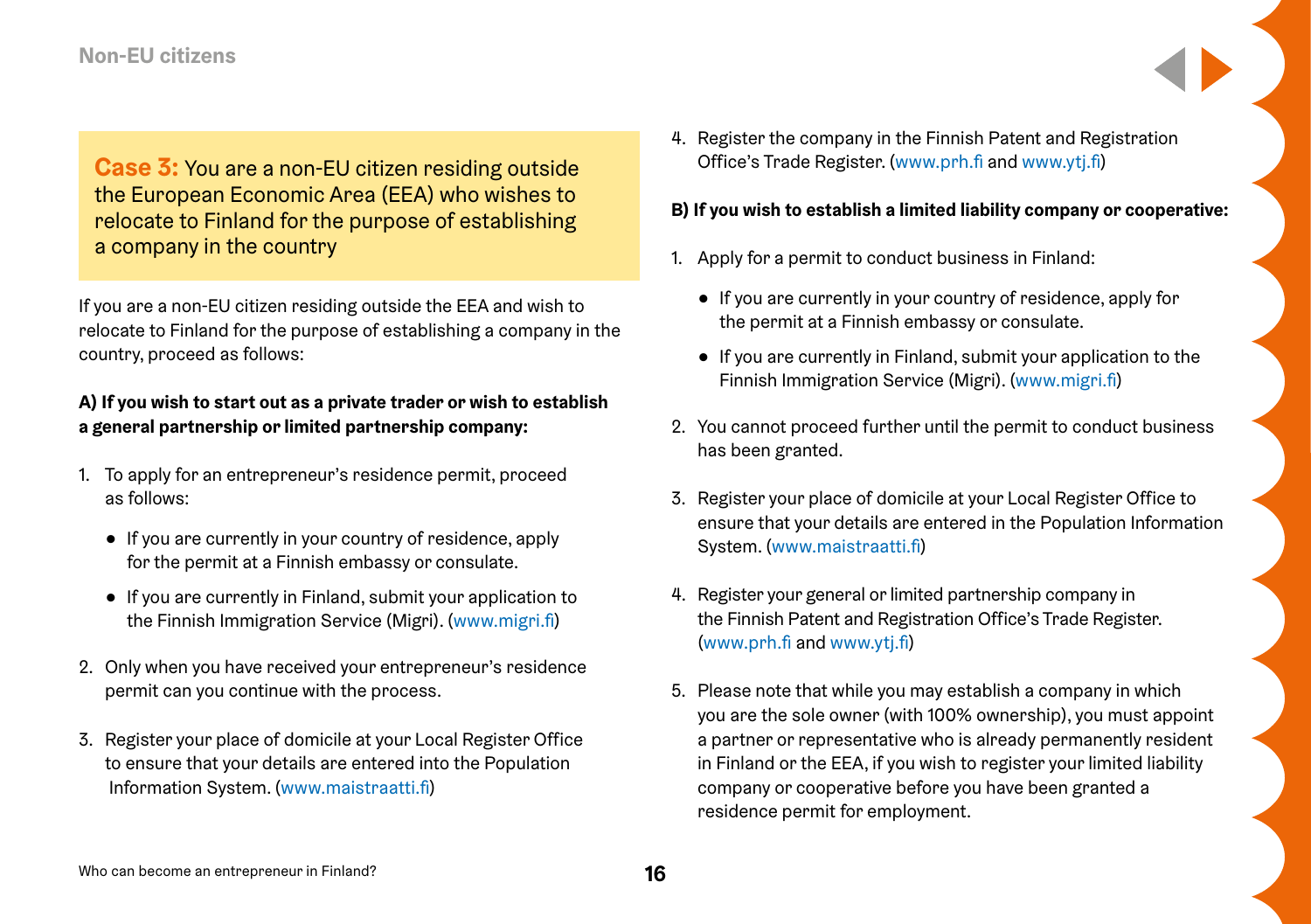- 6. If you want to work in your company as managing director, apply for an entrepreneur's residence permit at the Finnish Immigration Service Migri ([www.migri.fi](http://www.migri.fi)). Otherwise you must have a resident of the EEA in this position.
- 7. Please note that you may be appointed as chair of the board or as one of its members even before being granted a residence permit for employment, as long as one such position of responsibility (chair or member of the board) is filled by a person who is a permanent resident of the EEA.

**Please note** that if you have a Finnish spouse or common-law partner, you may also apply for a residence permit based on this relationship.

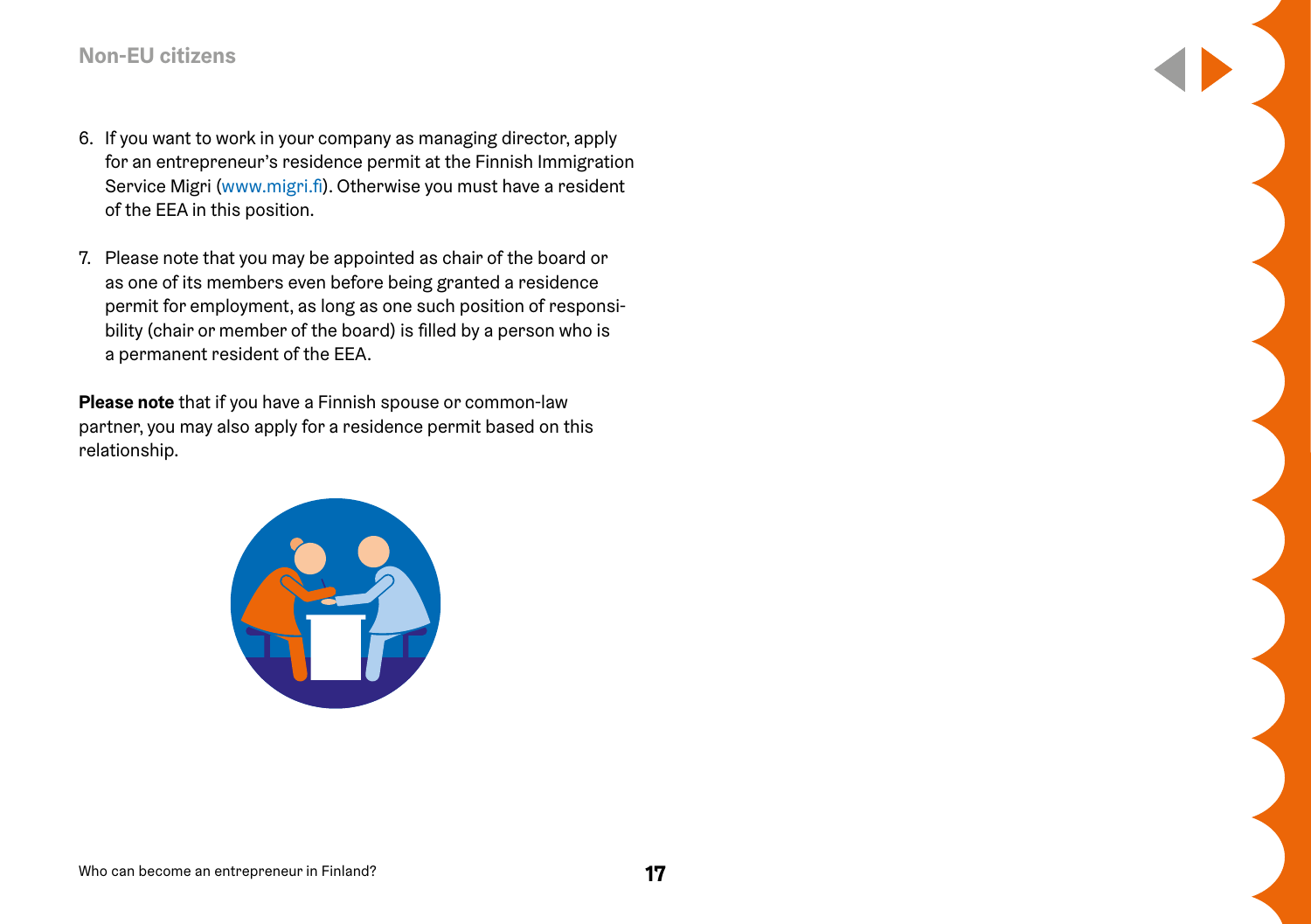**Case 4:** You are a non-EU citizen currently residing outside the European Economic Area (EEA) who does not wish to relocate to Finland but wishes to establish a company in the country

If you are a non-EU citizen currently residing outside the EEA and wish to establish a company in Finland without relocating to the country, proceed as follows:

### **You are only permitted to establish a limited liability company:**

- 1. To be able to proceed, first find a person who is currently residing within the EEA (for practical reasons, this person should be a Finnish resident) to join you on your company's board of directors and authorise them to manage the company's affairs in Finland.
- 2. This authorised person residing in Finland will register your limited liability company in the Finnish Patent and Registration Office's Trade Register. ([www.prh.fi](http://www.prh.fi) and [www.ytj.fi\)](http://www.ytj.fi)
- 3. Please note that while you may be the sole owner of your company (with 100% ownership) and a member of its board of directors, the company's board of directors must include at least one member who is an EEA resident.
- 4. Please note that you are not permitted to work as your company's managing director unless you have been granted a permit to do so by the Finnish Patent and Registration Office.
- 5. Please note that you are not permitted to work for your company without having received a residence permit for employment. If you wish to work for your company, apply for a residence permit for employment as follows:
	- If you are currently in your country of residence, apply for the permit at a Finnish embassy or consulate.
	- If you are currently in Finland, submit your application to the Finnish Immigration Service . [\(www.migri.fi\)](http://www.migri.fi)

**Please note** that having a Finnish spouse or common-law partner does not have any bearing on the application process.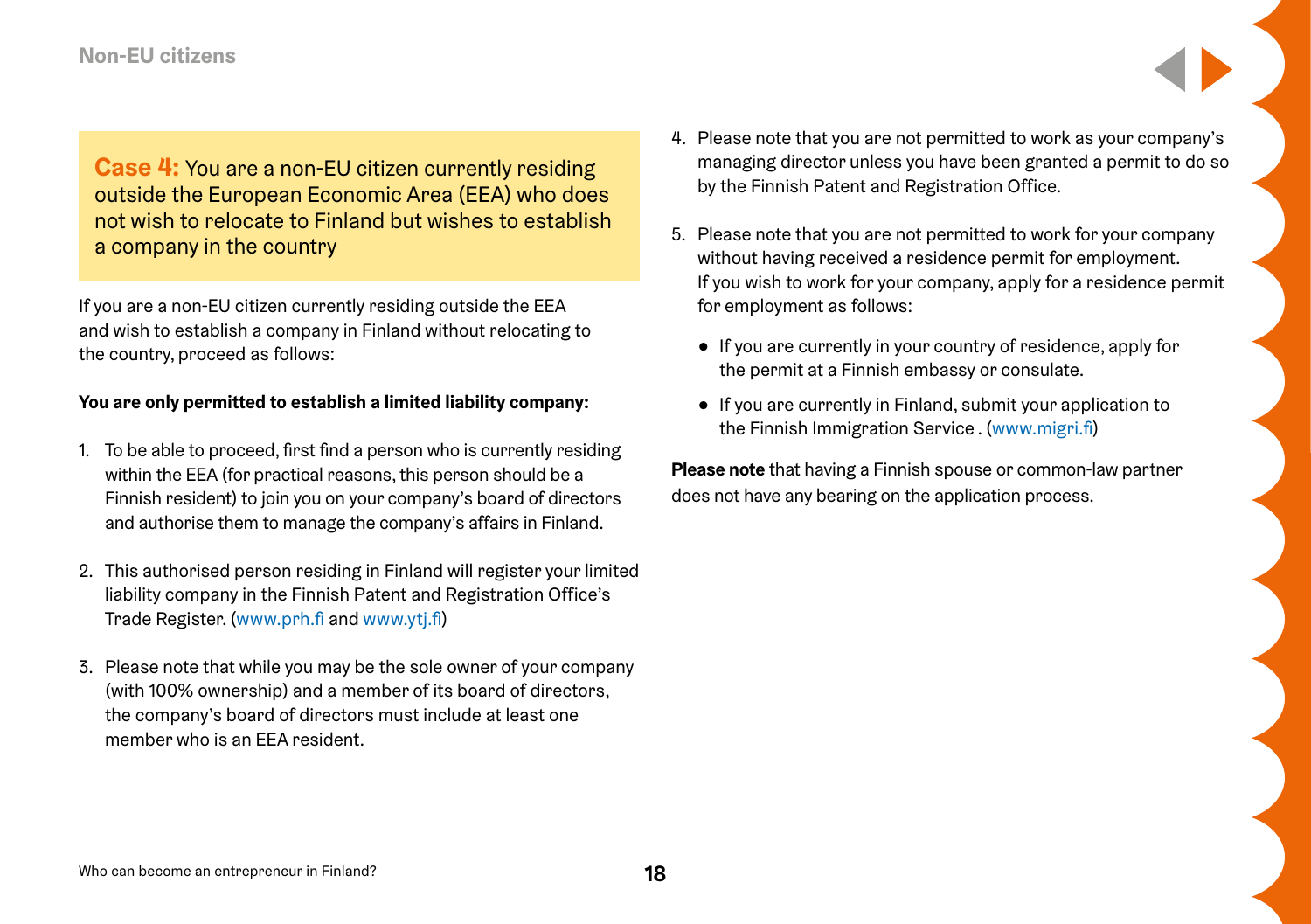**Case 5:** You are a non-EU citizen residing within the European Economic Area (EEA) who wishes to relocate to Finland for the purpose of establishing a company in the country

If you are a non-EU citizen and wish to relocate to Finland for the purpose of establishing a company in the country, proceed as follows:

### **A) If you plan on starting out as a private trader or wish to establish a general partnership or limited partnership company:**

- 1. Register your company in the Finnish Patent and Registration Office's Trade Register. ([www.prh.fi](http://www.prh.fi) and [www.ytj.fi\)](http://www.ytj.fi)
- 2. To apply for an entrepreneur's residence permit, proceed as follows:
	- If you are currently in your country of residence, apply for the permit at a Finnish embassy or consulate.
	- If you are currently in Finland, submit your application to the Finnish Immigration Service (Migri). [\(www.migri.fi\)](http://www.migri.fi)
- 3. Register your place of domicile at your Local Register Office to ensure that your details are entered in the Population Information System. ([www.maistraatti.fi](http://www.maistraatti.fi))

#### **B) If you wish to establish a limited liability company or cooperative:**

- 1. Register your general or limited partnership company in the Finnish Patent and Registration Office's Trade Register. [\(www.prh.fi](http://www.prh.fi) and [www.ytj.fi](http://www.ytj.fi))
- 2. Apply for a permit to conduct business in Finland:
	- If you are currently in your country of residence, apply for the permit at a Finnish embassy or consulate.
	- If you are currently in Finland, submit your application to the Finnish Immigration Service (Migri). [\(www.migri.fi\)](http://www.migri.fi)
- 3. Register your place of domicile at your Local Register Office to ensure that your details are entered into the Population Information System. ([www.maistraatti.fi](http://www.maistraatti.fi))
- 4. Please note that you may, if you so wish, retain sole ownership of your company (100% ownership).

**Please note** that if you have Finnish spouse or common-law partner, then you can apply for a residence permit based on marriage or common law marriage as well.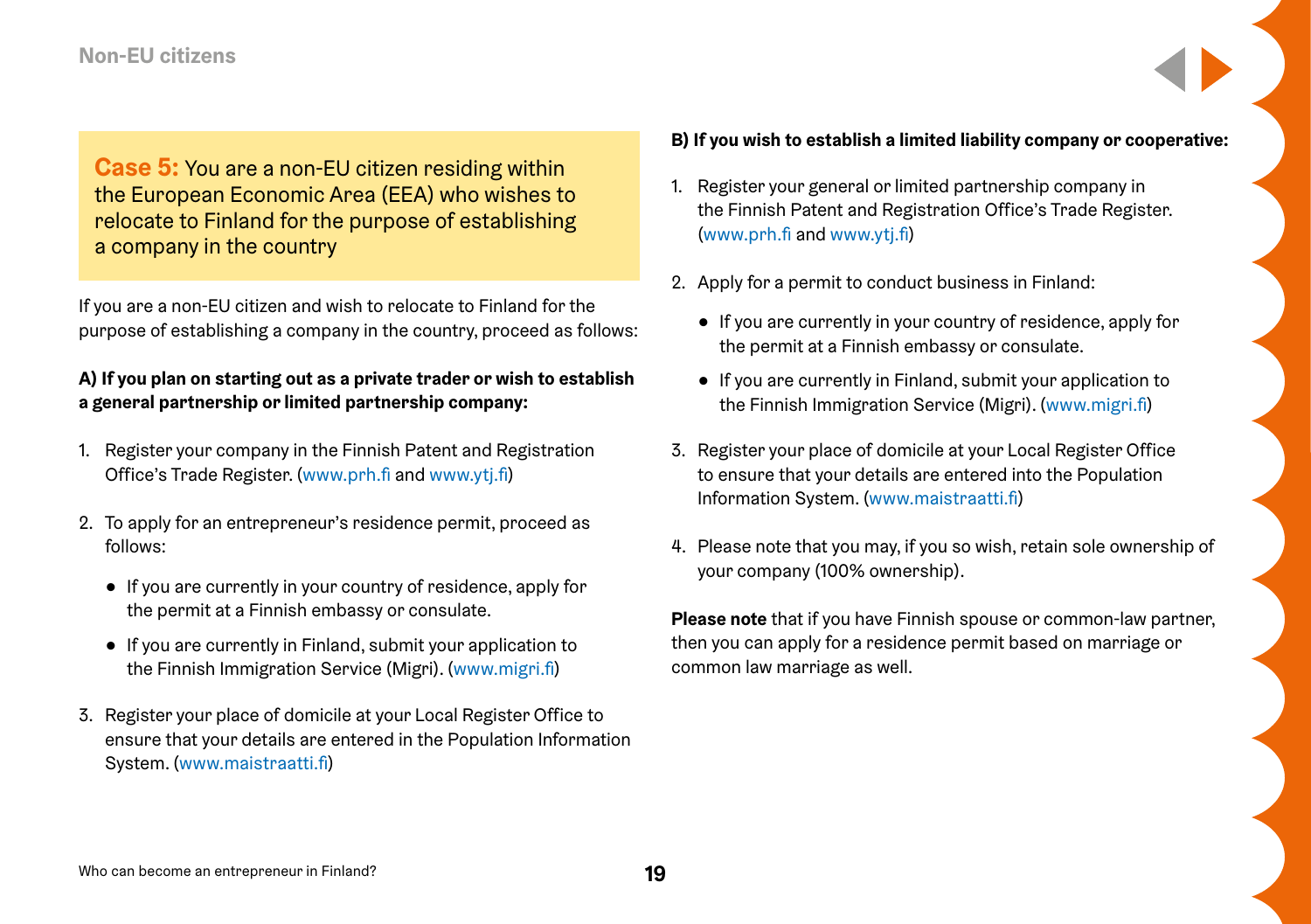**Case 6:** You are a non-EU citizen currently residing within the European Economic Area (EEA) who does not wish to relocate to Finland but wishes to establish a company in the country

If you are a non-EU citizen currently residing within the EEA and wish to establish a company in Finland without relocating to the country, proceed as follows:

### **You are permitted to establish any type of company:**

- 1. Register your company with the Finnish Patent and Registration Office's Trade Register. ([www.prh.fi](http://www.prh.fi) and [www.ytj.fi\)](http://www.ytj.fi)
- 2. Please note that you are not permitted to work for your company without having received a residence permit for employment. If you wish to work for your company, apply for a residence permit for employment:
	- If you are currently in your country of residence, apply for the permit at a Finnish embassy or consulate.
	- If you are currently in Finland, submit your application to the Finnish Immigration Service (Migri). [\(www.migri.fi\)](http://www.migri.fi)

**Please note** that having a Finnish spouse or common-law partner does not have any bearing on the application process.

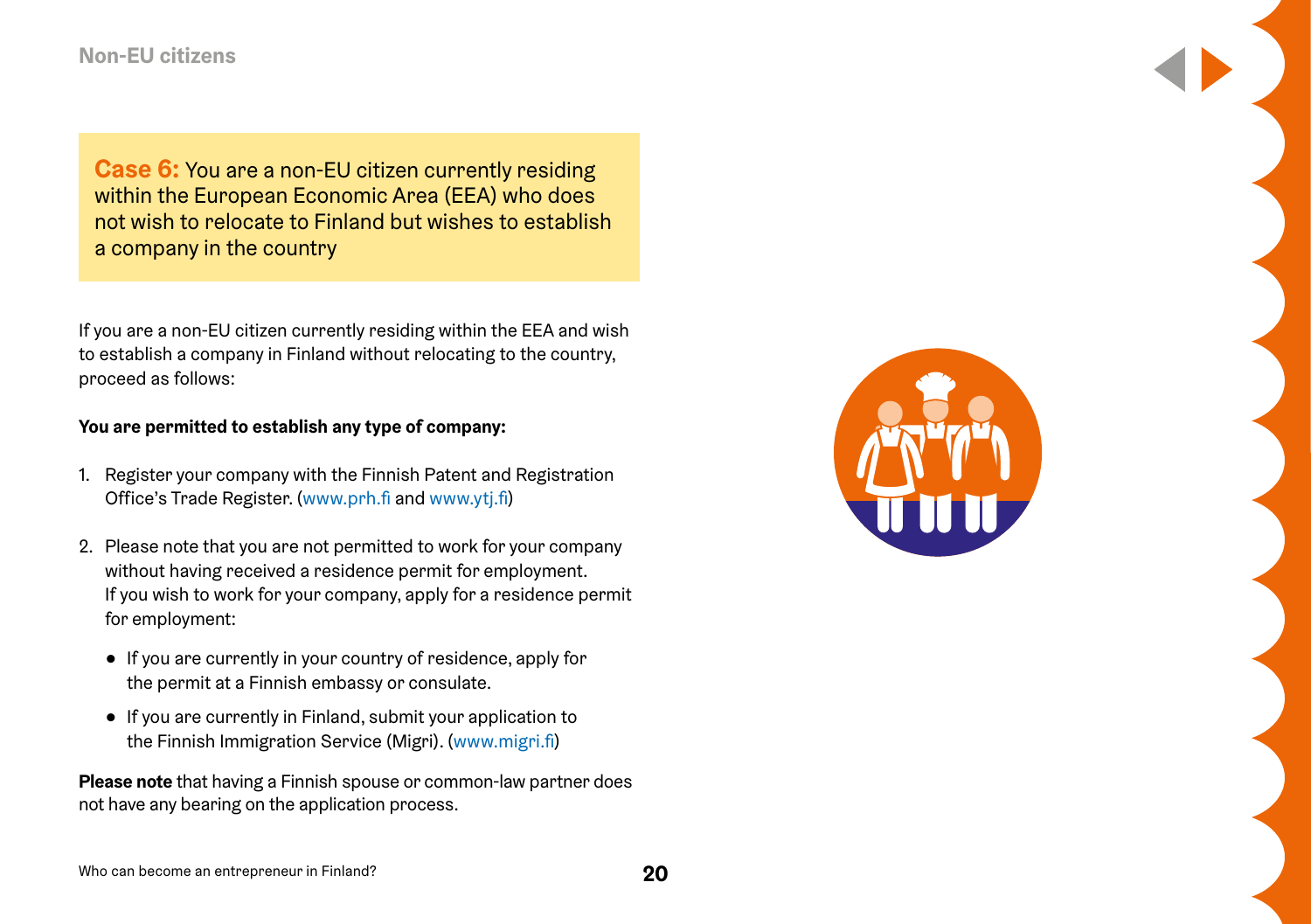**Case 7:** You are a non-EU citizen who represents a company domiciled within the EEA, and you wish to establish a branch of that company in Finland

If you are a non-EU citizen who represents a company domiciled within the EEA, and you wish to set up a branch of that company in Finland, proceed as follows:

### **A) If you currently reside within the EEA and are relocating to Finland**

- 1. Register the branch in the Finnish Patent and Registration Office's Trade Register. ([www.prh.fi](http://www.prh.fi) and [www.ytj.fi\)](http://www.ytj.fi)
- 2. Apply for a residence permit for employment:
	- If you are currently in your country of residence, apply for the permit at a Finnish embassy or consulate.
	- If you are currently in Finland, submit your application to the Finnish Immigration Service (Migri). [\(www.migri.fi\)](http://www.migri.fi)
- 3. Register your place of domicile at your Local Register Office to ensure that your details are entered in the Population Information System. ([www.maistraatti.fi](http://www.maistraatti.fi))

### **B) If you currently reside within the EEA and are not relocating to Finland**

1. Register the branch in the Finnish Patent and Registration Office's Trade Register. ([www.prh.fi](http://www.prh.fi) and [www.ytj.fi\)](http://www.ytj.fi)

### **C) If you currently reside outside the EEA and are relocating to Finland**

- 1. The branch must have an appointed representative who is a permanent resident of the EEA.
- 2. Register the branch in the Finnish Patent and Registration Office's Trade Register. [\(www.prh.fi](http://www.prh.fi) and [www.ytj.fi](http://www.ytj.fi))
- 3. Submit an application for a residence permit for employment to Migri. ([www.migri.fi](http://www.migri.fi))
- 4. Register your place of domicile at your Local Register Office to ensure that your details are entered into the Population Information System. ([www.maistraatti.fi](http://www.maistraatti.fi))

### **D) If you do not reside within the EEA and are not relocating to Finland**

1. The branch cannot be registered because it must have an appointed representative who is a permanent resident of Finland or another EEA country.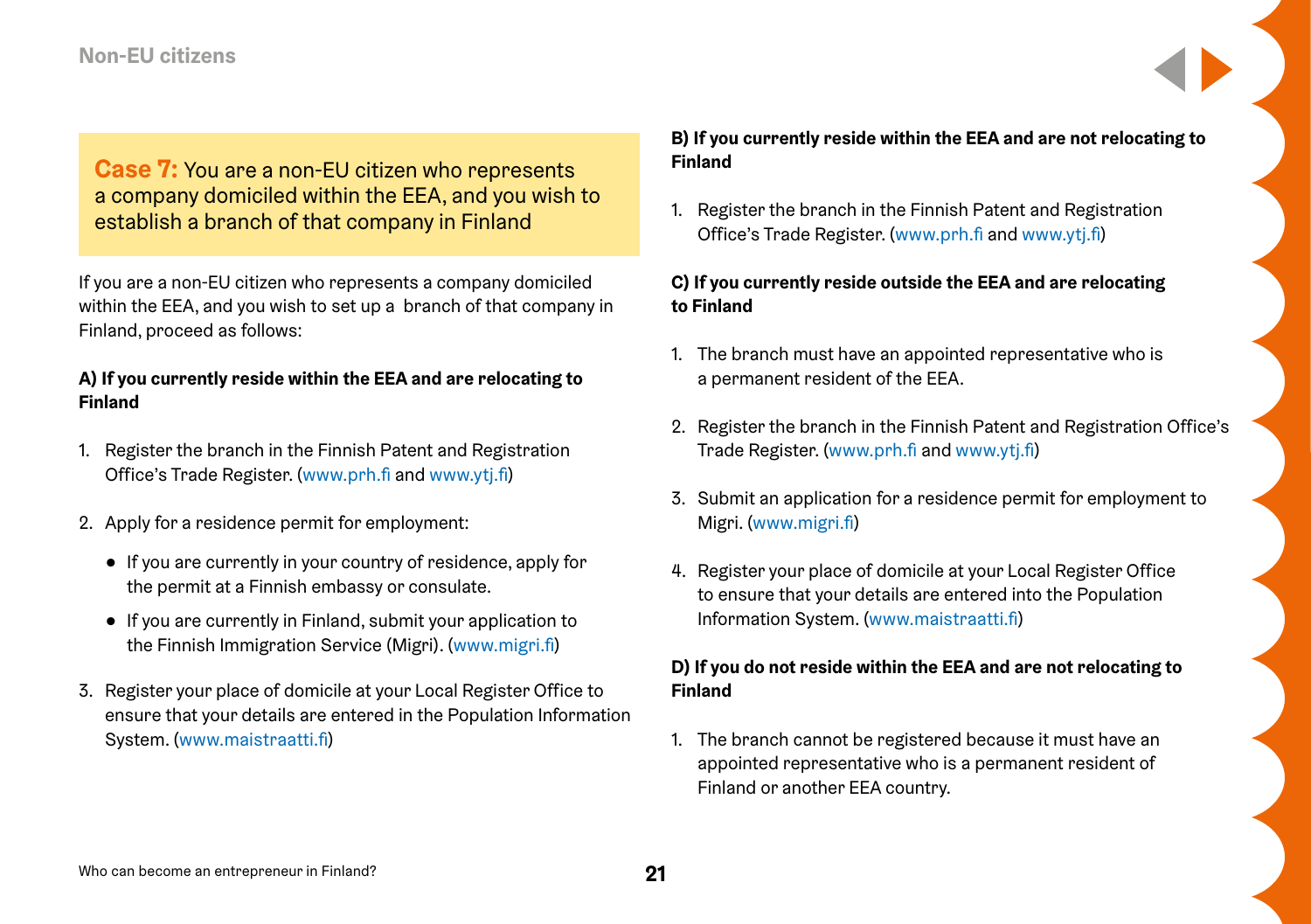### **Important facts**

- A branch is always established by an organisation, not a person, but it must always have an appointed representative.
- The representative must always be a natural person, which means law firms or other such entities cannot act in this role.
- Having a Finnish spouse or common-law partner does not have any bearing on application processes.

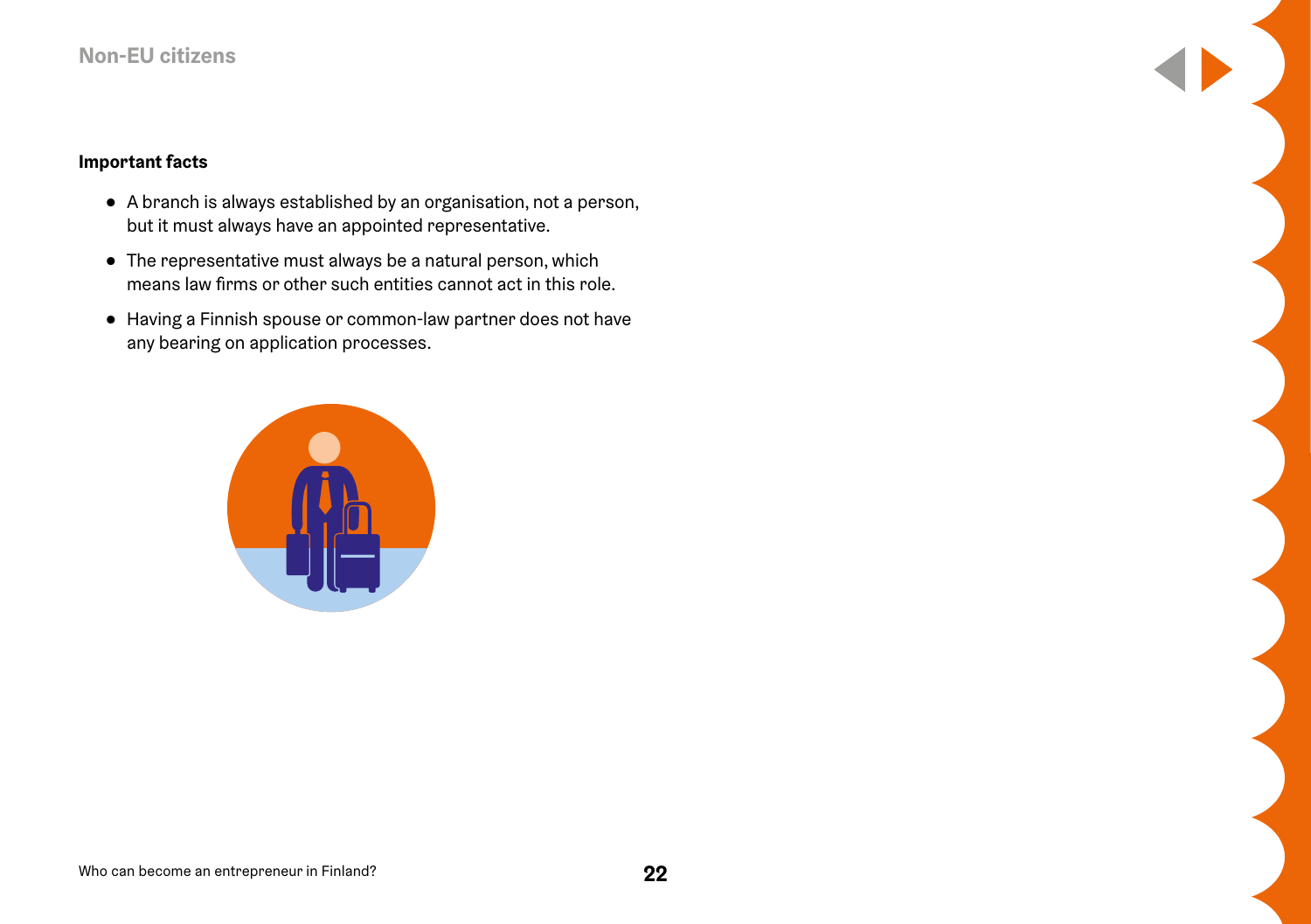**Case 8:** You are a non-EU citizen who represents a company domiciled within the EEA, and you wish to set up a branch of that company in Finland

If you are a non-EU citizen who represents a company domiciled within the EEA, and you wish to set up a branch of that company in Finland, proceed as follows:

### **A) If you currently reside within the EEA and are relocating to Finland**

- 1. Apply to the Finnish Patent and Registration Office for a permit to set up the branch. [\(www.prh.fi\)](http://www.prh.fi)
- 2. Once the necessary permit has been granted, register the branch in the Finnish Patent and Registration Office's Trade Register. ([www.prh.fi](http://www.prh.fi) and [www.ytj.fi\)](http://www.ytj.fi)
- 3. Apply for a residence permit for employment:
	- If you are currently in your country of residence, apply for the permit at a Finnish embassy or consulate.
	- If you are currently in Finland, submit your application to the Finnish Immigration Service (Migri). [\(www.migri.fi\)](http://www.migri.fi)

4. Register your place of domicile at your Local Register Office to ensure that your details are entered in the Population Information System. [\(www.maistraatti.fi\)](http://www.maistraatti.fi)

### **B) If you currently reside within the EEA and are not relocating to Finland**

- 1. Apply to the Finnish Patent and Registration Office for a permit to set up the branch. ([www.prh.fi](http://www.prh.fi))
- 2. Once the necessary permit has been granted, register the branch in the Finnish Patent and Registration Office's Trade Register. [\(www.prh.fi](http://www.prh.fi) and [www.ytj.fi](http://www.ytj.fi))

### **C) If you currently reside outside the EEA and are relocating to Finland:**

- 1. The branch must have an appointed representative who is a permanent resident of Finland.
- 2. Apply to the Finnish Patent and Registration Office for a permit to set up the branch. ([www.prh.fi](http://www.prh.fi))
- 3. Once the necessary permit has been granted, register the branch in the Finnish Patent and Registration Office's Trade Register. [\(www.prh.fi](http://www.prh.fi) and [www.ytj.fi](http://www.ytj.fi))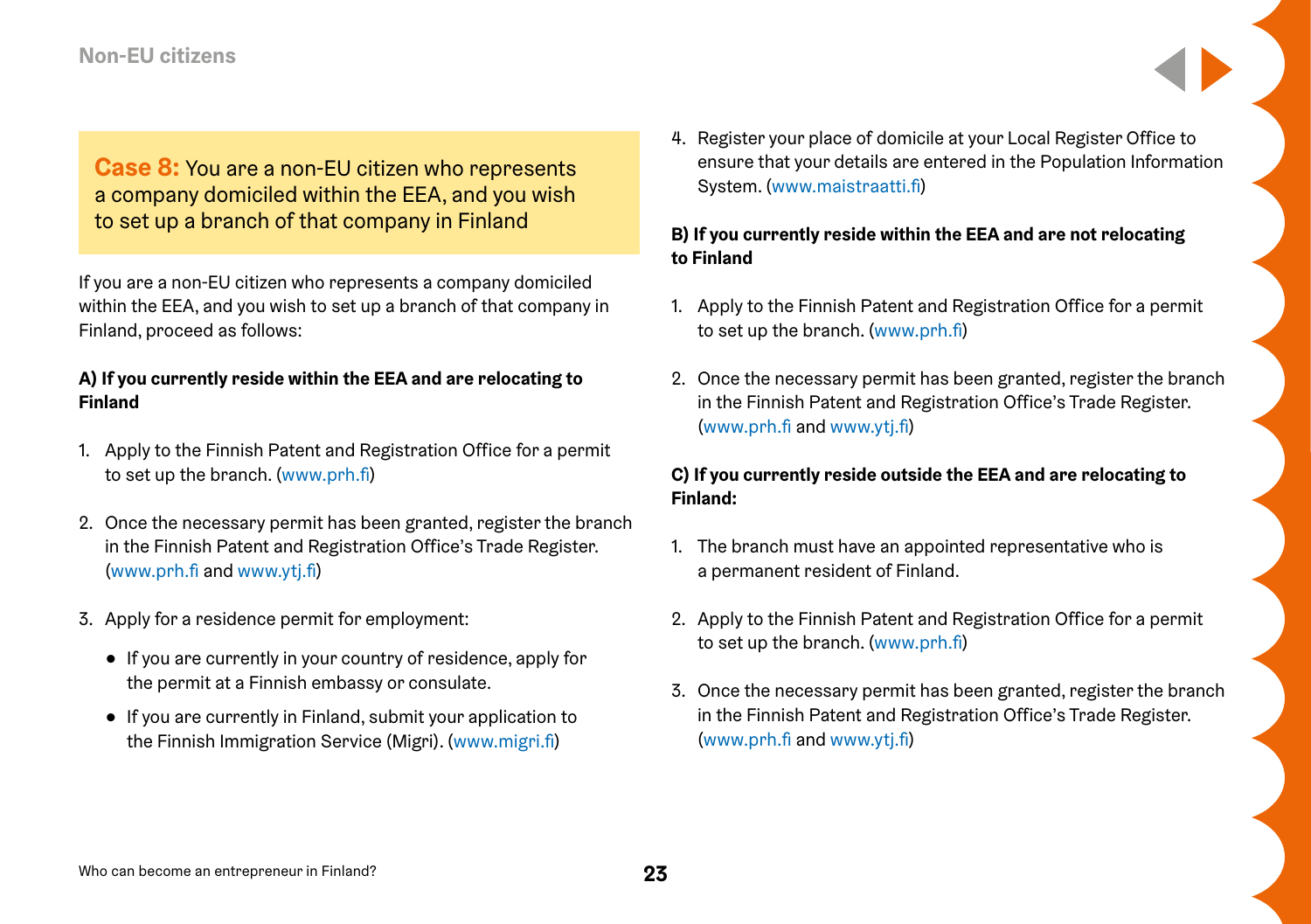- 4. Submit an application for a residence permit for employment to Migri. ([www.migri.fi](http://www.migri.fi))
- 5. Register your place of domicile at your Local Register Office to ensure that your details are entered into the Population Information System. ([www.maistraatti.fi](http://www.maistraatti.fi))

### **D) If you do not reside within the EEA and are not relocating to Finland**

1. The branch cannot be registered because it must have an appointed representative who is a permanent resident of Finland or another EEA country.

#### **Please note!**

- A branch is always established by an organisation, not a person, but it must always have an appointed representative.
- The representative must always be a natural person, which means law firms or other such entities cannot act in this role.
- Having a Finnish spouse or common-law partner does not have any bearing on the application or decision-making processes.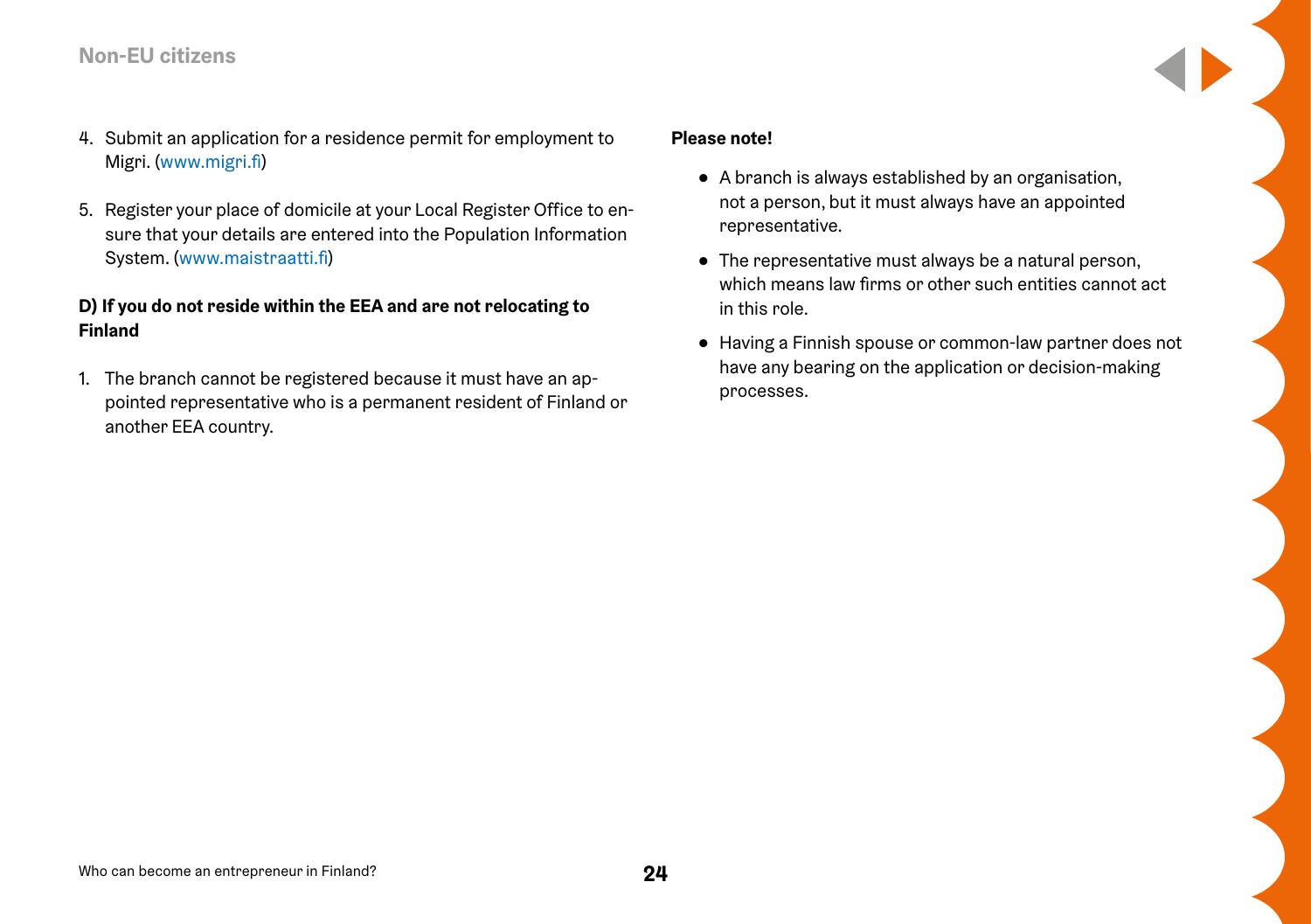### <span id="page-24-0"></span>**In general and specifically about residence permits**

- To be able to operate as an entrepreneur in Finland, you must have a valid residence permit. If you need a new permit to be able to begin your business activities, please take into account that such changes often involve a lengthy processing period.
- If you plan on becoming an entrepreneur in Finland, it is your personal responsibility to know what activities are permitted under the terms and conditions of your residence permit.
- If you have any questions concerning residence permits, always begin by contacting the Finnish Immigration Service (Migri). [\(www.migri.fi](http://www.migri.fi))
- If you are an employer, you are always personally responsible for making sure that all your employees have all the necessary residence permits and that all such permits remain valid at all times.
- Local Register Offices determine who may reside permanently in Finland. A permanent place of residence is the deciding factor in establishing the right to set up a business. If you have any residence-related questions, please contact your Local Register Office. ([www.maistraatti.fi\)](http://www.maistraatti.fi)
- If you are the spouse of a diplomat, an ECHA employee or have been granted a residence permit on other exceptional grounds, please contact the Finnish Immigration Service (Migri) in residence-related matters concerning establishing a business. [\(www.migri.fi\)](http://www.migri.fi)
- Note that when you apply for a residence permit, you must have the financing needed to start your entrepreneurial activities and enough funds to support yourself, in addition to which your entrepreneurial activities must be profitable. The profitability of entrepreneurial activities is assessed by Business Finland (businessfinland.fi) or the Centre for Economic Development, Transport and the Environment (ely-keskus.fi).
- If you want to establish a startup company in Finland, you can apply for a startup permit aimed at growth entrepreneurs. To be eligible to receive a startup permit, you must have a concrete business plan. You also need a favourable Eligibility Statement from Business Finland giving its support for you acting as a startup entrepreneur in Finland.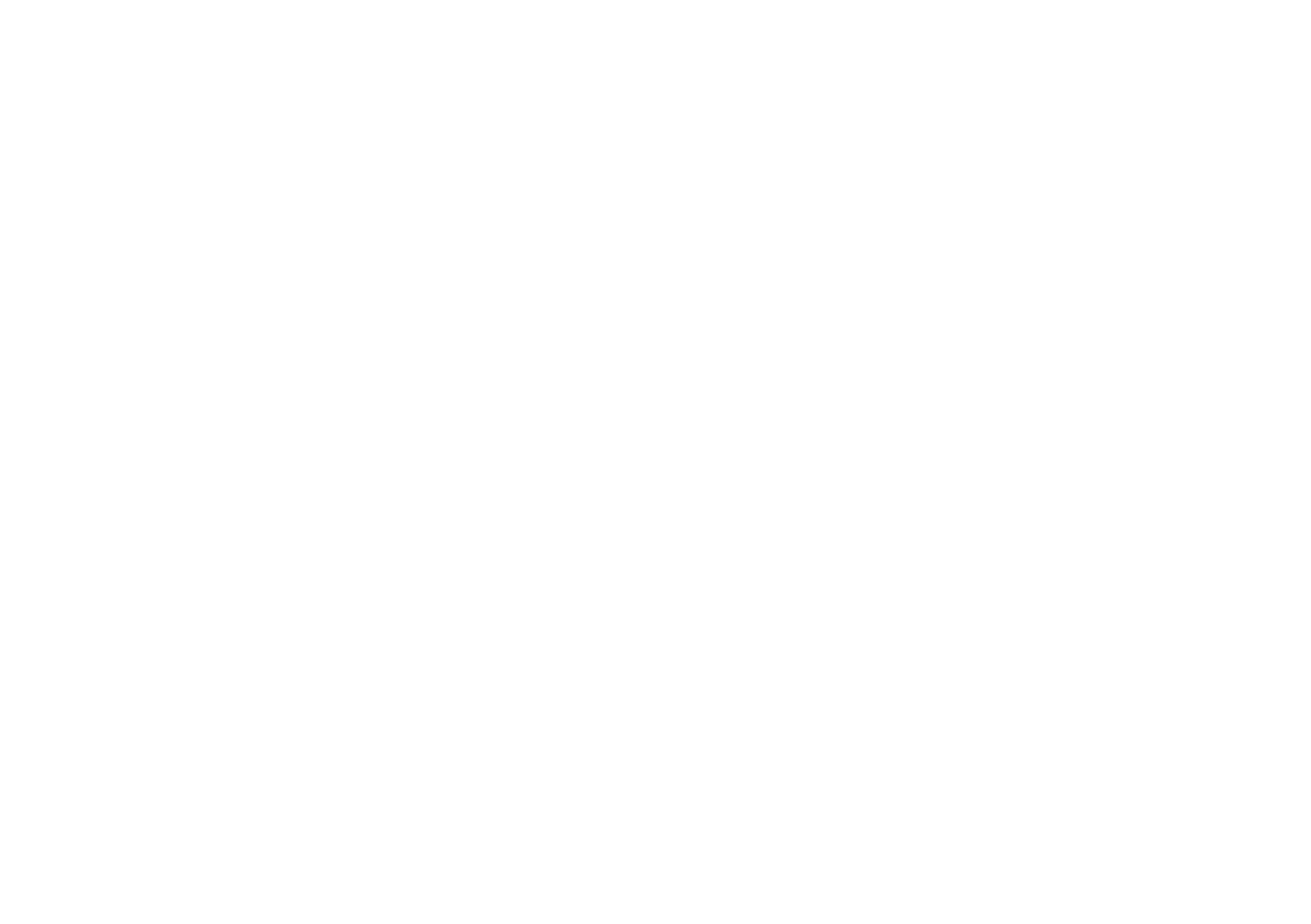## **Entrepreneurship in Finland – mandatory responsibilities**



**– Taxation**

**– Entrepreneurs' employment pension insurance (YEL) – Finnish authorities – licences, permits and monitoring – Teosto and Gramex payments**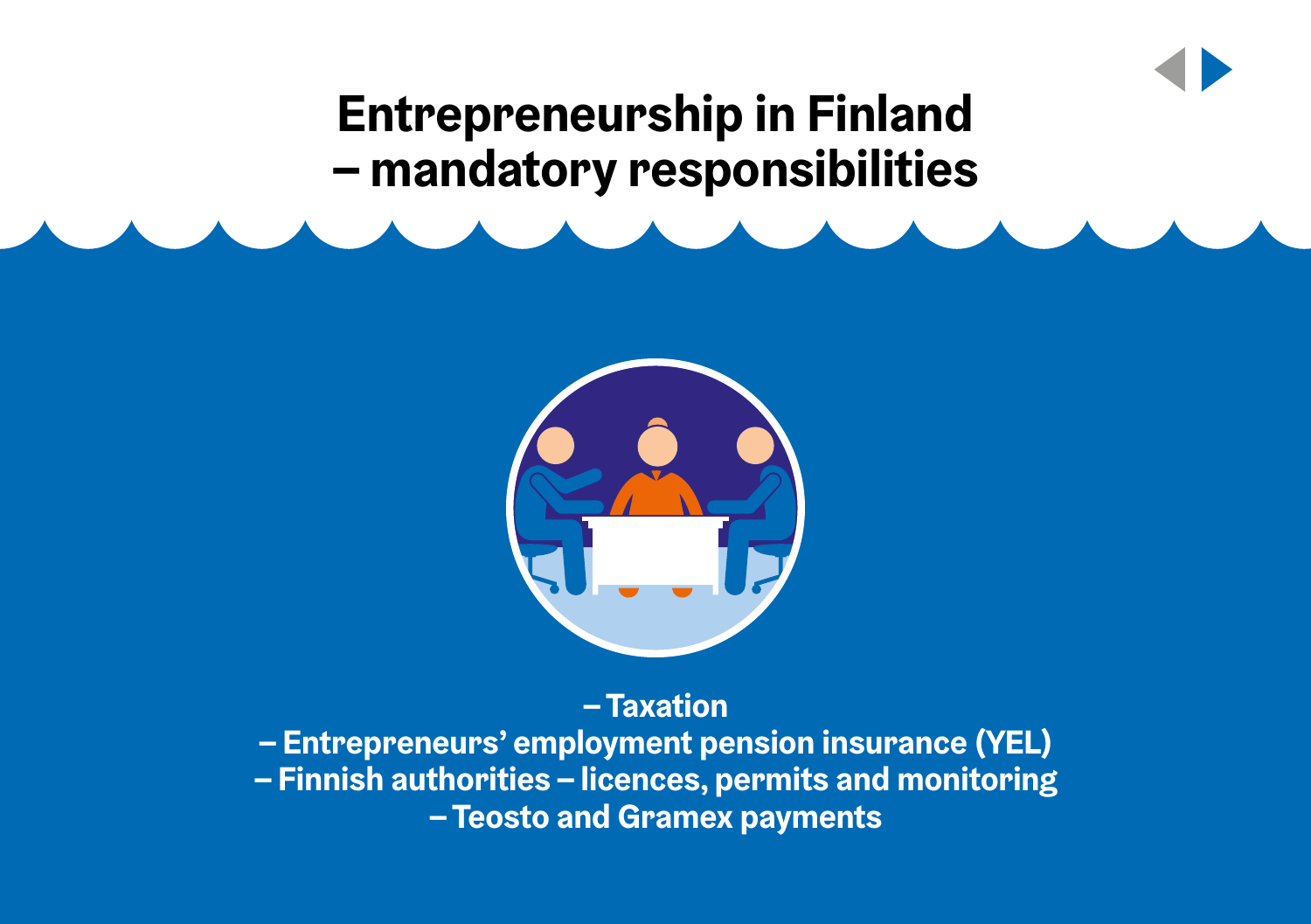## <span id="page-27-0"></span>Entrepreneurship in Finland – mandatory responsibilities

### **Taxation**

- **All Finnish entrepreneurs are liable to pay taxes starting from the date on which their company is established, must provide the Tax Administration with all the requested information, and must report any changes to previously provided information.**
- **No matter how little income a company earns, it is always taxed.**
- An entrepreneur is liable to pay a number of different form of tax:

### **1. VALUE-ADDED TAX (VAT)**

- Finnish VAT rates are 10%, 14% and 24%; only a few industries are exempt and apply a VAT rate of 0%.
- VAT must be paid by every company, no matter what its form.
- VAT must be collected from customers and delivered to the Tax Administration.
- Please note!
	- − If the company has been entered in the VAT register, the VAT it has paid for its purchases and acquisitions can be deducted from the VAT it is liable to pay based on its sales.

− A company is not liable to pay VAT if its annual turnover is €10,000 or less (2018). However, once this figure has been surpassed, VAT must be paid on all annual sales, not only those that are in excess of this figur.

### **2. INCOME TAX**

### **LIMITED LIABILITY COMPANY, COOPERATIVE, GENERAL PARTNERSHIP OR LIMITED PARTNERSHIP COMPANY**

- **Income tax** (earnings-based)
	- − If your company is a limited liability company, cooperative, general partnership or limited partnership, you can draw a salary for yourself from the company. This salary is earned income and therefore subject to (earnings-based) income tax.
	- − Earned income is taxed at progressive rates, which means the more you earn, the higher the rate will be.
	- − Once you start drawing a salary, request a tax card from your local Tax Office and pay taxes in accordance with the tax rate marked on your tax card.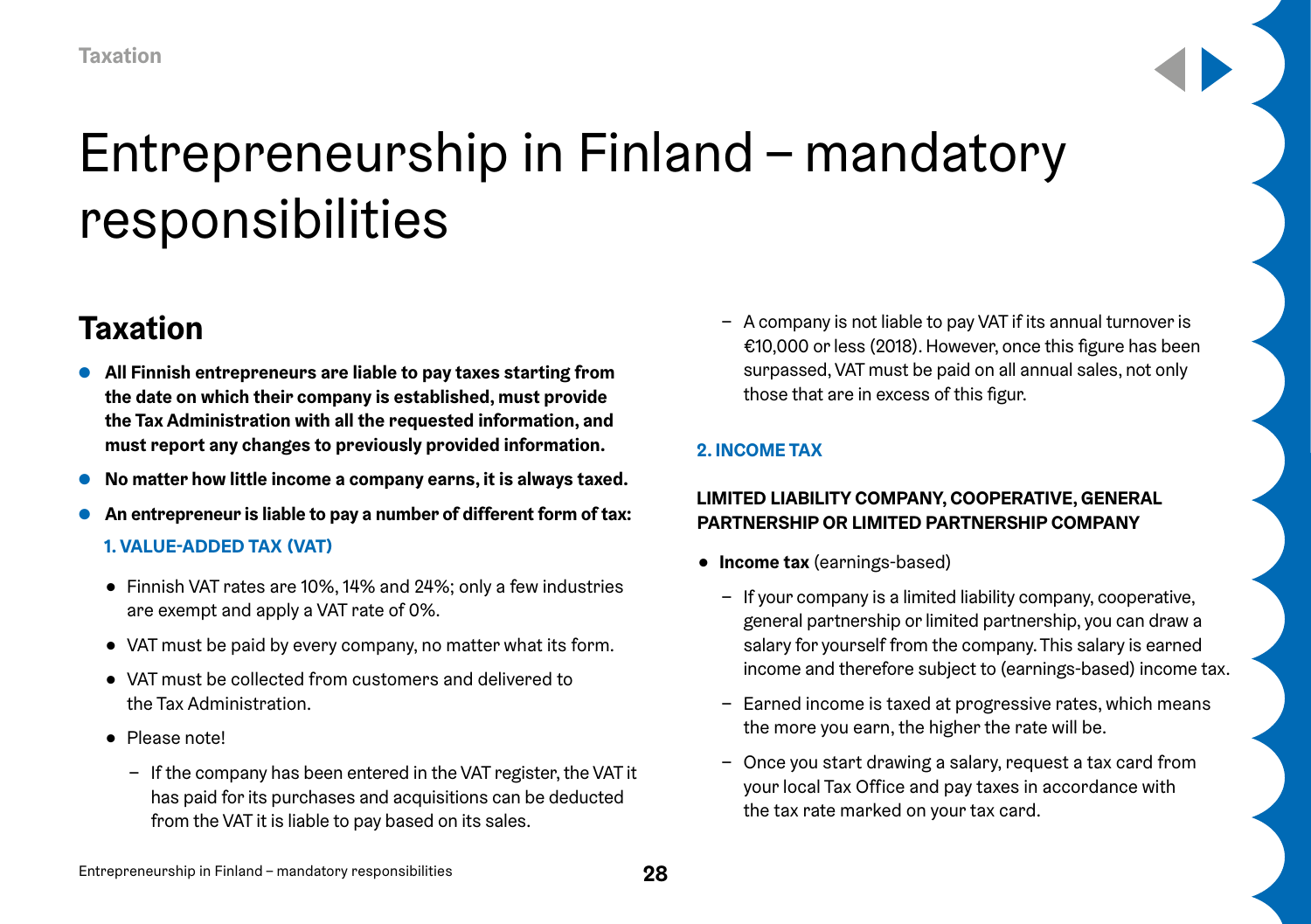### **Taxation**

- **Advance tax** (on projected annual result)
	- − In addition to income tax, these company types must also pay corporation tax, which is calculated based on their projected annual result (profit).
	- − The corporation tax rate is fixed at 20%, in other words it does not vary based on how much profit you make.
	- − This tax is paid in advance and is referred to as advance tax.
	- − During the company's first accounting period, the amount of advance tax to be paid is calculated based on the turnover and profit estimate provided by the entrepreneur.
	- − Taxes for further accounting periods are estimated based on the result of the previous accounting period.
	- − The Tax Authority sends the entrepreneur advance tax invoices for the estimated amounts.
- **Capital income tax**
	- − If you wish to draw profits from the company for your personal use, all such amounts are subject to a capital income tax. The rate of this tax is either 30% or 34%, depending on the amount that is drawn out.

### ● **Final taxation/back taxes**

- − If your company's turnover and result projection change over the course of the year, report this to the Tax Authority so that your tax card or the company's advance tax can be readiusted.
- − At the close of an accounting period, file a tax return in which you report the full turnover and profit of the accounting period in question.
- − Final taxes are always calculated and charged based on this information.
- − As a result, you may receive a tax refund or be liable to pay back tax.

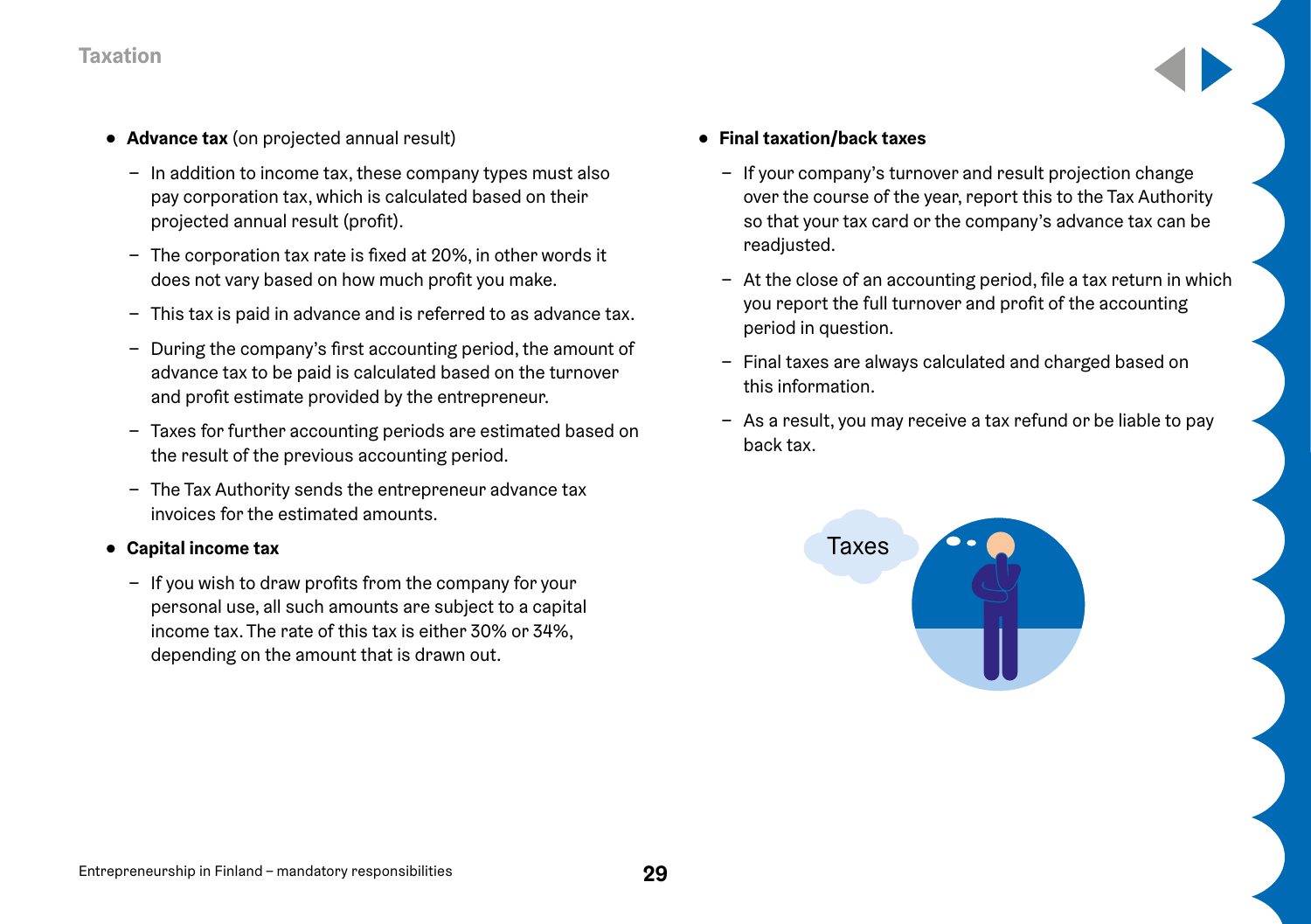#### **PRIVATE TRADER**

- **Income tax** (salary-based)
	- − If you have established your company as a private trader, you may not draw a salary from your company.
	- − You can only draw money from this kind of company in the form of personal income. Such income is drawn from the company's profit after all taxes have been paid.
	- − For this reason, individuals running such companies are not subject to earnings-based income tax in the same way as other entrepreneurs, but must rather pay a so-called advance tax (see section below).
- **Advance tax** (on projected annual result)
	- − Private traders are taxed entirely based on their projected annual result (profit).
	- − Progressive taxation is applied instead of fixed-rate, so the amount of taxes paid depends on the financial result.
	- − This tax is paid in advance and is referred to as advance tax.
	- − During the company's first accounting period, the amount of advance tax to be paid is calculated based on the profit estimate provided by the entrepreneur.
	- − Taxes for further accounting periods are estimated based on the result of the previous accounting period.
	- − The Tax Authority sends the entrepreneur advance tax invoices for the estimated amounts.

### ● **Final taxation / back taxes**

- − If your company's turnover and profit projection change over the course of the year, report this to the Tax Authority so that your company's advance tax can be readjusted.
- − At the close of an accounting period, file a tax return in which you report the full turnover and profit of the accounting period in question.
- − Final taxes are always calculated and charged based on this information.
- − As a result, you may receive a tax refund or be liable to pay back tax.

### **GENERAL INFORMATION CONCERNING TAXATION**

- The Tax Administration has the right to check all your records and accounts at any time and may even carry out surprise checks.
- You should therefore ensure that everything is always in order!
- If you have any questions concerning taxation, contact your nearest Tax Office. ([www.vero.fi\)](http://www.vero.fi)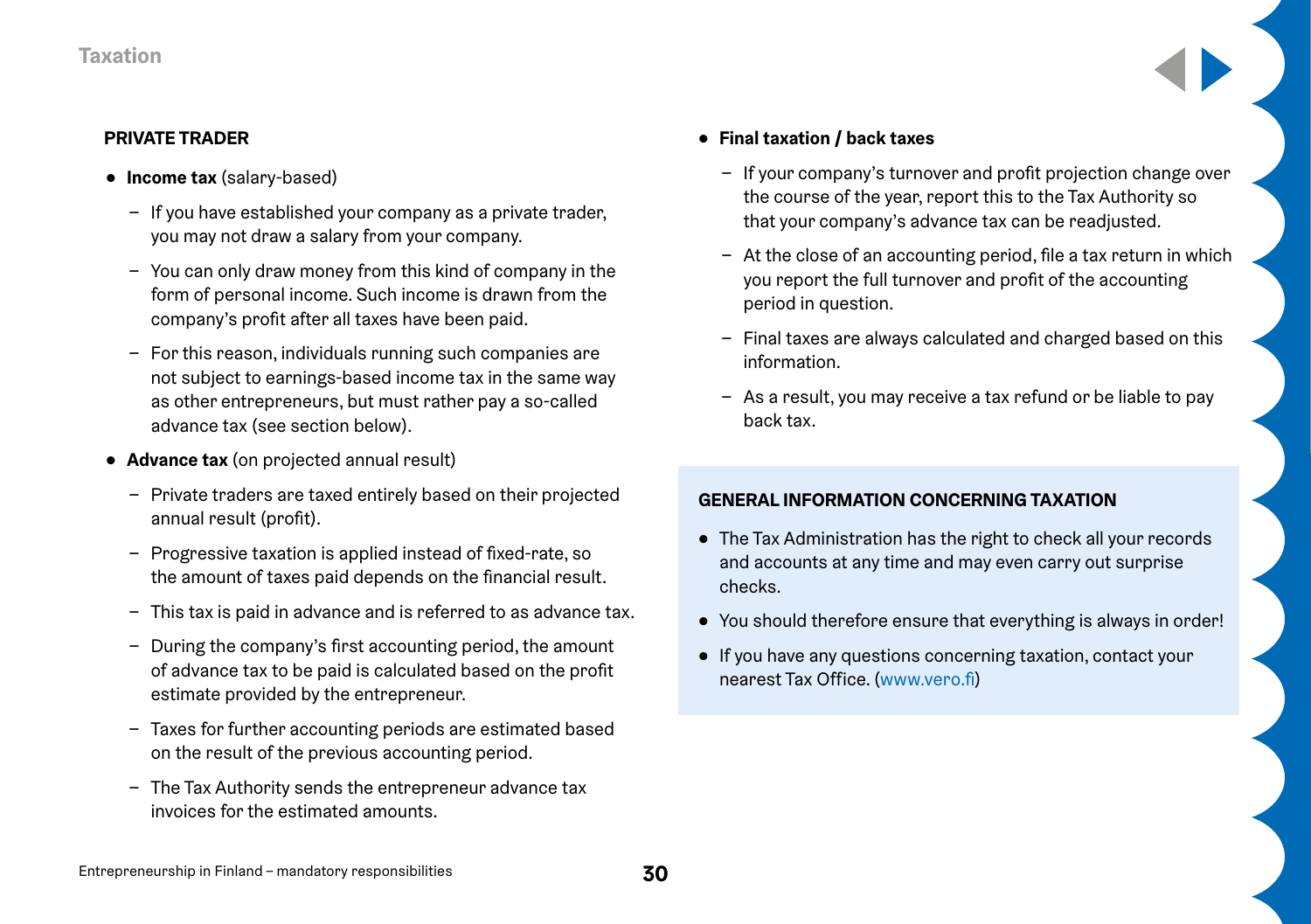### <span id="page-30-0"></span>**Entrepreneurs' employment pension insurance (YEL)**

- All full-time and part-time entrepreneurs who earn more than €7,656.26/year (2018) must take out a mandatory entrepreneurs' pension insurance (known as YEL insurance).
- This insurance is paid in the form of contributions. It is up to the entrepreneur to decide how much he or she wishes to pay, but the minimum amount on which the contributions are based must be €7,656.26/year (2018). The contributions are calculated as a percentage of this base amount. The percentages are 24.1% (entrepreneurs aged 18–52) and 25.6% (ages 53–68).
- In practice, the base sum should be equivalent to the annual salary paid to other professionals doing the same type of work.
- New entrepreneurs who take out YEL insurance for the first time receive a 22% discount for the first four years.
- If your estimate of the year's full income amount changes, you can modify your YEL income amount at any time during the insurance period.
- It is worth noting that how much or how little you pay has a direct effect on your social security benefits (such as illness, maternity and paternity benefits) and your future pension. For this reason, the YEL income amount should be chosen only after careful consideration.
- For an entrepreneur to qualify for unemployment insurance, their YEL income amount must be at least €12,576 per year (2018).
- **Please note!** You must take out YEL insurance within 6 months of the date on which your entrepreneurial activity began (contributions must be paid from this date onwards).

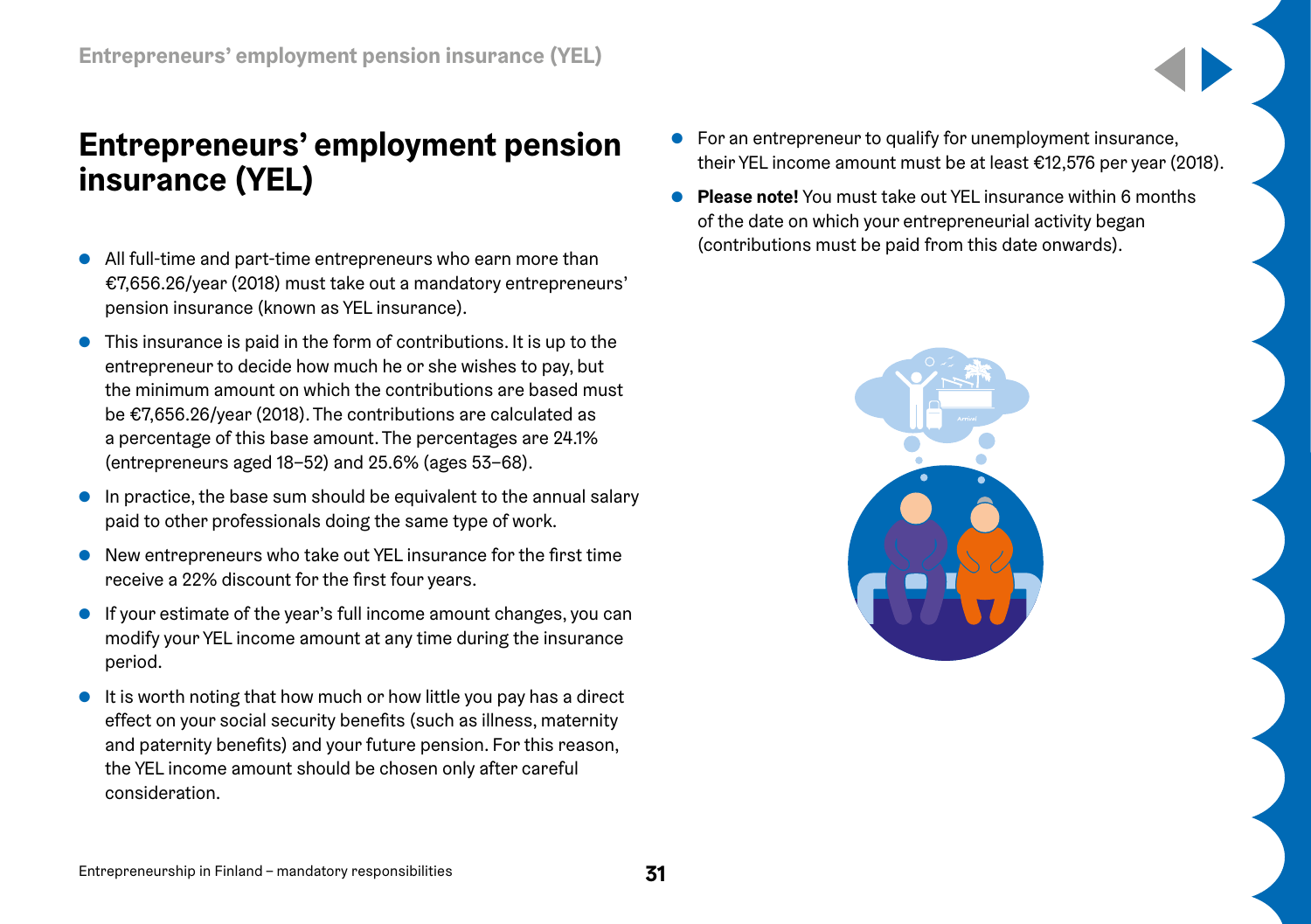### <span id="page-31-0"></span>**Finnish authorities – licences, permits and monitoring**

### **General**

- In Finland, in many lines of business you must notify the authorities and seek one or more official permits before business operations can begin.
- Permits are required, for example, for restaurants, cleaning businesses, hair salons and barbershops, food stores and for businesses operating in the social services and health care sectors.
- Depending on the line of business, permission notifications and applications are filed either with the municipal or regional authorities (such as the Environment Centre of the City of Helsinki or the Regional State Administrative Agencies) or with national authorities (such as Valvira).
- In some fields, professional competence is also required, which must be approved by an official Finnish authority. Professional competence is often mandatory, for example in the social services and health care sectors.
- Municipal authorities include building control units, environment centres and rescue departments.
- Regional and national authorities include Regional State Administrative Agencies, the Police, Centres for Economic Development, Transport and the Environment (ELY), the National Supervisory Authority for Welfare and Health (Valvira), the Finnish Safety and Chemicals Agency (Tukes) and the Finnish Transport Safety Agency (Trafi).
- Contact details are provided in a separate section found at the end of this material.
- More details on permits can be found on the Suomi.fi web page at: [https://www.suomi.fi/company/](https://www.suomi.fi/company/responsibilities-and-obligations/permits-and-obligations) [responsibilities-and-obligations/permits-and-obligations](https://www.suomi.fi/company/responsibilities-and-obligations/permits-and-obligations)

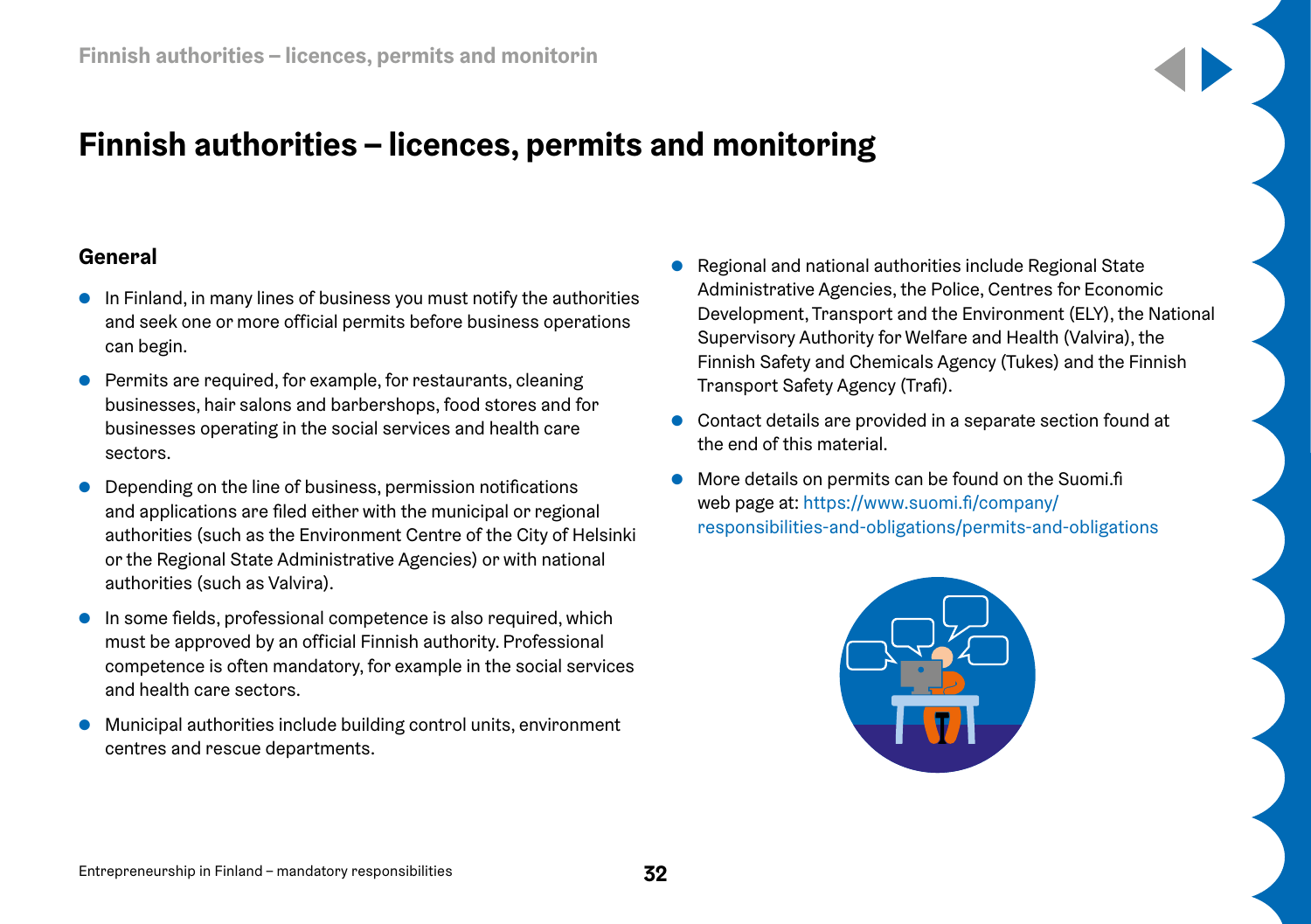### **Some examples from various industries**

### **THE RESTAURANT INDUSTRY**

- **Suitability of the space for restaurant purposes** 
	- Your municipality's building control authority must check and approve the space and its structures to verify that they are suitable for restaurant purposes.
- **Hygiene**
	- Your municipality's environment centre must perform a check at your location to verify and approve that it is suitable in terms of overall hygiene and that it does not pose any health-related risks.
	- You must draw up an own-check plan for the restaurant. This plan must contain full details on how proper hygiene and cleanliness will be ensured at your restaurant.
	- To prove your hygiene-related proficiency, you and the members of your staff must all have a valid Hygiene Passports.

### ● **Alcohol**

- If you plan on serving alcohol at your restaurant, you must apply for and be granted an alcohol serving licence from the Regional State Administrative Agency.
- Every member of your staff who serves alcohol must also hold a valid Alcohol Passport and have previous experience of serving alcohol.

### ● **Safety and security**

● If your restaurant can accommodate more than 50 customers at a time, you must draw up a rescue plan. This plan must be in accordance with instructions provided by your home municipality's rescue department.

● **Terraces**

● If you wish to serve food or drinks to customers on an outdoor terrace, you must apply for and be granted a permit for your terrace from your local police department.

### **HAIR SALONS, BARBERSHOPS, BEAUTY PARLOURS AND TATTOO SHOPS**

- **Suitability of the space for the chosen purposes**
	- Your home municipality's building control authority must check and approve the space and its structures.
- **Hygiene**
	- Your municipality's environment centre must perform a check at your location to verify and approve that it is suitable in terms of overall hygiene and that it does not pose any health-related risks.
	- You must draw up an own-check plan for your operations. This plan must contain full details of how proper hygiene and cleanliness will be ensured at your premises.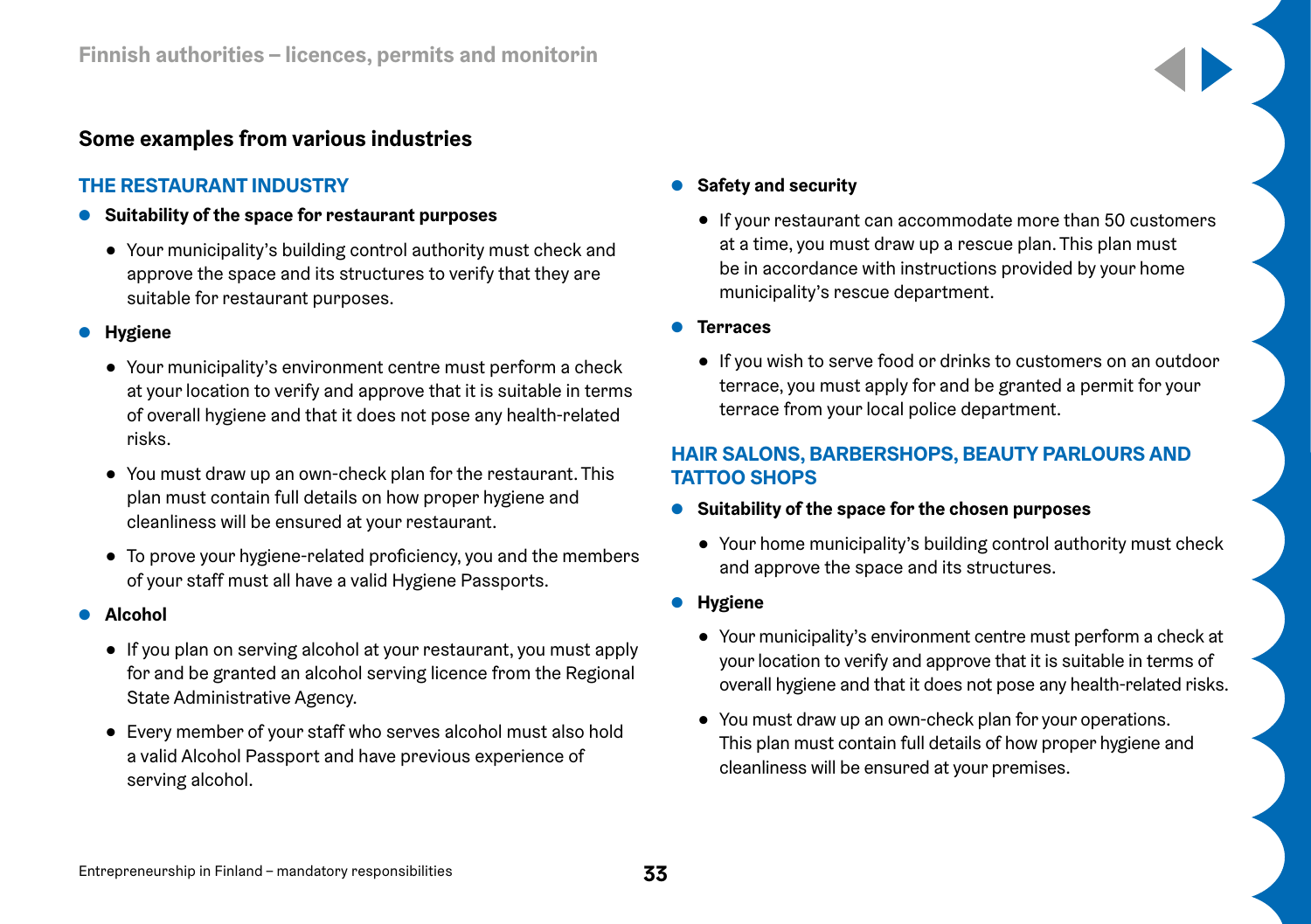### **FOOD STORE**

- **Suitability of the space for the chosen purposes**
	- Your home municipality's building control authority must check and approve the space and its structures.
- **Hygiene**
	- Your municipality's environment centre must perform a check at your location to verify and approve that it is suitable in terms of overall hygiene and that it does not pose any health-related risks.
	- You must draw up an own-check plan for your operations. This plan must contain full details on how proper hygiene and cleanliness will be ensured at your premises.

### **SOCIAL SERVICES AND HEALTHCARE**

- **Required qualifications**
	- It is advisable to check all the mandatory qualification requirements with the Finnish National Agency for Education.
	- You and members of your staff must register with Valvira and Regional State Administrative Agencies.
- **Suitability of the space for the chosen purposes**
	- Your home municipality's building control authority must check and approve the space and its structures.

### ● **Hygiene**

- Your municipality's environment centre must perform a check at your location to verify and approve that it is suitable in terms of overall hygiene and that it does not pose any health-related risks.
- You must draw up an own-check plan for your operations. This plan must contain full details on how proper hygiene and cleanliness will be ensured at your premises.

### **DRIVING SCHOOLS AND TAXIS**

- **Required competences**
	- It is advisable to check all the mandatory qualification requirements with the Finnish National Agency for Education and Trafi.
- **Driving school and taxi licences**
	- You must obtain a driving school licence from the Finnish Transport Safety Agency Trafi.
	- You must obtain a taxi driver license and a taxi service licence and make sure that the vehicle used for taxi services has been registered for use subject to a licence.

Direct links to the web pages of all the mentioned authorities are provided at the end of this material.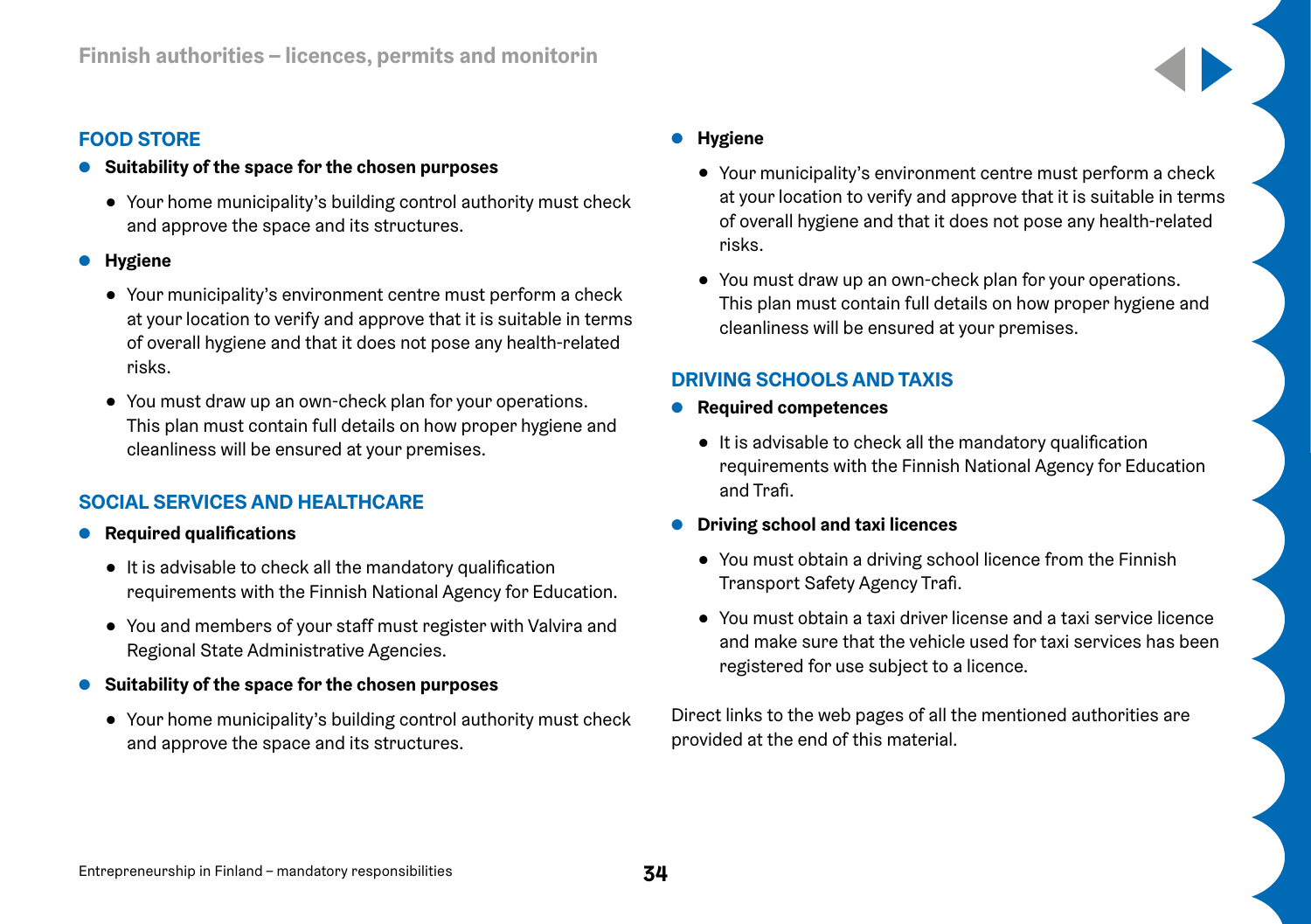### <span id="page-34-0"></span>**Teosto and Gramex payments**

- If you wish to play music in your company's premises (or, for example, inside your taxi) this is considered public performance so is subject to copyright and performance fees collected by Teosto and Gramex.
- Teosto collects copyright fees for the creators of music (e.g. composers), while Gramex does the same for those performing it.
- Fees are charged for the performance of both recorded and live music.
- These fees are mandatory no matter what type of recording you are playing or what type of media is used, in other words it makes no difference whether the music comes from your radio, a TV, a streaming service (such as Spotify), via the Internet (e.g. YouTube), from a record (CD, LP, or any other format) or any source on your computer.
- The fees charged depend on the purpose of use. Some examples:
	- Beauty and health services, retail spaces
		- − A monthly fee based on the floor space used by customers.
		- − E.g.: 1–30 m2 of customer space: €19.62/month + VAT 10%.
	- Restaurants, cafes and pubs
		- − A monthly fee based on the number of customers the premises are able to hold.
		- − E.g.: 7–24 customers: €34.29/month + VAT 10%.

All Gramex and Teosto licences can be applied for at: [musiikkiluvat.fi](http://musiikkiluvat.fi)

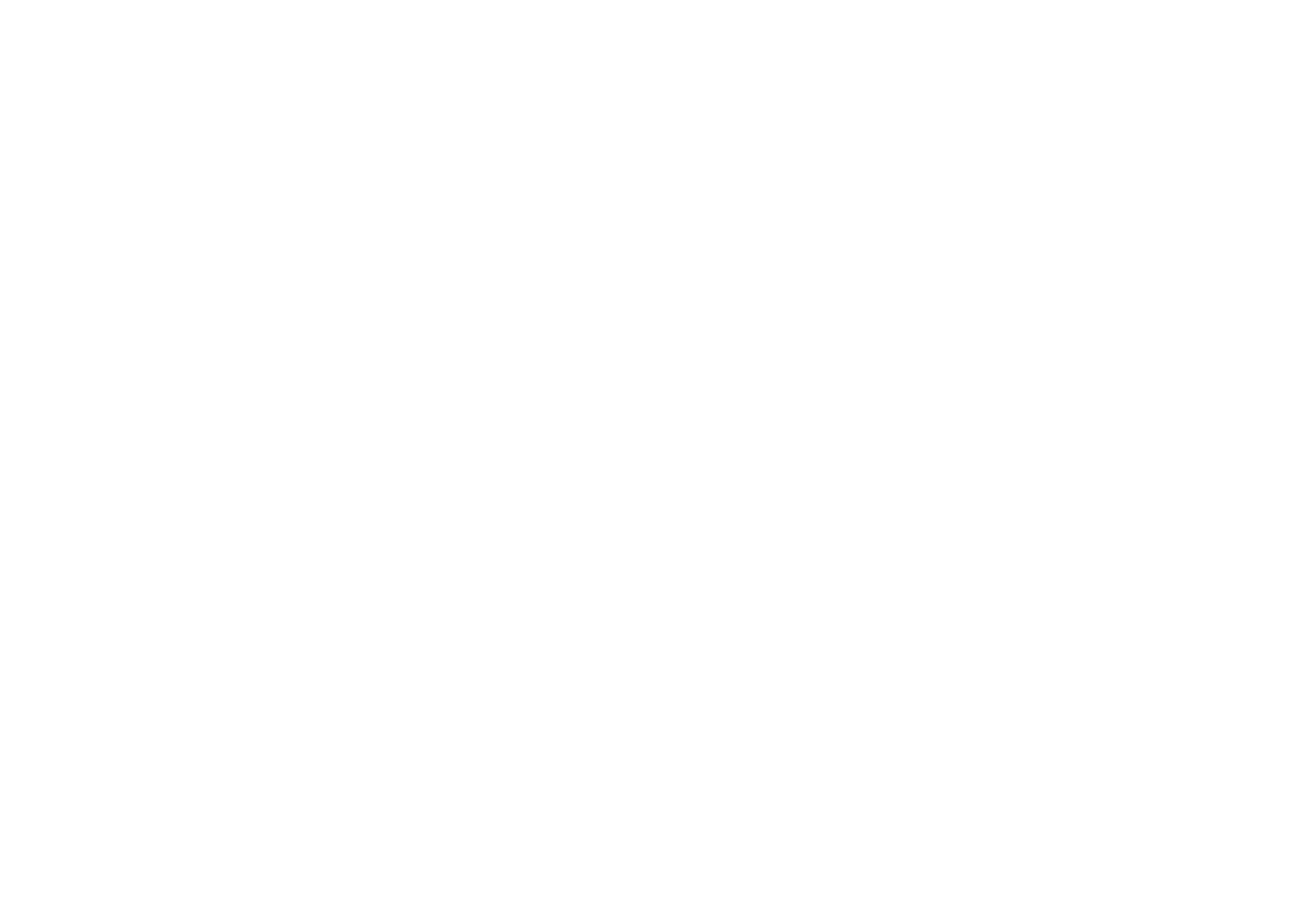## **Other practical matters**



**– Checklist of practical matters – Useful links – practical matters – The Finnish operating environment: Finland's business culture – Forms of enterprises in Finland**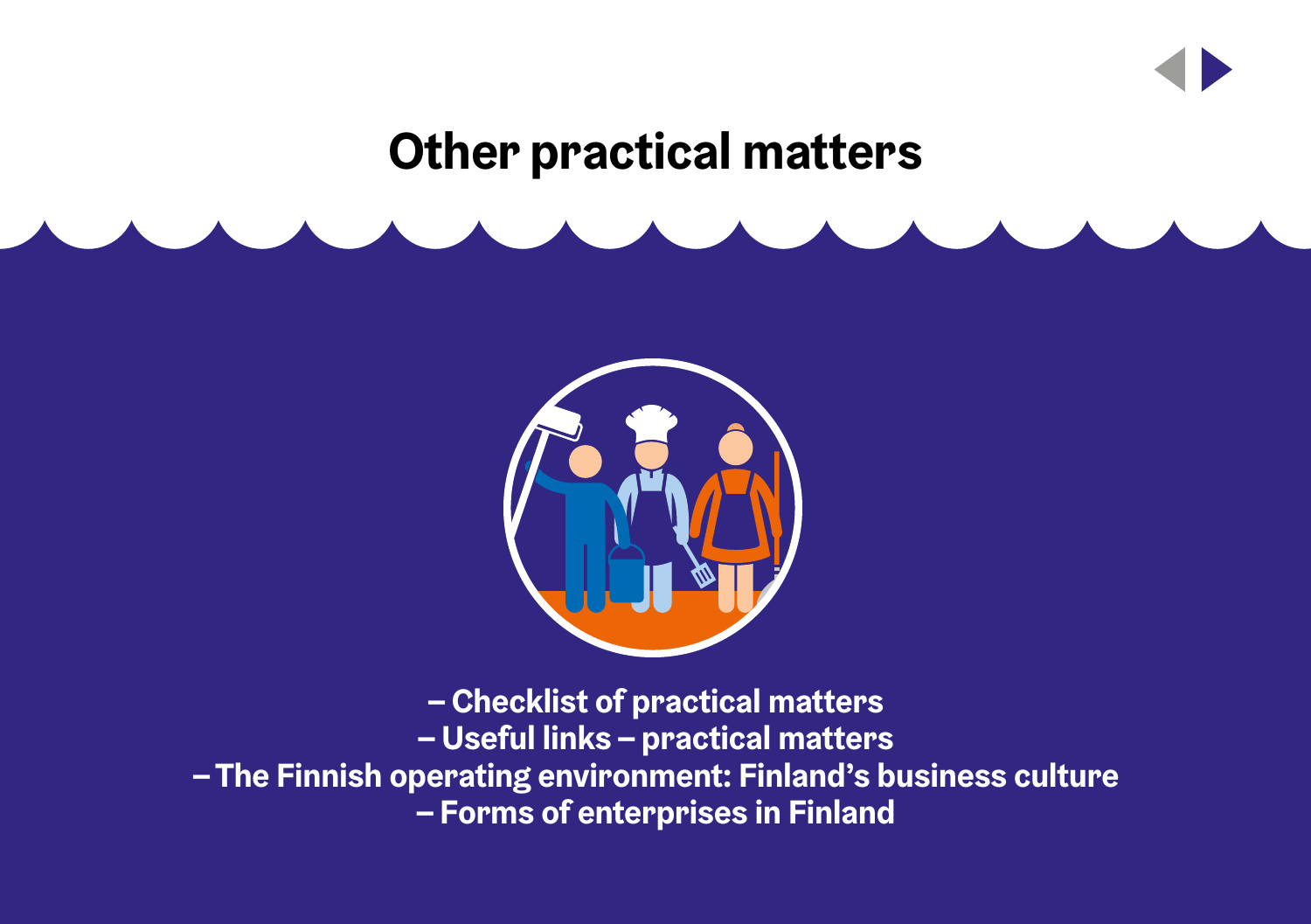# <span id="page-37-0"></span>Other practical matters concerning running a business

## **Checklist of practical matters**

### **IF YOU ARE EMPLOYING OTHER PEOPLE**

- You must always act in accordance with employment legislation and collective agreements
	- − You must abide by Finnish employment legislation. This entails, for example, making sure that all issues related to annual leave and holiday bonuses are handled in accordance with current legislation.
	- − You must also draw up employment contracts that are in accordance with the terms and conditions set under all the relevant and enforceable industry-wide collective agreements. Such agreements, for example, often set mandatory pay levels and working hours for each industry.
	- − You must conduct all employee-related matters in full accordance with all such laws and agreements.
- Employer's responsibilities taxation
	- − If you are permanently employing more than one person or if over the course of the year you temporarily employ more than five separate persons who are in your employment for less than a year, register yourself in the Tax Authority's Employer Register.
	- − You must withhold taxes from employees' salaries using the rates printed on their tax cards and transfer these funds to the Tax Authority's bank account monthly.
- Employer's responsibilities insurance policies
	- − You must deduct mandatory employee insurance contributions from employees' salaries and pay them to the insurance company of your choosing every month.
	- − Mandatory employee insurance policies for which contributions are paid include pension insurance and unemployment insurance policies.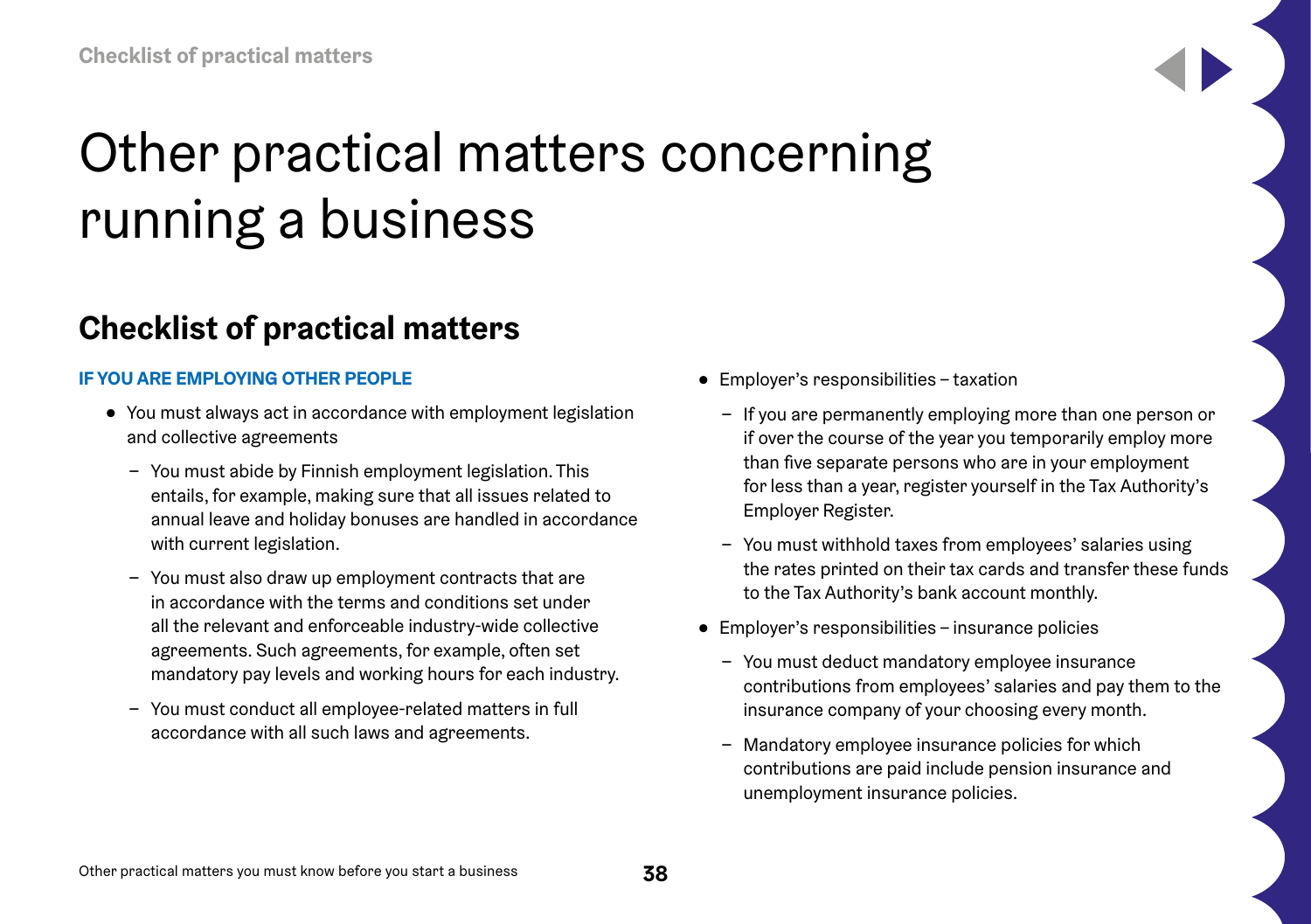- − In addition to the above, you must pay all the mandatory employer insurance policy contributions to the insurance company of your choosing every month.
- − Mandatory employer insurance policies for which contribution are paid include pension insurance, occupational accident and diseases insurance, employees' group life insurance, unemployment insurance and health insurance policies.
- Employer's responsibilities occupational health service
	- − As an employer, you are required to ensure that your employees have access to occupational health services.
- Employer's responsibilities employees' social facilities
	- − You are required to provide your employees with sufficient social facilities in accordance with the requirements set under the Occupational Safety and Health Act and other applicable legislation.
- Employer's responsibilities occupational safety
	- − You are required to ensure the safety and well-being of your employees while they are at work.

### **BANK ACCOUNTS**

- In practice, a company needs a bank account, but banks are in no way obliged to open an account for you or your company.
- For this reason, it may be prudent to try to open one for your company at a bank at which you already have an account.
- The Financial Supervisory Authority has issued instructions for opening a bank account. You can find a link to them in the links list included at the end of this material.

### **FINANCING**

- As a new entrepreneur, you may be eligible for a start-up grant. For more information, please check the TE Services' website. A link to the site can be found in the links list included at the end of this material.
- Companies can seek outside funding from multiple sources, including banks, Finnvera, private investors, Business Finland, in certain cases Centres for Economic Development, Transport and the Environment (ELY), and through various crowdfunding schemes. For contact details, see the links list included at the end of this material.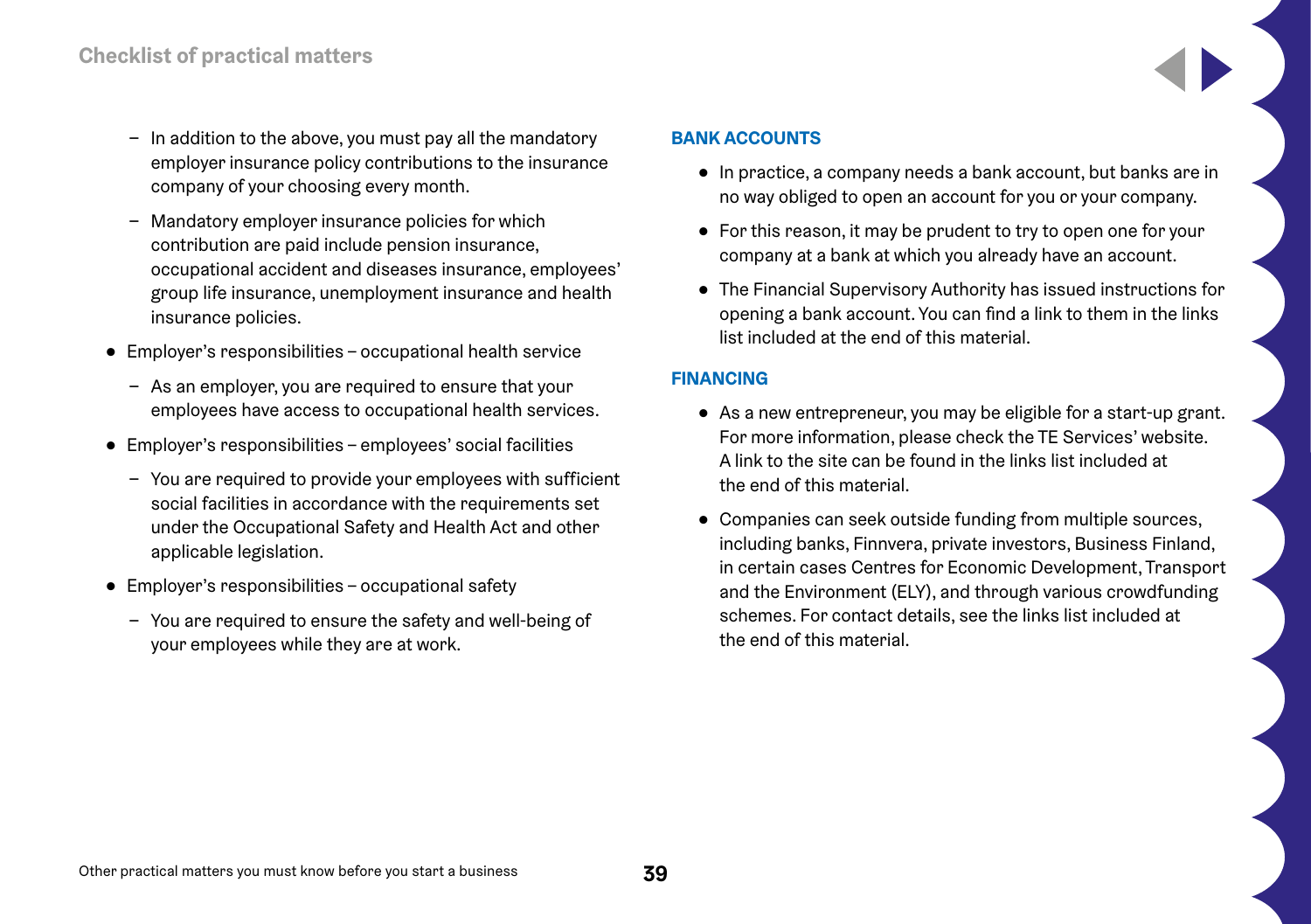#### **BUSINESS PREMISES**

- Your business premises must be suitable for the intended activity, and you must obtain all the mandatory approvals and permits required in your specific industry.
- Available premises should be sought directly from the market.
- Companies aiming for international growth can also seek premises at startup centres (such as the Maria 01 startup hub or NewCo Helsinki).

### **CONSUMER PROTECTION**

- All companies operating in Finland must abide by Finnish consumer protection legislation.
- This legislation also applies to all online stores operating in the country.

#### **AGREEMENTS**

- Although in the Finnish judicial system verbal agreements are considered just as binding as written ones, you should nevertheless always draw up written ones and, prior to signing them, have them checked by a qualified lawyer.
- Employment contracts should also be in writing.
- Contractual disputes should primarily be settled by direct negotiation. If this proves impossible, disputes can also be settled by the courts.

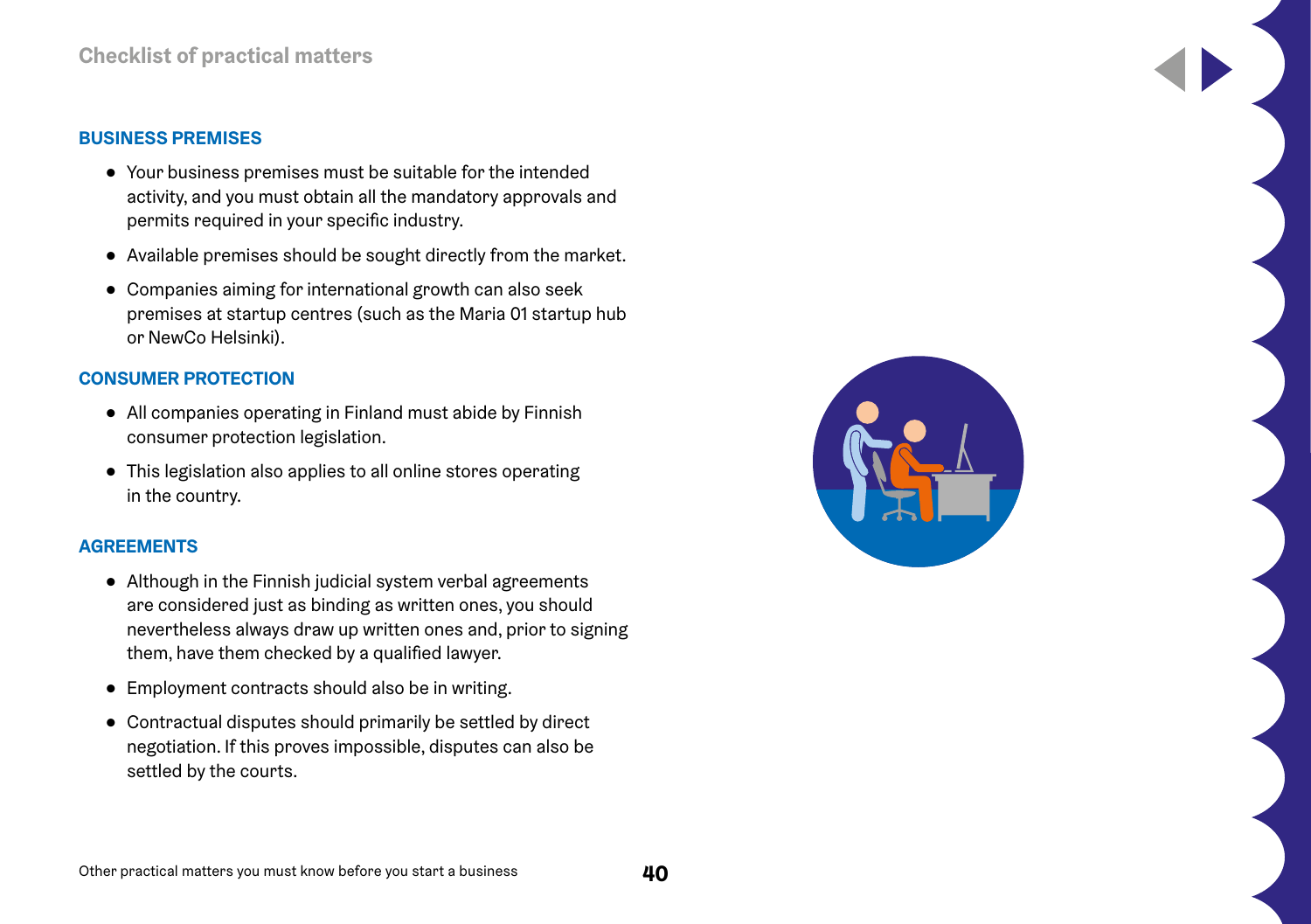### <span id="page-40-0"></span>**Useful links – practical matters**

### **Immigration affairs**

● The Finnish Immigration Service (Migri) <http://www.migri.fi/>

### **Municipality-related affairs**

● Register Offices: <http://www.maistraatti.fi/>

### **City of Helsinki's information for immigrants**

- <http://www.infopankki.fi/>
- http://www.ihhelsinki.fi/

### **Establishing a company**

- The Patent and Registration Office (The Finnish Trade Register): <https://www.prh.fi/fi/index.html>
- The Business Information System (BIS, Finnish: YTJ) a service maintained jointly by the Finnish Patent and Registration Office and the Finnish Tax Administration:<https://www.ytj.fi/>

### **Tax affairs**

- <http://www.vero.fi/fi-FI/>
- [https://www.vero.fi/en/businesses-and-corporations/](https://www.vero.fi/en/businesses-and-corporations/business-life-cycle/setting_up_a_business/) [business-life-cycle/setting\\_up\\_a\\_business/](https://www.vero.fi/en/businesses-and-corporations/business-life-cycle/setting_up_a_business/)

### **Permits**

- Information on permits required in various industries: [https://www.suomi.fi/yritykselle/vastuut-ja-velvollisuudet/](https://www.suomi.fi/yritykselle/vastuut-ja-velvollisuudet/luvat-ja-velvoitteet) [luvat-ja-velvoitteet](https://www.suomi.fi/yritykselle/vastuut-ja-velvollisuudet/luvat-ja-velvoitteet)
- The Environment Centre of the City of Helsinki: <https://www.hel.fi/kaupunkiymparisto/fi>
- The Public Works Department of the City of Helsinki: <https://www.hel.fi/kaupunkiymparisto/fi>
- The Rescue Department of the City of Helsinki: <http://www.hel.fi/www/pela/fi>
- The Police: <https://www.poliisi.fi/>
- Centre for Economic Development, Transport and the Environment (ELY Centre) <https://www.ely-keskus.fi/>
- Own-check plans: there are different own-check plans plan for each field (foodstuffs, serving of alcoholic beverages, social services and health care, beauty, etc.) Look for a suitable template on the website of operators in the relevant field (for example https://www.hel.fi/helsinki/fi/asuminen-ja-ymparisto/ elintarvikevalvonta-ja-ymparistoterveys/huoneistot/oma)
- Hygiene Passports: [https://www.evira.fi/en/foodstuff/](https://www.evira.fi/en/foodstuff/hygiene-passport/) [hygiene-passport/](https://www.evira.fi/en/foodstuff/hygiene-passport/)
- Music permits:<http://www.musiikkiluvat.fi/>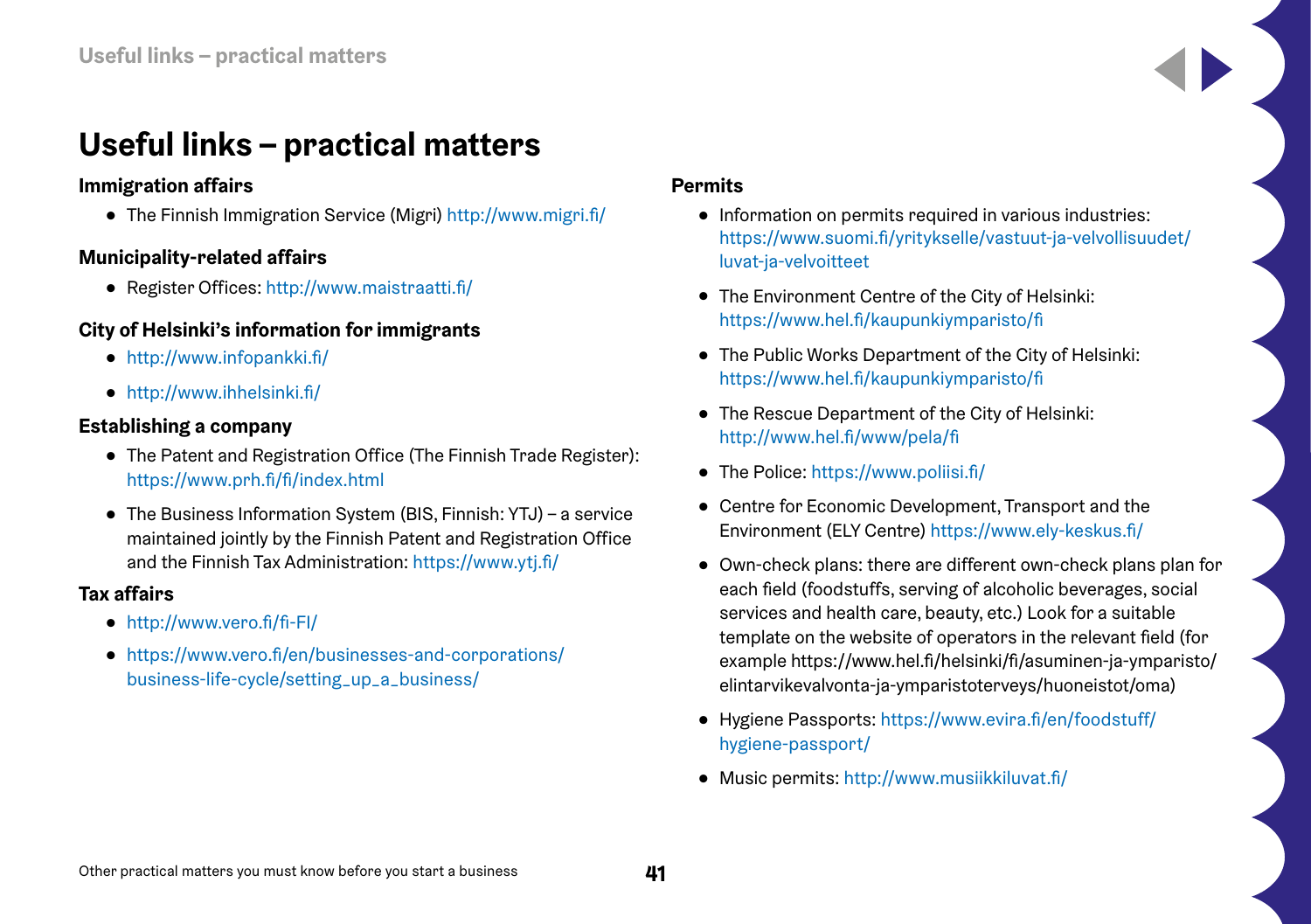### **Professional qualifications**

- Suomi.fi: [https://www.suomi.fi/yritykselle/](https://www.suomi.fi/yritykselle/vastuut-ja-velvollisuudet/ammattipatevyydet) [vastuut-ja-velvollisuudet/ammattipatevyydet](https://www.suomi.fi/yritykselle/vastuut-ja-velvollisuudet/ammattipatevyydet)
- The Finnish National Agency for Education:<http://www.oph.fi/>

### **Being an Employer**

- General information: [https://www.suomi.fi/yritykselle/](https://www.suomi.fi/yritykselle/tyonantajuus/tyonantajan-velvollisuudet) [tyonantajuus/tyonantajan-velvollisuudet](https://www.suomi.fi/yritykselle/tyonantajuus/tyonantajan-velvollisuudet)
- Employment Contracts Act: [http://www.finlex.fi/fi/laki/](http://www.finlex.fi/fi/laki/ajantasa/2001/20010055) [ajantasa/2001/20010055](http://www.finlex.fi/fi/laki/ajantasa/2001/20010055)
- Pay-related issues: <https://www.palkka.fi/>

### **Financing**

- TE Services (start-up grants): <http://www.te-palvelut.fi/te/fi/>
- Finnvera (loans):<https://www.finnvera.fi/>
- Business Finland (different funding programmes): <https://www.businessfinland.fi/>
- Fiban (capital investments): <https://www.fiban.org/>
- Crowdfunding Act:<http://www.finlex.fi/fi/laki/alkup/2016/20160734>

### **Bank accounts**

● https://www.suomi.fi/yritykselle/yrityksenperustaminen/yrittajan-arki-ja-toimeentulo/ opas/pankkitilin-avaaminen-yritykselle/ rekisteroityneen-yrityksen-pankkitilin-avaaminen

### **Business premises**

- <https://www.toimitilat.fi/>
- <http://asunnot.oikotie.fi/vuokrattavat-toimitilat>
- <http://toimitilat.kauppalehti.fi/>

### **Consumer protection**

- Finnish Competition and Consumer Authority: <http://www.kkv.fi/>
- Consumer Protection Act: [http://www.finlex.fi/fi/laki/](http://www.finlex.fi/fi/laki/ajantasa/1978/19780038) [ajantasa/1978/19780038](http://www.finlex.fi/fi/laki/ajantasa/1978/19780038)

### **Agreements**

● https://www.suomi.fi/yritykselle/vastuut-ja-velvollisuudet/ sopimukset

### **Information about Finland**

● <http://www.infopankki.fi/>

### **A large amount of business-related information**

● https://www.suomi.fi/yritykselle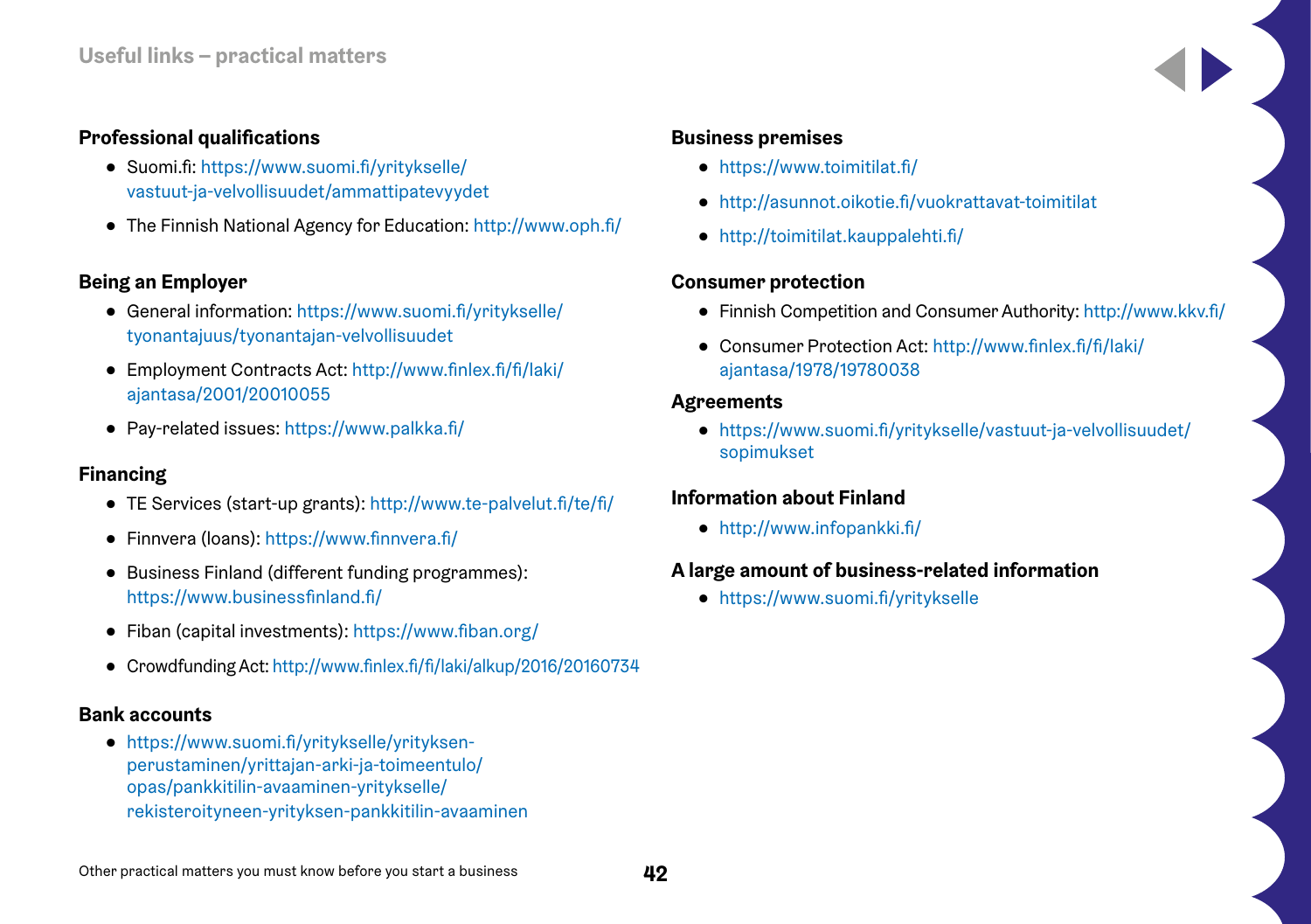### <span id="page-42-0"></span>**The Finnish operating environment: Finland's business culture**

- When operating in Finland, you must abide by all the applicable laws, decrees and regulations. Only companies that abide by the legislation are respected.
- Agreements also need to be honoured, whether they are agreements signed by you or agreements governing an entire industry.
- In Finland, companies must operate in a responsible manner towards the environment, consumers, customers, employees and all other stakeholders.
- Finnish law mandates respect for equality and diversity and both of these values are also deeply ingrained in Finnish culture. Entrepreneurs must treat all people equally, regardless of their gender, age, religious affiliation, cultural background or sexual orientation.
- In Finland, it is vitally important that you always act in an honest and reliable way.
- Culturally, openness and transparency are held in high regard in Finland.
- In Finland, it is important to adhere to agreed schedules.
- In Finnish business culture, everyone is also expected to act in a friendly and polite way and have good manners. Be aware, however, that what Finns consider to be friendly, polite and good manners may differ considerably from what you are accustomed to in your cultural background.
- So be curious and open and get to know the Finnish business culture and operating environment so that you can build a successful business!

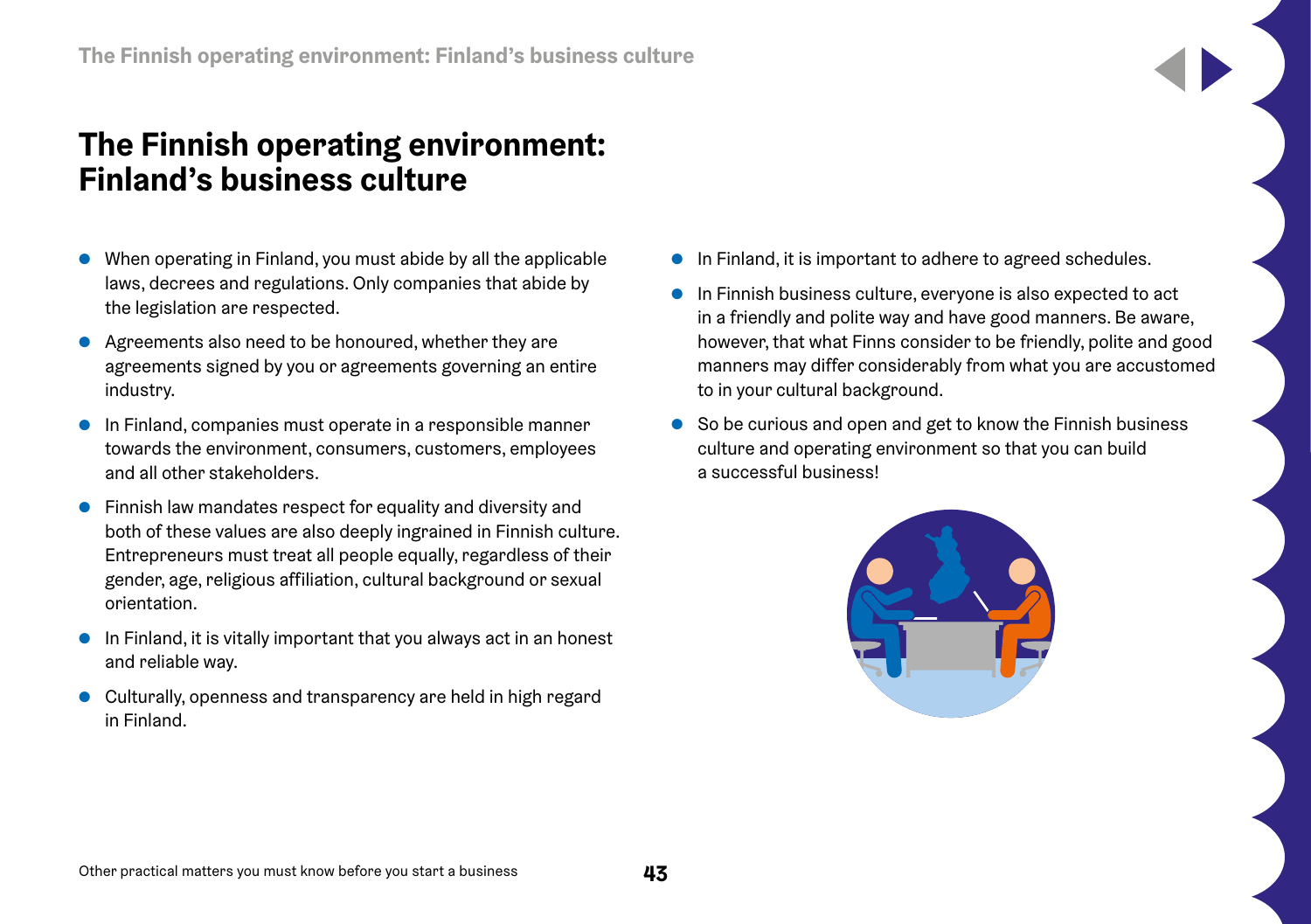### <span id="page-43-0"></span>**Forms of enterprises in Finland**

### **GENERAL INFORMATION ABOUT FORMS OF ENTERPRISES** (source: suomi.fi)

When you are starting your own business, it is vitally important that you choose the right form of enterprise. Among the things to take into account when choosing a form of enterprise are the nature of the future operations of your business, the need for capital, the number of people participating in the establishment and operations of the business, taxation issues and issues related to responsibilities and liabilities.

You can either become a private trader or establish a general partnership, a limited partnership, a limited liability company or a cooperative.

### **Number of people setting up the company**

How many founders or owners will the company have? A limited liability company can be established by one person or many or another company. A private trader, meanwhile, is always just one person, but they must permanently reside within the EEA. A private trader does not actually form a company as such, but rather works as a private individual. A general partnership requires a minimum of two founding partners. A cooperative can be established by just one person.

### **Need for capital**

- $\bullet$  A limited liability company requires initial capital of €2,500 and a public limited liability company €80,000. These sums must be deposited in the company's bank account before it can be entered in the Trade Register.
- A general partnership can be established without a monetary investment. The only thing that is required is the partners' work input.
- In a limited partnership, the silent partner must make a monetary investment. General partners do not need to invest money, but are required to contribute by working for the company.
- No minimum capital has been specified for cooperatives.

### **Decision-making**

A private trader makes every single decision by themselves and is also liable for them with their own personal assets. Partners in a general partnership and a limited partnership make decisions either on their own or together. Limited liability companies and cooperatives are represented by a board of directors.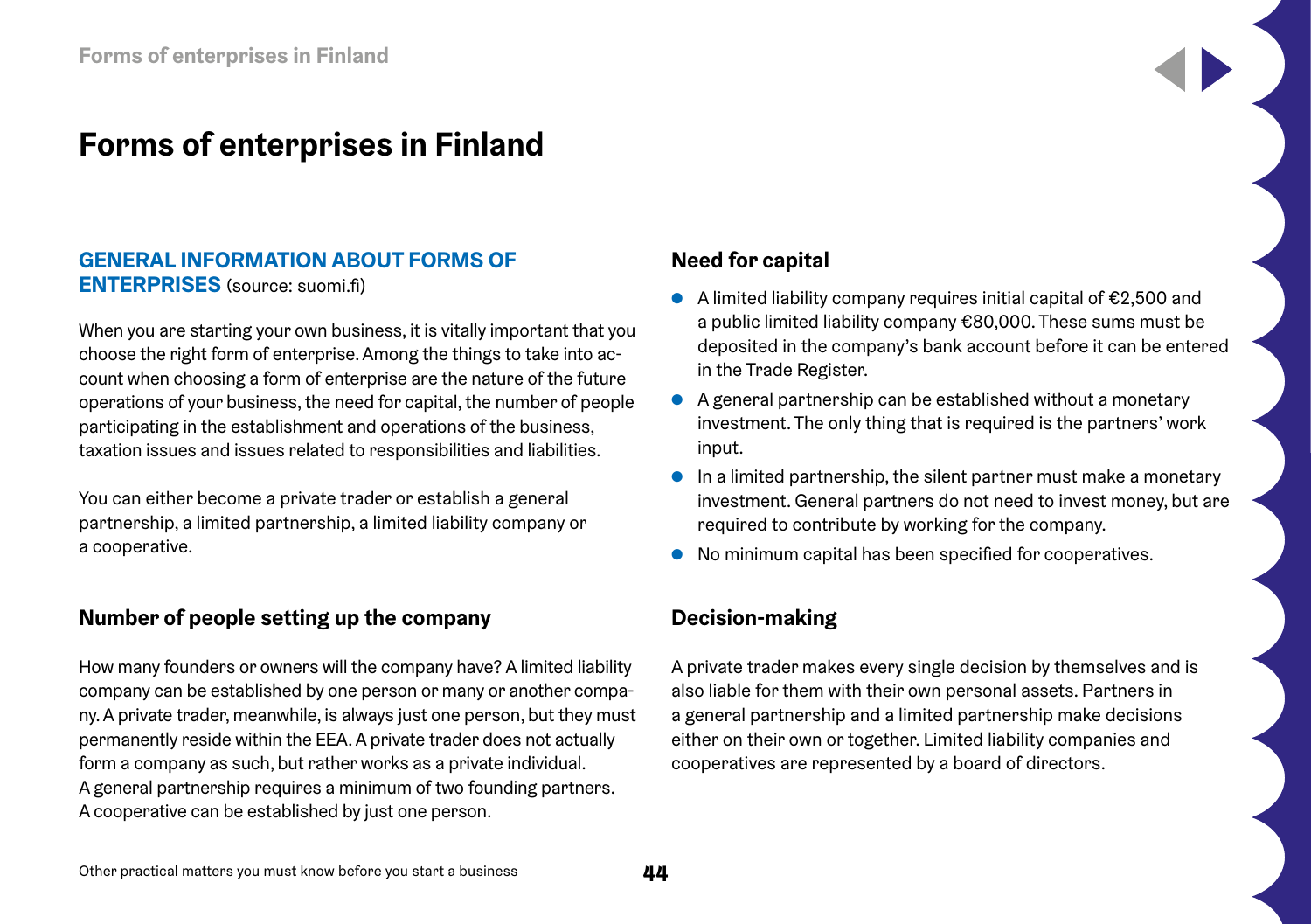A managing director can be appointed by partnerships, limited liability companies or cooperatives to take care of the day-to-day administrative duties.

### **Risks and responsibilities**

The following are personally responsible for business operations and are also personally liable for its debts and other liabilities:

- private traders
- partners in a general partnership
- general partners in a limited partnership.

Limited liability shareholders and members of a cooperative are not personally responsible for the obligations of their company or cooperative.

A private trader acts in their own name and is, therefore, also personally responsible for all of their financial commitments.

The general partners in a general or limited partnership are personally responsible for the debts and other liabilities of their company. In a limited partnership, the responsibility of silent partners is limited to the amount of capital investment agreed in the partnership agreement.

### **Continuity of operations**

Can the company's business operations continue if the founder or other key persons leave the company or die? The business operations of the private trader are the most vulnerable in this sense. In general partnerships and limited partnerships, the ownership and responsibilities of one partner can be transferred, if this has been agreed upon in the partnership agreement or if other partners give their consent.

Ownership changes do not have any direct bearing on the existence of a limited liability company. Membership of a cooperative cannot be sold, but it is possible to sell the entire cooperative. This, however, requires sufficient unanimity between its members.

### **Withdrawal of assets and sharing of profit**

A private trader can withdraw and use any profit generated by their company but, on the other hand, they are also fully liable for any losses incurred. You cannot pay wages to yourself or your spouse or gain any tax-free fringe benefits. After taxes have been paid, an entrepreneur can withdraw all or some of the profit generated by the company.

In general partnerships and limited partnerships, the partners agree on the criteria by which profits and losses are shared. Partners can withdraw reasonable salaries and gain fringe benefits and tax-free expense allowances. In practice, partners usually withdraw profits by making private withdrawals.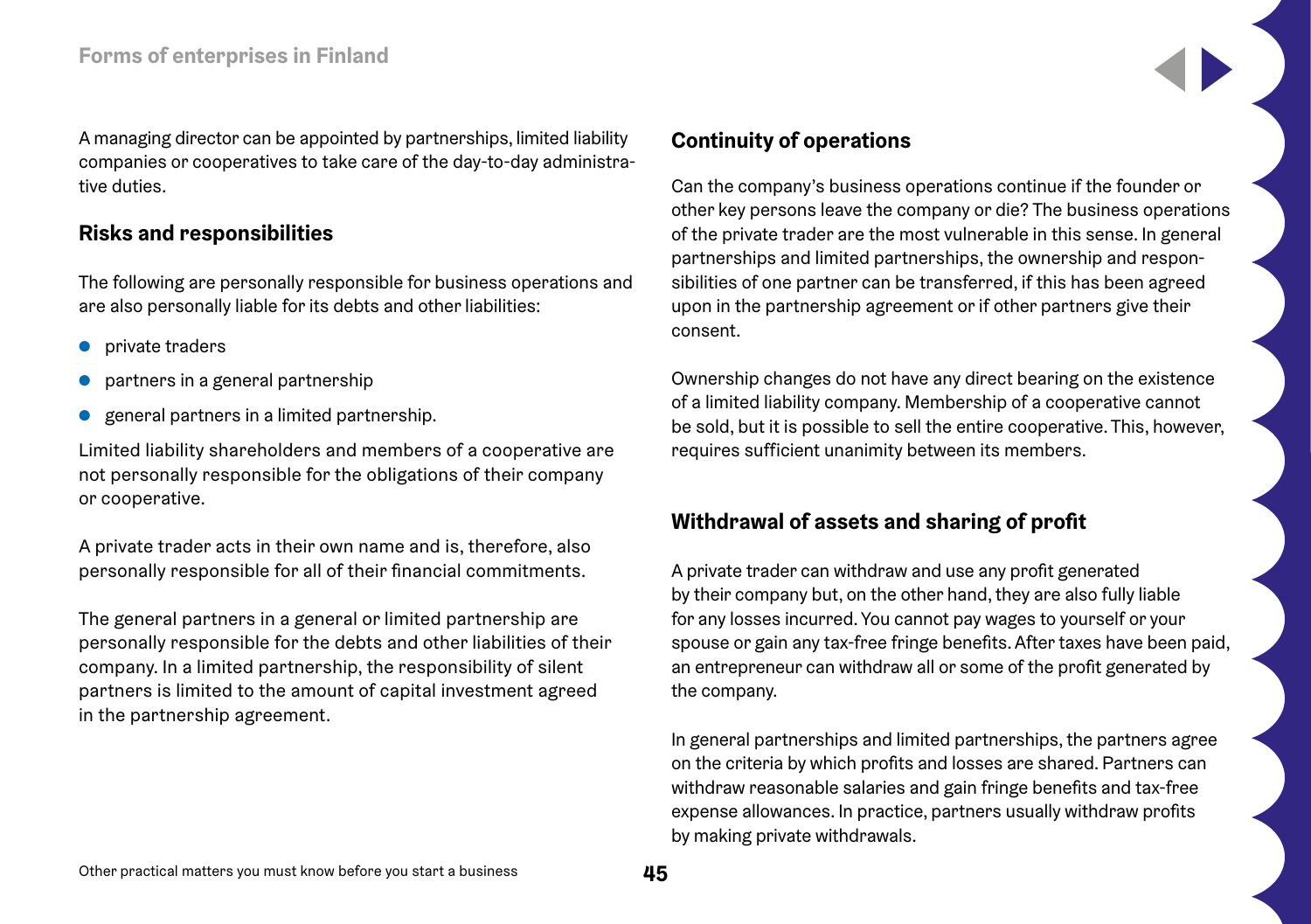In a limited liability company, it is the company rather than any specific person that is responsible for profits and losses. Profit is distributed by paying dividends to the company's shareholders. Shareholders can also receive reasonable salaries and fringe benefits. Private withdrawals are not possible.

In cooperatives, only limited compensation is paid for the capital that members have invested in it. Profit, or surplus, can be distributed as a return of surplus, based on how much each member has used the services of the cooperative, either as interest on cooperative capital or, depending on the rules of the cooperative, in some other way. Additional salaries may be paid to members of workers' cooperatives.

### **Taxation**

Proceeds gained by a private trader are subject to taxation their personal income. In partnerships, proceeds are first divided between the partners and then subject to taxation as the personal income of each partner. A limited liability company is liable to pay taxes as an independent entity. Its income is taxed as limited liability company income. A cooperative is taxed in this same way.

### **GENERAL INFORMATION ABOUT FORMS OF ENTERPRISES** (source: suomi.fi)

### **Private trader**

- **Number of founders**: The entrepreneur works alone or together with their spouse.
- **Need for capital**: Only limited capital is required.
- **Decision-making:** The entrepreneur makes all the decisions by themselves.
- **Risks and liabilities:** The entrepreneur is liable for all losses and debts the business incurs.
- **Withdrawal of assets and sharing of profit:** Profit is withdrawn privately; no salaries are paid.
- **Taxation:** Some of the earnings are taxed as capital income, some as personal (earned) income.
- **General assessment and suitability:** Personal work input is key, decision-making is flexible; suitable for family businesses, for example.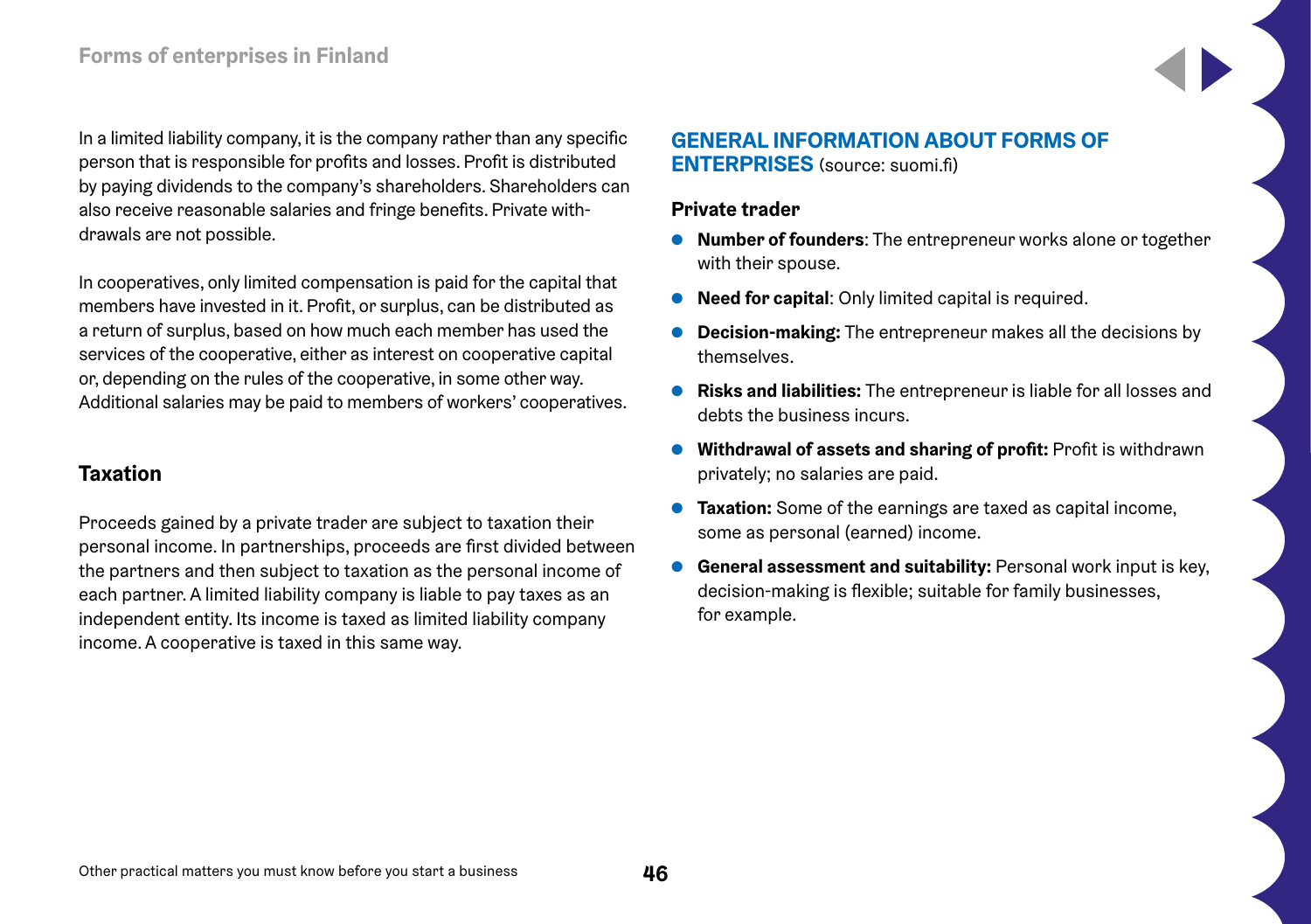### **General partnership**

- **Number of founders**: At least two responsible partners.
- **Need for capital:** The partners' investments, no set minimum(s).
- **Decision-making:** As agreed in the partnership agreement.
- **Risks and responsibilities:** Both partners are liable for all of the losses and debts the business incurs.
- **Withdrawal of assets and sharing of profit**: Partners: salaries, shares of the profit, personal loans/withdrawals.
- **Taxation**: The profit is distributed between the partners, each is taxed as if they were a private trader.
- **General assessment and suitability:** The two partners are equally liable, so mutual trust and cooperation are essential; suitable option for SMEs, for example.



### **Limited partnership**

- **Number of founders**: At least one general and one silent partner.
- **Need for capital:** Partners contribute as agreed in the partnership agreement.
- **Decision-making:** The general partner.
- **Risks and responsibilities**: The general partner is personally liable for all debts and other liabilities.
- **Withdrawal of assets and sharing of profit**:
	- The general partner: salary, agreed share of the profit, personal loans/withdrawals.
	- The silent partner: agreed share of the profit.
- **Taxation:** Profit is divided between the partners, each taxed as if they were a private trader: some of it is taxed as capital income, some as personal (earned) income.
- **General assessment and suitability**: The two partners are equally liable, so mutual trust and cooperation are essential; suitable option for SMEs, for example.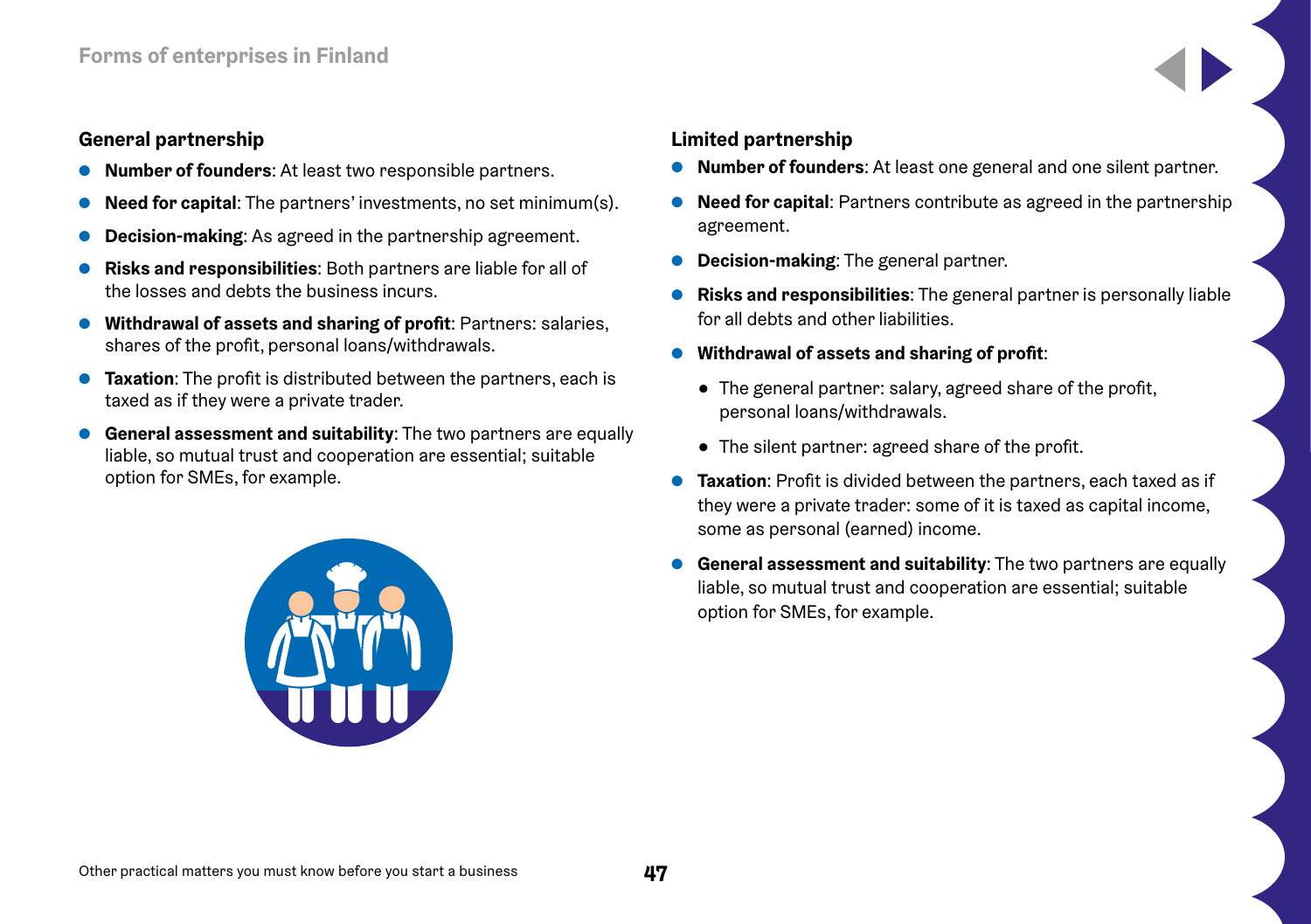### **Limited liability company**

- **Number of founders:** One or more persons.
- **Need for capital:** A limited liability company requires initial capital of €2,500 and a public limited liability company €80,000.
- **Decision-making:** General meeting, board of directors and managing director.
- **Risks and liabilities:** The owners' liability is limited to the capital they have invested in the company's shares.
- **Withdrawal of assets and sharing of profit:** Shareholders: dividends, salary depending on work input.
- **Taxation:** Limited liability companies pay 20% tax on their result.
- **General assessment and suitability:** Suitable especially if the company requires capital. More complex and requires more administrative effort than other forms of enterprises.

### **Cooperative**

- **Number of founders**: At least one person.
- **Need for capital:** Participation shares, no set minimum capital.
- **Decision-making:** General Meeting, board of directors and managing director.
- **Risks and liabilities:** The liabilities of cooperative members are limited to the participation shares they own.
- **Withdrawal of assets and sharing of profit:** Members of the cooperative: interest, returns of surplus, compensation, wages.
- **Taxation:** Cooperatives pay 20% tax on their result.
- **General assessment and suitability:** The aim is to provide services to the members, not profit maximisation. Democratic decision-making (one vote per member).